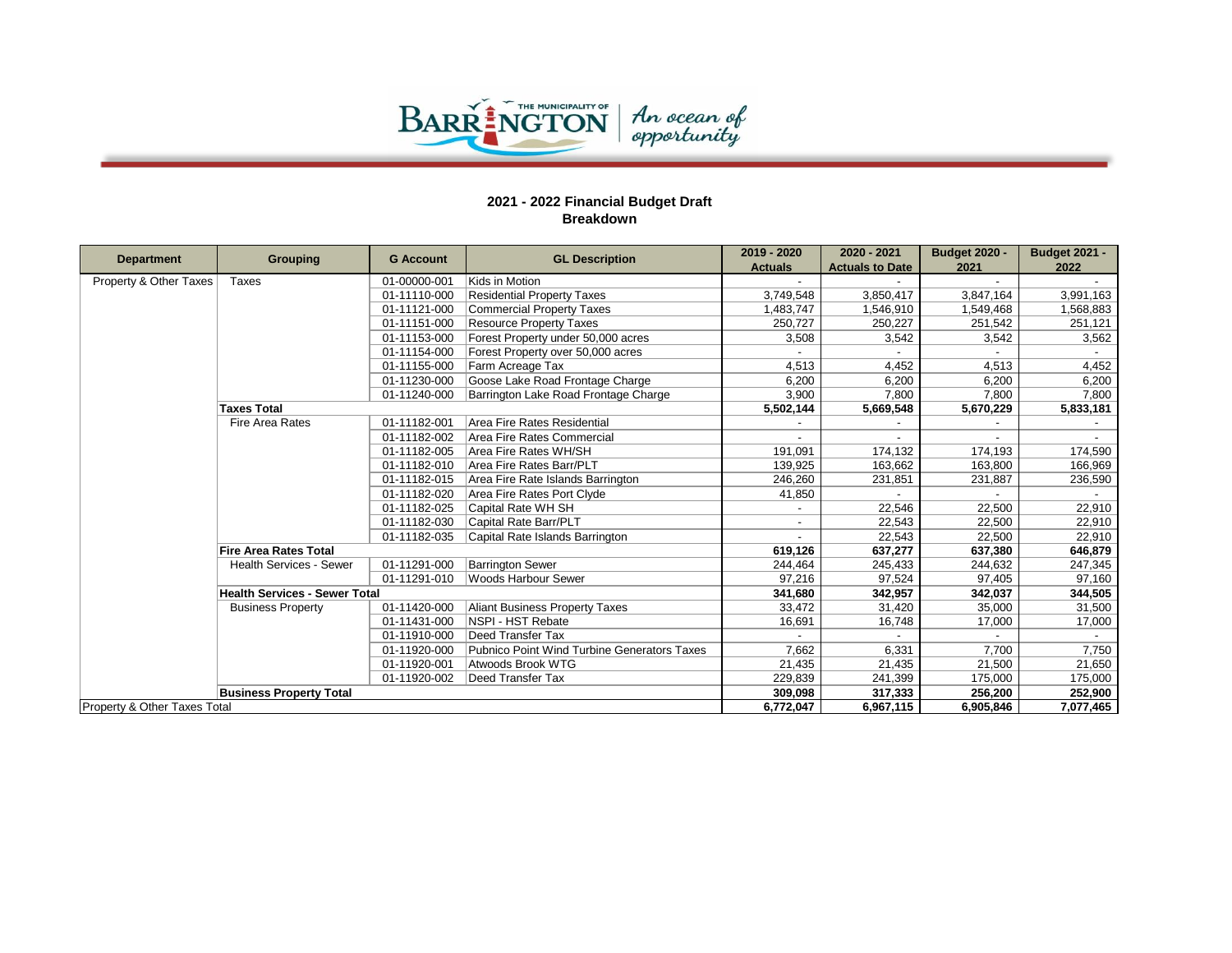

| <b>Department</b>             | <b>Grouping</b>                    | <b>G</b> Account | <b>GL Description</b>                      | 2019 - 2020    | 2020 - 2021            | <b>Budget 2020 -</b> | <b>Budget 2021 -</b> |
|-------------------------------|------------------------------------|------------------|--------------------------------------------|----------------|------------------------|----------------------|----------------------|
|                               |                                    |                  |                                            | <b>Actuals</b> | <b>Actuals to Date</b> | 2021                 | 2022                 |
| Grants in Lieu of Taxes       | <b>Federal Government</b>          |                  | 01-12110-000 Federal Properties Taxes      | 47.635         | 47.943                 | 47.500               | 48,395               |
|                               | <b>Federal Government Total</b>    |                  |                                            | 47.635         | 47,943                 | 47.500               | 48,395               |
|                               | <b>Provincial Government</b>       | 01-12111-000     | Federal Properties Area Rates              |                |                        |                      |                      |
|                               |                                    | 01-12310-000     | <b>Provincial Properties</b>               | 68.702         | 69,002                 | 66.000               | 69,002               |
|                               |                                    | 01-12320-000     | <b>Provincial Crown Lands</b>              | 27,199         | 27,209                 | 27,200               | 27,209               |
|                               |                                    | 01-12330-000     | <b>Provincial Fire Protection</b>          | 270            | 259                    | 270                  | 259                  |
|                               |                                    | 01-12380-000     | <b>Provincial Conservancy Property Tax</b> | 723            |                        | 700                  | 700                  |
|                               |                                    | 01-12400-000     | <b>Provincial Agencies - NSLC</b>          | 2.419          | 2.467                  | 2.400                | 2,467                |
|                               | <b>Provincial Government Total</b> |                  |                                            | 99,313         | 98,937                 | 96.570               | 99,637               |
| Grants in Lieu of Taxes Total |                                    |                  |                                            | 146.948        | 146.881                | 144.070              | 148.032              |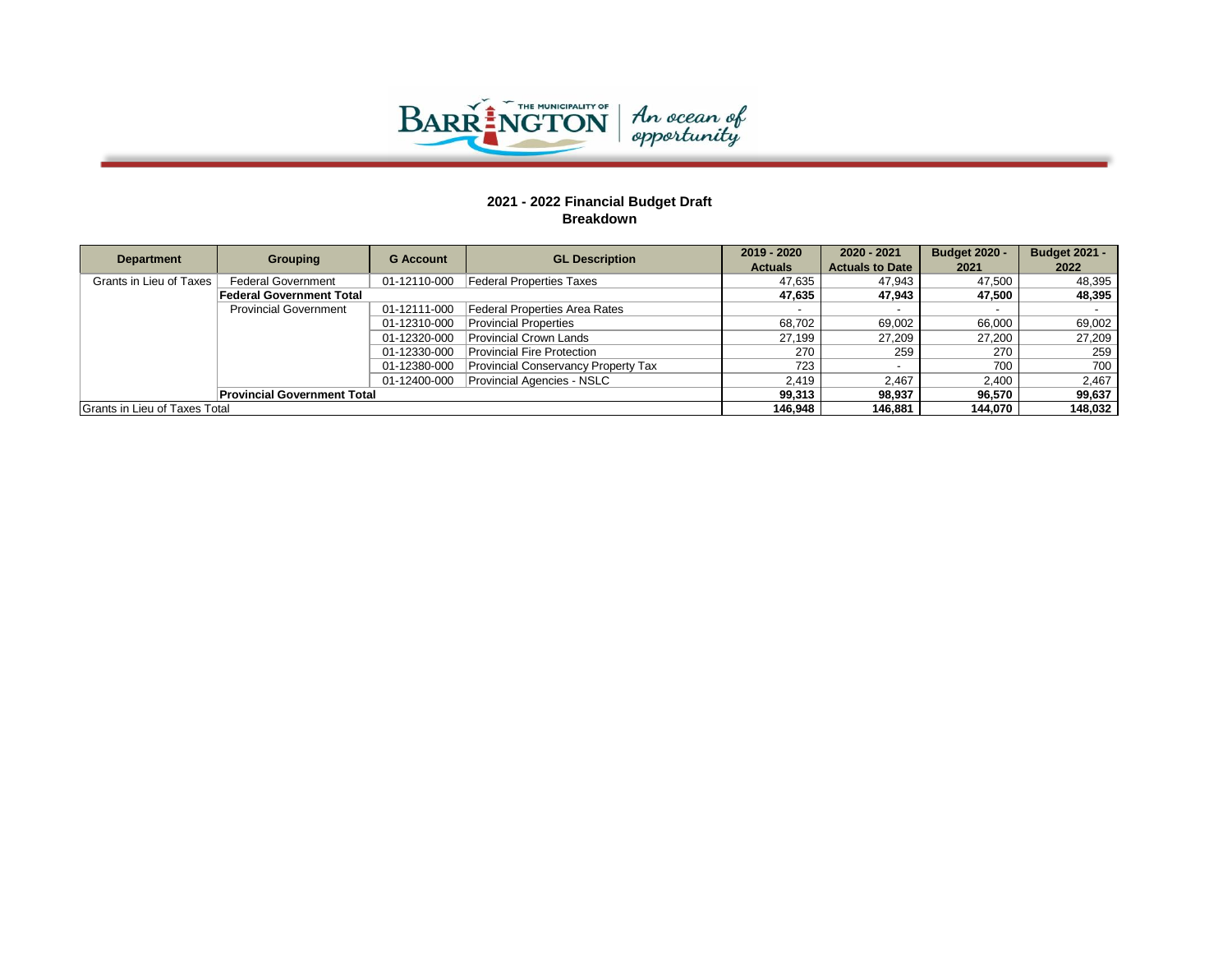

|                                     |                                            |                  |                                            | 2019 - 2020              | 2020 - 2021              | <b>Budget 2020 -</b>     | <b>Budget 2021 -</b> |
|-------------------------------------|--------------------------------------------|------------------|--------------------------------------------|--------------------------|--------------------------|--------------------------|----------------------|
| <b>Department</b>                   | Grouping                                   | <b>G</b> Account | <b>GL Description</b>                      | <b>Actuals</b>           | <b>Actuals to Date</b>   | 2021                     | 2022                 |
| Services to Other Gover             | Services to Other Governm                  | 01-13320-000     | Building Inspection - Clarks Harbour       | 15,881                   | 12,021                   | 16.028                   | 16,723               |
|                                     |                                            | 01-13325-000     | Building Inspection - Other Municipalities |                          |                          |                          |                      |
|                                     |                                            | 01-13343-000     | IC & D Landfill - Clarks Harbour           | 45,511                   | 40,421                   | 53,894                   | 54,000               |
|                                     |                                            | 01-13357-000     | Joint EMO - Clarks Harbour                 | 2,075                    | 1,800                    | 2,400                    | 2,400                |
|                                     |                                            | 01-13357-001     | <b>Fire Fighter Training</b>               |                          |                          |                          |                      |
|                                     |                                            | 01-13400-000     | Fire Services - Clarks Harbour             |                          | -                        | $\sim$                   |                      |
|                                     |                                            | 01-13500-000     | Fire Services - Mun of Shelburne           |                          |                          | $\sim$                   |                      |
|                                     |                                            | 01-13500-001     | Fire Inspection - Mun of Argyle            | 981                      | 250                      | 750                      |                      |
|                                     |                                            | 01-13510-000     | Senior Safety Coordinator Services         | 33,201                   | 34,931                   | 35,717                   | 42,626               |
|                                     |                                            | 01-13510-001     | Senior Bus Trip Receipts                   | 47,772                   |                          | $\overline{\phantom{a}}$ |                      |
|                                     |                                            | 01-13510-002     | Adult Day Program Grant                    |                          | -                        | $\sim$                   | 20                   |
|                                     |                                            | 01-13520-000     | <b>Tourism Coordinator Services</b>        | $\overline{\phantom{0}}$ | -                        | $\sim$                   |                      |
|                                     |                                            | 01-13520-001     | <b>Community Services</b>                  |                          |                          | $\overline{\phantom{a}}$ |                      |
|                                     |                                            | 01-13520-002     | Comm Health Board/ Safety Academy          | $\overline{\phantom{a}}$ | $\overline{\phantom{0}}$ | 1,000                    |                      |
|                                     |                                            | 01-13520-003     | <b>Smart Tourism</b>                       |                          | -                        | $\overline{\phantom{0}}$ |                      |
|                                     |                                            | 01-13520-004     | Senior Services - Ins Bureau of Canada     |                          |                          | $\sim$                   |                      |
|                                     |                                            | 01-13520-005     | Senior Services Donations Received         | 220                      | 145                      | $\overline{\phantom{a}}$ |                      |
|                                     |                                            | 01-13520-006     | Geocaching Project                         |                          |                          | $\sim$                   |                      |
|                                     |                                            | 01-13520-007     | <b>Lobster Fest</b>                        | 8,437                    | 694                      | 1,000                    | 2,000                |
|                                     | <b>Services to Other Governments Total</b> |                  |                                            | 154,078                  | 90,262                   | 110,789                  | 117,769              |
| Services to Other Governments Total |                                            |                  |                                            | 154,078                  | 90,262                   | 110,789                  | 117,769              |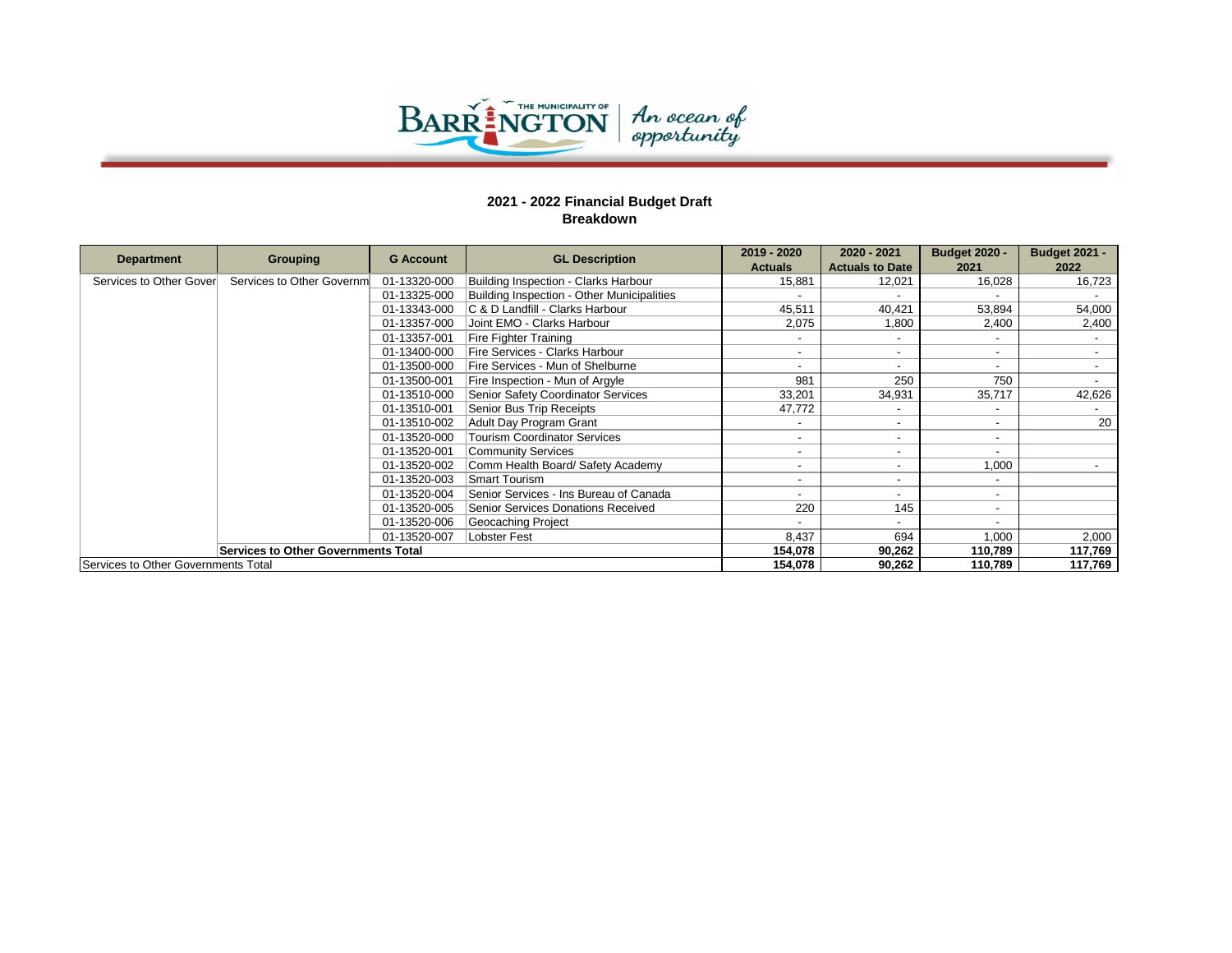

| <b>Department</b> | <b>Grouping</b>              | <b>G</b> Account | <b>GL Description</b>               | 2019 - 2020              | 2020 - 2021              | <b>Budget 2020 -</b>     | <b>Budget 2021 -</b>     |
|-------------------|------------------------------|------------------|-------------------------------------|--------------------------|--------------------------|--------------------------|--------------------------|
|                   |                              |                  |                                     | <b>Actuals</b>           | <b>Actuals to Date</b>   | 2021                     | 2022                     |
| Sale of Services  | <b>Municipal Arena</b>       | 01-14780-001     | Ice Hockey Rentals                  | 68,496                   | 39,625                   | 80,000                   | 70,000                   |
|                   |                              | 01-14780-002     | Figure Skating Ice Rentals          | 12,350                   | 8,195                    | 12,000                   | 12,000                   |
|                   |                              | 01-14780-003     | Public Skating                      | 4,579                    | 566                      | 5,000                    | 1,000                    |
|                   |                              | 01-14780-004     | Special Events Ice Rentals/Receipts | 26                       | $\sim$                   | 1,000                    | 500                      |
|                   |                              | 01-14780-005     | Canteen Sales                       |                          |                          |                          |                          |
|                   |                              | 01-14780-006     | Vending Machine Sales               | 2,184                    | 17                       | 3,000                    | 2,000                    |
|                   |                              | 01-14780-007     | Acadian Vending Receipts            | 616                      |                          | 700                      | 600                      |
|                   |                              | 01-14780-008     | <b>Bank Interest received</b>       | $\overline{a}$           | $\sim$                   | $\sim$                   | $\sim$                   |
|                   |                              | 01-14780-009     | Skate Sharpening                    | 1,132                    | 222                      | 900                      | 1,000                    |
|                   |                              | 01-14780-010     | Propane Heaters                     | 767                      | 184                      | 1,000                    | 1,000                    |
|                   |                              | 01-14780-011     | Miscellaneous                       | 1,116                    | 1,076                    | 1,500                    | 1,500                    |
|                   |                              | 01-14780-012     | Signs/Banners                       | 14,974                   | 13,000                   | 15,000                   | 13,000                   |
|                   |                              | 01-14780-013     | Summer programs                     | 691                      | 356                      | 500                      | 500                      |
|                   |                              | 01-14780-014     | Merchandise Sales                   | 803                      | 182                      | 500                      | 500                      |
|                   |                              | 01-14780-015     | <b>Private Rentals</b>              | $\overline{\phantom{0}}$ | 5,038                    | $\sim$                   | 6,000                    |
|                   | <b>Municipal Arena Total</b> |                  |                                     | 107,734                  | 68,461                   | 121,100                  | 109,600                  |
|                   | <b>Recreation Programs</b>   | 01-14700-007     | Kids in Motion                      | $\overline{a}$           | $\sim$                   | $\overline{\phantom{0}}$ | $\sim$                   |
|                   |                              | 01-14700-008     | Basketball                          |                          |                          |                          |                          |
|                   |                              | 01-14700-009     | Summer programs                     | $\overline{a}$           | $\sim$                   | $\overline{a}$           | 2,700                    |
|                   |                              | 01-14700-010     | Summer Day Camp                     | 13,467                   | 1,783                    | 4,800                    | 18,000                   |
|                   |                              | 01-14700-011     | March Break Day Camp                |                          |                          |                          | $\sim$                   |
|                   |                              | 01-14700-012     | Other Special Events                | 170                      |                          | 250                      |                          |
|                   |                              | 01-14700-013     | Seniors Activities                  | 2.095                    | $\sim$                   | 1,000                    | $\sim$                   |
|                   |                              | 01-14700-014     | Marathon/Half Marathon              | 29,754                   | 4,458                    | 2,000                    | 27,000                   |
|                   |                              | 01-14700-015     | <b>Workshop Series Program</b>      |                          |                          | $\sim$                   |                          |
|                   |                              | 01-14700-016     | Special Events                      | 360                      | 1,263                    | 250                      | 1,500                    |
|                   |                              | 01-14700-017     | Ballet                              | 750                      | $\overline{\phantom{a}}$ | 250                      |                          |
|                   |                              | 01-14700-018     | <b>BMHS Usage Fees</b>              | $\overline{\phantom{0}}$ | $\sim$                   | $\sim$                   | 14,000                   |
|                   |                              | 01-14700-019     | <b>Outdoor Programs</b>             | 2.160                    |                          | 2,500                    | 2,500                    |
|                   |                              | 01-14700-020     | Miscellaneous Rec revenues          | 2,498                    | 3,300                    | 1,500                    | 16,500                   |
|                   |                              | 01-14700-021     | Volunteer Week                      |                          | $\sim$                   | $\blacksquare$           |                          |
|                   |                              | 01-14700-022     | Lobster Festival                    | 924                      |                          | $\overline{a}$           | $\overline{\phantom{a}}$ |
|                   |                              | 01-14700-023     | Festival of Lights                  | 125                      |                          | 120                      |                          |
|                   |                              | 01-14700-024     | <b>NS Moves</b>                     | $\blacksquare$           | $\overline{\phantom{a}}$ | $\sim$                   | $\sim$                   |
|                   |                              | 01-14700-025     | After The Bell                      | $\blacksquare$           | $\sim$                   | $\overline{\phantom{a}}$ | $\overline{\phantom{a}}$ |
|                   |                              | 01-14700-026     | Kung Fu                             | 215                      |                          | $\blacksquare$           | $\overline{\phantom{a}}$ |
|                   |                              | 01-14700-027     | Kayaking                            | $\overline{a}$           |                          |                          |                          |
|                   |                              | 01-14700-028     | Lumberjack Camp                     | $\overline{\phantom{a}}$ | $\sim$                   | $\overline{\phantom{a}}$ | $\sim$                   |
|                   |                              | 01-14700-029     | <b>Recreation Centre Rentals</b>    | 2,428                    | 210                      | 1,600                    | 2,800                    |
|                   |                              | 01-14700-030     | Recreation Centre Programs          |                          | $\sim$                   |                          |                          |
|                   |                              | 01-14700-031     | Reindeer Dash                       | 285                      |                          | 250                      | 250                      |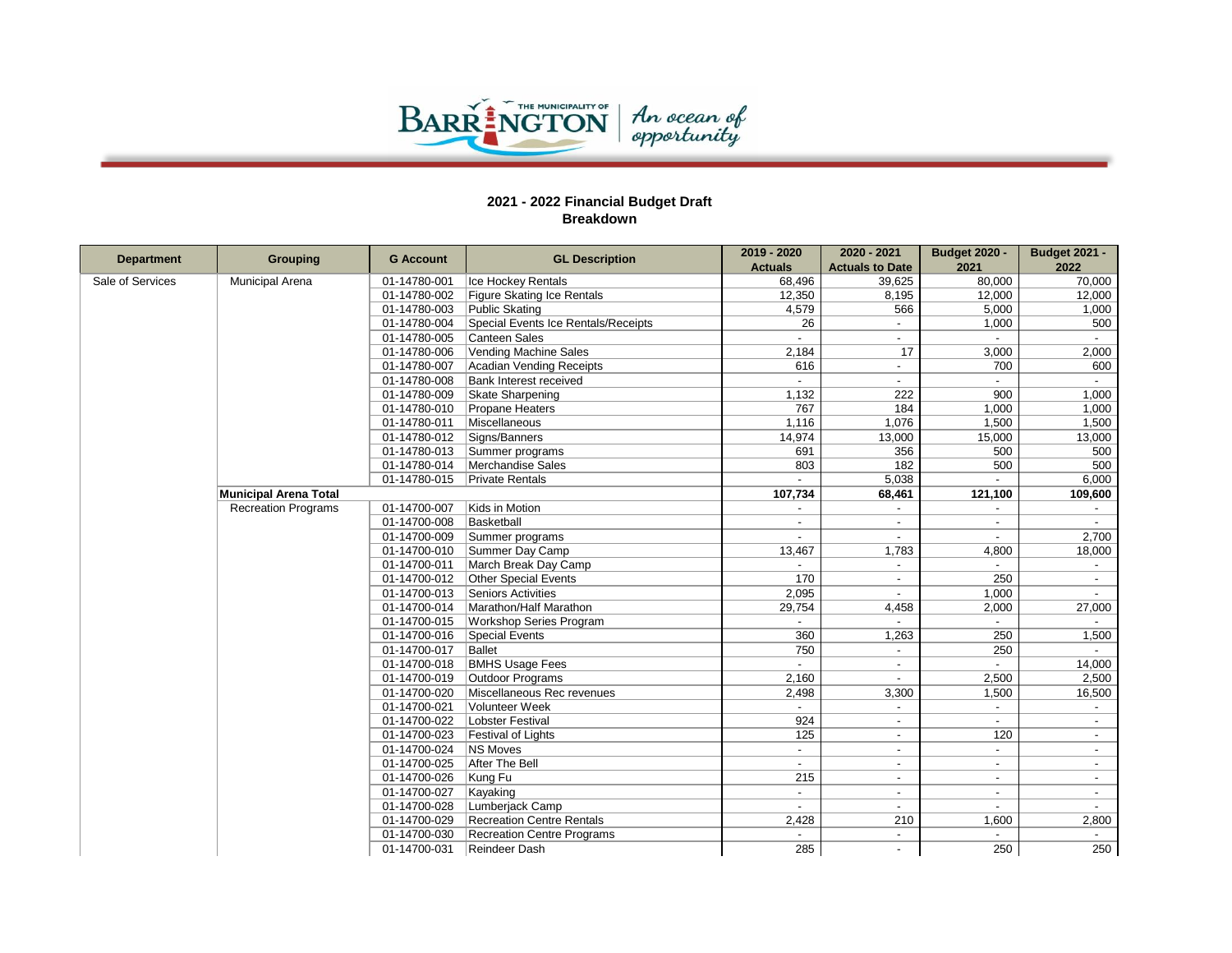

|                        |                                          | <b>G</b> Account |                                      | 2019 - 2020    | 2020 - 2021              | <b>Budget 2020 -</b>     | <b>Budget 2021 -</b>     |
|------------------------|------------------------------------------|------------------|--------------------------------------|----------------|--------------------------|--------------------------|--------------------------|
| <b>Department</b>      | <b>Grouping</b>                          |                  | <b>GL Description</b>                | <b>Actuals</b> | <b>Actuals to Date</b>   | 2021                     | 2022                     |
| Sale of Services       | <b>Recreation Programs</b>               | 01-14700-032     | Transient                            |                |                          |                          |                          |
|                        |                                          | 01-14700-033     | <b>MPAL Grants</b>                   | 1.140          | 4,454                    | 1,000                    |                          |
|                        |                                          | 01-14700-034     | Archery                              |                |                          | 200                      |                          |
|                        |                                          | 01-14700-035     | Rope Skipping                        |                |                          | $\overline{\phantom{a}}$ |                          |
|                        |                                          | 01-14700-036     | Carpet Bowling                       |                | $\overline{\phantom{0}}$ | $\overline{\phantom{a}}$ |                          |
|                        |                                          | 01-14700-037     | <b>Ball Hockey</b>                   |                | $\overline{\phantom{0}}$ | $\overline{\phantom{a}}$ |                          |
|                        |                                          | 01-14700-038     | <b>Walking Program</b>               | 500            | $\overline{\phantom{0}}$ | $\sim$                   |                          |
|                        |                                          | 01-14700-039     | Junior Leadership Program            | -              | $\overline{\phantom{0}}$ | 500                      | 1,440                    |
|                        |                                          | 01-14700-040     | Swim to Survive                      | -              | $\overline{\phantom{0}}$ | $\sim$                   |                          |
|                        |                                          | 01-14700-041     | MPAL Programs                        | 469            | $\overline{\phantom{0}}$ | $\sim$                   | $\overline{\phantom{a}}$ |
|                        |                                          | 01-14700-042     | MPAL Events                          | 217            |                          | $\overline{\phantom{a}}$ |                          |
|                        |                                          | 01-14700-045     | <b>Batting Cages</b>                 |                | 1,230                    |                          | 2,200                    |
|                        | <b>Recreation Programs Total</b>         |                  |                                      | 57,558         | 16,698                   | 16,220                   | 88,890                   |
|                        | <b>General Government Servid</b>         | 01-14400-000     | <b>Landfill Recycling Receipts</b>   | 35,804         | 29,825                   | 36,000                   | 35,000                   |
|                        |                                          | 01-14450-000     | <b>Landfill Depot Operation Fees</b> | 1,285          | 1,174                    | 1,200                    | 1,200                    |
|                        |                                          | 01-14475-000     | Landfill Tipping Fees Received       | 85,719         | 85,227                   | 70,000                   | 80,000                   |
|                        |                                          | 01-14480-000     | <b>HHW Recovery Fees</b>             |                |                          |                          |                          |
|                        | <b>General Government Services Total</b> |                  |                                      | 122,808        | 116,226                  | 107,200                  | 116,200                  |
|                        | Swimming Pool                            | 01-14790-001     | <b>Instruction Programs</b>          | 7.440          | 2,705                    | 3,500                    | 7,500                    |
|                        |                                          | 01-14790-002     | <b>Public Swims</b>                  | 6,378          | 1,700                    | 3,000                    | 8,400                    |
|                        |                                          | 01-14790-003     | Rentals/Private Lessons              | 3,765          | 4,324                    | 1,750                    | 3,500                    |
|                        |                                          | 01-14790-004     | Programs/Water polo/Synchro          |                |                          |                          |                          |
|                        | <b>Swimming Pool Total</b>               |                  |                                      | 17,584         | 8,729                    | 8,250                    | 19,400                   |
| Sale of Services Total |                                          |                  |                                      | 305.683        | 210.113                  | 252,770                  | 334,090                  |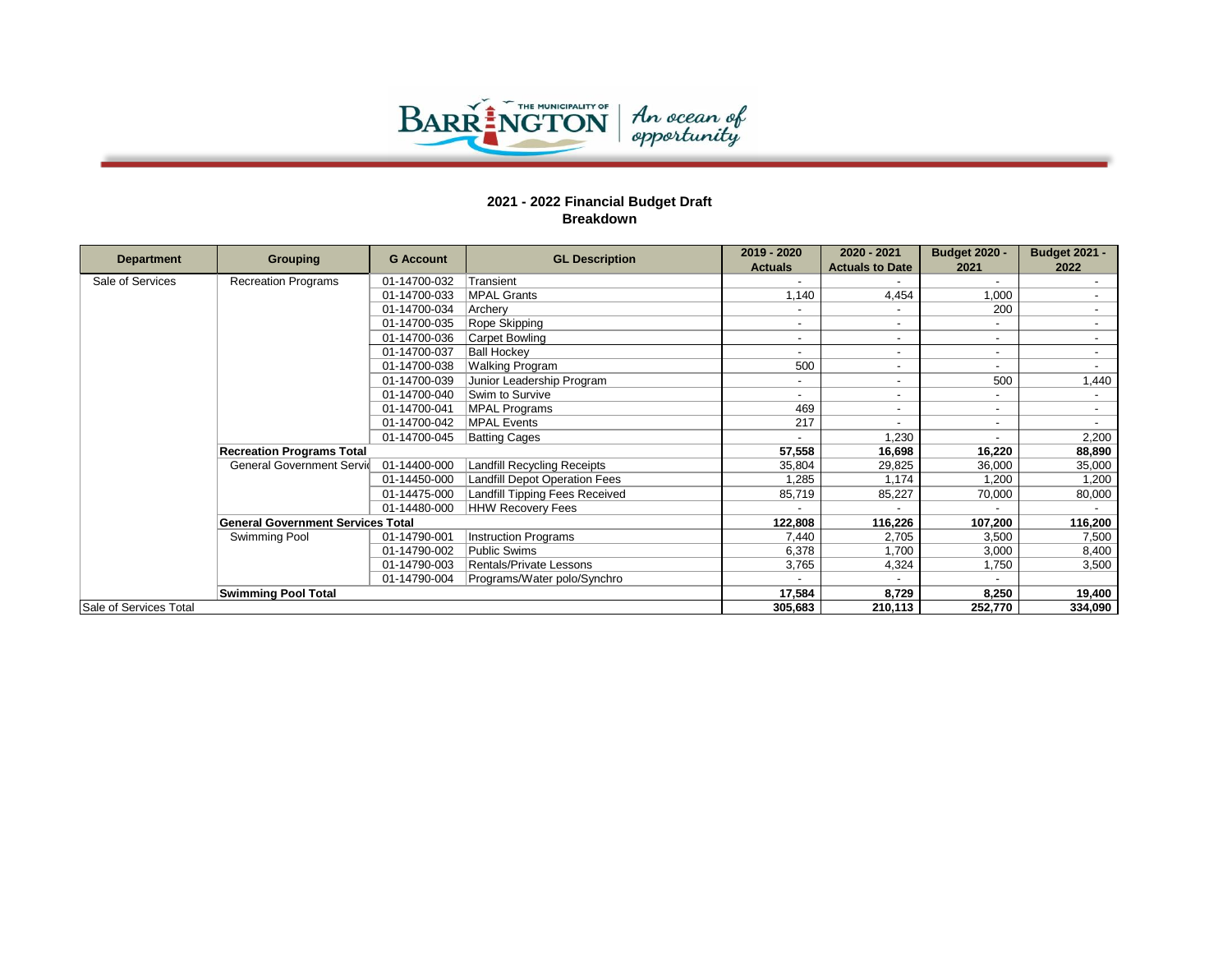

| <b>Department</b>    | <b>Grouping</b>                   | <b>G</b> Account | <b>GL Description</b>                 | 2019 - 2020              | 2020 - 2021              | <b>Budget 2020 -</b>     | <b>Budget 2021 -</b>     |
|----------------------|-----------------------------------|------------------|---------------------------------------|--------------------------|--------------------------|--------------------------|--------------------------|
|                      |                                   |                  |                                       | <b>Actuals</b>           | <b>Actuals to Date</b>   | 2021                     | 2022                     |
| <b>Other Revenue</b> | <b>Licenses and Permits</b>       | 01-15000-000     | <b>FINES</b>                          |                          |                          |                          |                          |
|                      |                                   | 01-15120-001     | <b>Business Licenses</b>              | 200                      | 500                      | 1.500                    | 500                      |
|                      |                                   | 01-15120-002     | <b>Sewer Connection Permits</b>       | 100                      | 100                      | 250                      | 250                      |
|                      |                                   | 01-15120-003     | <b>Building Permits</b>               | 14,699                   | 21,915                   | 17,000                   | 20,000                   |
|                      |                                   | 01-15120-004     | <b>Subdivision Fees</b>               | 2,850                    | 1,350                    | 3,000                    | 2,000                    |
|                      |                                   | 01-15200-000     | <b>FINES</b>                          |                          |                          |                          |                          |
|                      |                                   | 01-15290-000     | <b>FINES</b>                          | 28,354                   | 19,858                   | 25,000                   | 25,000                   |
|                      | <b>Licenses and Permits Total</b> |                  |                                       | 46,203                   | 43,723                   | 46,750                   | 47,750                   |
|                      | Rentals                           | 01-15310-001     | <b>Health Centre Apartment</b>        |                          |                          |                          |                          |
|                      |                                   | 01-15310-002     | Health Centre Dr Blair Office         |                          |                          |                          |                          |
|                      |                                   | 01-15310-003     | Health Centre Dr Premanchandra Office | $\overline{a}$           | $\overline{\phantom{a}}$ | $\overline{a}$           |                          |
|                      |                                   | 01-15310-004     | Health Centre Other Doctors Office    |                          |                          |                          |                          |
|                      |                                   | 01-15320-001     | Adm Ctr - Court                       | 511                      | $\overline{\phantom{a}}$ | 750                      | $\overline{\phantom{a}}$ |
|                      |                                   | 01-15320-002     | Adm Ctr - Community Services          | 58,410                   | 9,735                    | 9,735                    | $\blacksquare$           |
|                      |                                   | 01-15320-003     | Adm Ctr - Lock Up                     | $\blacksquare$           | $\sim$                   | $\sim$                   | $\sim$                   |
|                      |                                   | 01-15320-004     | Adm Ctr - Probation Office            | 1,873                    | 1,561                    | 1,870                    | 1,870                    |
|                      |                                   | 01-15320-005     | Adm Ctr - Other                       | 2,300                    | 2,600                    | 2,500                    | 2,500                    |
|                      |                                   | 01-15320-006     | Adm Ctr - Brazil Rock 33/34 Lobster   | 3,977                    | 4,494                    | 4,772                    | 4,772                    |
|                      |                                   | 01-15320-007     | Adm Ctr - MLA Office                  | 1,200                    | 2,000                    | 2,400                    | 2,400                    |
|                      |                                   | 01-15330-001     | Library - Dentist's Office            | 15,500                   | 13,078                   | 15,700                   | 15,745                   |
|                      |                                   | 01-15330-002     | Library - SCBDC                       | 3,006                    | 2,255                    | 3,006                    | 3,006                    |
|                      |                                   | 01-15330-003     | Library - WNIES                       | 3,006                    | 2,505                    | 3,006                    | 3,006                    |
|                      |                                   | 01-15330-004     | Library - Program Room                | 1,305                    | $\blacksquare$           | 1,100                    | 500                      |
|                      |                                   | 01-15340-000     | <b>Robertson Building</b>             |                          | $\overline{\phantom{a}}$ |                          | $\sim$                   |
|                      |                                   | 01-15350-000     | East Bay Realty                       |                          |                          |                          |                          |
|                      |                                   | 01-15360-000     | Camp Leases                           | 13,562                   | 13,484                   | 13,000                   | 13,500                   |
|                      |                                   | 01-15370-000     | Old Court House Rentals               |                          |                          |                          |                          |
|                      |                                   | 01-15380-000     | <b>VIC Rental</b>                     | 3,143                    | 3,382                    | 500                      | 3,000                    |
|                      | <b>Rentals Total</b>              |                  |                                       | 107,793                  | 55,093                   | 58,339                   | 50,299                   |
|                      | Interest on Investments           | 01-15510-000     | Interest on Investments               | 35,271                   | 14,009                   | 25,000                   | 16,500                   |
|                      | Interest on Investments Total     |                  |                                       | 35,271                   | 14,009                   | 25,000                   | 16,500                   |
|                      | Interest on Taxes                 | 01-15620-000     | Interest on Taxes, etc.               | 148,409                  | 103,026                  | 139,500                  | 135,000                  |
|                      | <b>Interest on Taxes Total</b>    |                  |                                       | 148,409                  | 103,026                  | 139,500                  | 135,000                  |
|                      | <b>Fire Services</b>              | 01-14900-101     | From provincial Government            |                          |                          |                          |                          |
|                      |                                   | 01-14900-102     | <b>From Other Municipalities</b>      | $\overline{a}$           | $\sim$                   | $\blacksquare$           |                          |
|                      |                                   | 01-14900-103     | Donations To Fire Depts               |                          |                          |                          |                          |
|                      |                                   | 01-14900-104     | <b>HST Rebates to Fire Depts</b>      | 10,766                   | 3,310                    | 9,500                    | 7,500                    |
|                      |                                   | 01-14900-105     | <b>Fire Dept Fundraising</b>          |                          | $\sim$                   | $\overline{\phantom{a}}$ |                          |
|                      |                                   | 01-14900-106     | Fire Dept Other Revenues              | $\overline{\phantom{a}}$ | $\overline{a}$           | $\overline{a}$           |                          |
|                      |                                   | 01-14900-107     | <b>WH/SH AREA RATES</b>               |                          |                          | $\overline{\phantom{a}}$ |                          |
|                      |                                   | 01-14900-201     | From provincial Government            | 20,000                   |                          | $\overline{\phantom{a}}$ |                          |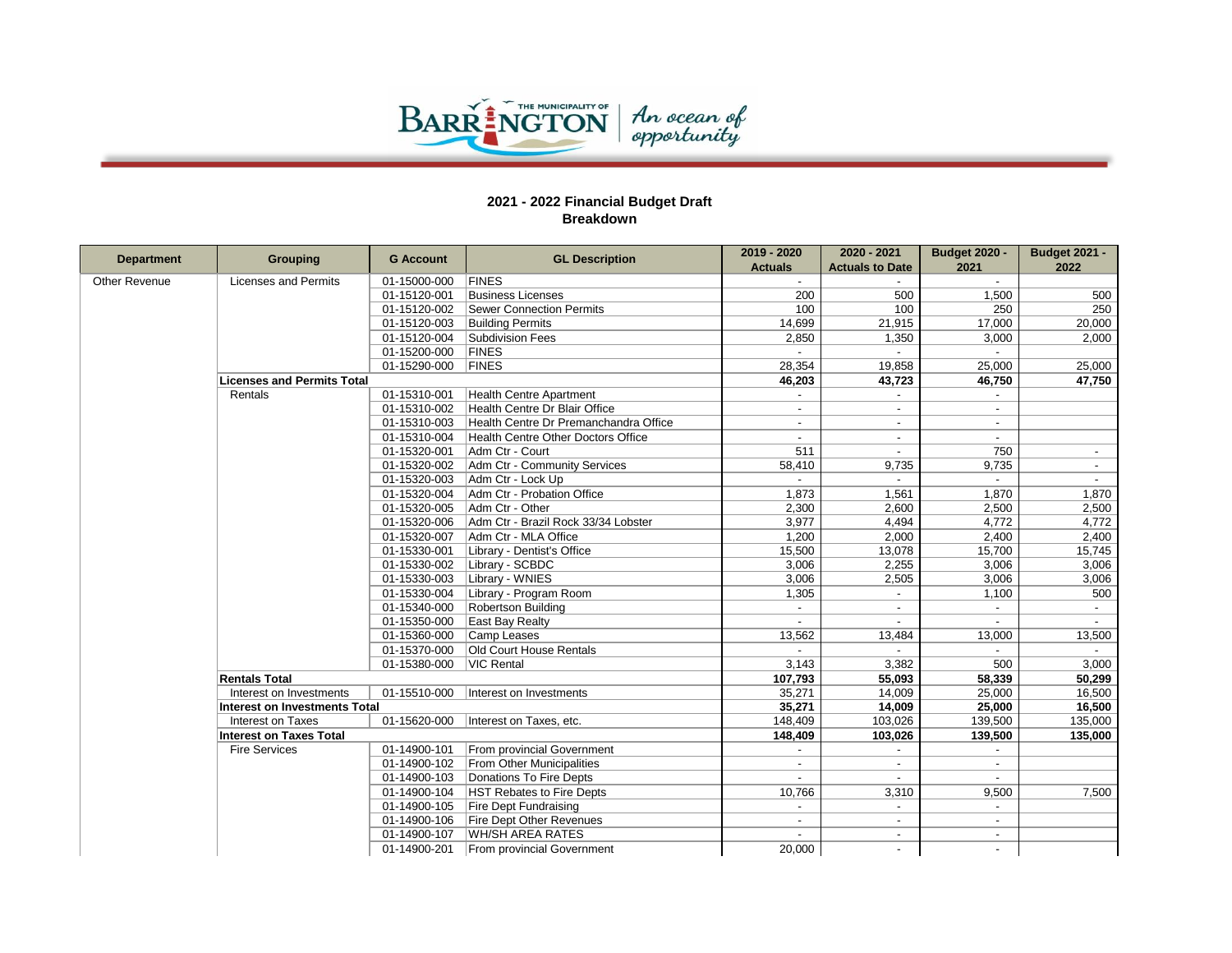

| <b>Department</b>          |                                   | <b>G</b> Account | <b>GL Description</b>            | 2019 - 2020              | 2020 - 2021              | <b>Budget 2020 -</b>     | <b>Budget 2021 -</b> |
|----------------------------|-----------------------------------|------------------|----------------------------------|--------------------------|--------------------------|--------------------------|----------------------|
|                            | Grouping                          |                  |                                  | <b>Actuals</b>           | <b>Actuals to Date</b>   | 2021                     | 2022                 |
| <b>Other Revenue</b>       | <b>Fire Services</b>              | 01-14900-202     | <b>From Other Municipalities</b> | 53,076                   | 42,567                   | 51,080                   | 51,080               |
|                            |                                   | 01-14900-203     | Donations To Fire Depts          |                          |                          |                          |                      |
|                            |                                   | 01-14900-204     | <b>HST Rebates to Fire Depts</b> | 10.070                   | 106.501                  | 109,195                  | 10,142               |
|                            |                                   | 01-14900-205     | <b>Fire Dept Fundraising</b>     |                          |                          |                          |                      |
|                            |                                   | 01-14900-206     | Fire Dept Other Revenues         | 17,014                   | 140,917                  | 188,421                  |                      |
|                            |                                   | 01-14900-207     | <b>IBPFD AREA RATES</b>          |                          |                          |                          |                      |
|                            |                                   | 01-14900-301     | From provincial Government       |                          | 13,265                   | $\overline{\phantom{a}}$ |                      |
|                            |                                   | 01-14900-302     | <b>From Other Municipalities</b> |                          |                          |                          |                      |
|                            |                                   | 01-14900-303     | Donations To Fire Depts          |                          | $\overline{a}$           |                          |                      |
|                            |                                   | 01-14900-304     | <b>HST Rebates to Fire Depts</b> | 44,807                   | $\overline{a}$           | 7,600                    | 3.000                |
|                            |                                   | 01-14900-305     | <b>Fire Dept Fundraising</b>     |                          | $\overline{\phantom{a}}$ | $\sim$                   |                      |
|                            |                                   | 01-14900-306     | <b>Fire Dept Other Revenues</b>  | 31,355                   | $\overline{\phantom{0}}$ | 22,552                   |                      |
|                            |                                   | 01-14900-307     | <b>BARR/PLT AREA RATES</b>       |                          | $\blacksquare$           | $\sim$                   |                      |
|                            |                                   | 01-14900-401     | From provincial Government       |                          | $\blacksquare$           | $\sim$                   |                      |
|                            |                                   | 01-14900-402     | <b>From Other Municipalities</b> |                          | $\overline{\phantom{a}}$ | $\sim$                   |                      |
|                            |                                   | 01-14900-403     | Donations To Fire Depts          | $\blacksquare$           | $\overline{\phantom{0}}$ | $\sim$                   |                      |
|                            |                                   | 01-14900-404     | <b>HST Rebates to Fire Depts</b> | $\blacksquare$           | $\blacksquare$           | $\sim$                   |                      |
|                            |                                   | 01-14900-405     | <b>Fire Dept Fundraising</b>     | $\overline{\phantom{a}}$ | $\blacksquare$           | $\sim$                   |                      |
|                            |                                   | 01-14900-406     | <b>Fire Dept Other Revenues</b>  | $\overline{\phantom{a}}$ | $\overline{\phantom{a}}$ | $\sim$                   |                      |
|                            |                                   | 01-14900-407     | <b>PRT CLYDE AREA RATES</b>      | $\overline{\phantom{a}}$ | $\overline{\phantom{a}}$ | $\sim$                   |                      |
|                            |                                   | 01-14900-501     | From provincial Government       | $\overline{\phantom{a}}$ | $\blacksquare$           | $\overline{\phantom{a}}$ |                      |
|                            |                                   | 01-14900-502     | <b>From Other Municipalities</b> | $\overline{\phantom{a}}$ | $\overline{\phantom{a}}$ | $\sim$                   |                      |
|                            |                                   | 01-14900-503     | Donations To Fire Depts          |                          | $\blacksquare$           | $\overline{\phantom{a}}$ |                      |
|                            |                                   | 01-14900-504     | <b>HST Rebates to Fire Depts</b> |                          | $\blacksquare$           | $\sim$                   |                      |
|                            |                                   | 01-14900-505     | <b>Fire Dept Fundraising</b>     |                          | $\blacksquare$           | $\sim$                   |                      |
|                            |                                   | 01-14900-506     | <b>Fire Dept Other Revenues</b>  |                          |                          | $\overline{\phantom{a}}$ |                      |
|                            | <b>Fire Services Total</b>        |                  |                                  | 187,088                  | 306,560                  | 388,348                  | 71,722               |
|                            | Wind Turbine Revenue              | 01-15800-001     | NSPI receipts for WTG            | 61,976                   | 52,431                   | 65,000                   | 65,000               |
|                            | <b>Wind Turbine Revenue Total</b> |                  |                                  | 61,976                   | 52,431                   | 65,000                   | 65,000               |
|                            | Admin Revenue                     | 01-15910-000     | <b>Tourism Project Receipts</b>  |                          |                          |                          |                      |
|                            |                                   | 01-15990-000     | Miscellaneous Revenues           | 14,485                   | 3,038                    | 30.000                   | 8,500                |
|                            |                                   | 01-15990-001     | <b>Tax Certificates</b>          | 6.180                    | 6,180                    | 5.000                    | 6.000                |
|                            |                                   | 01-15990-002     | Gas tax Rebates                  | 5.990                    | 5,272                    | 6.000                    | 6,000                |
|                            |                                   | 01-15990-003     | Merchandise Sales                | 2,394                    | 9,055                    | 1,500                    | 5,000                |
|                            | <b>Admin Revenue Total</b>        |                  |                                  | 29,049                   | 23,546                   | 42,500                   | 25,500               |
| <b>Other Revenue Total</b> |                                   |                  |                                  | 615,790                  | 598.388                  | 765,437                  | 411,771              |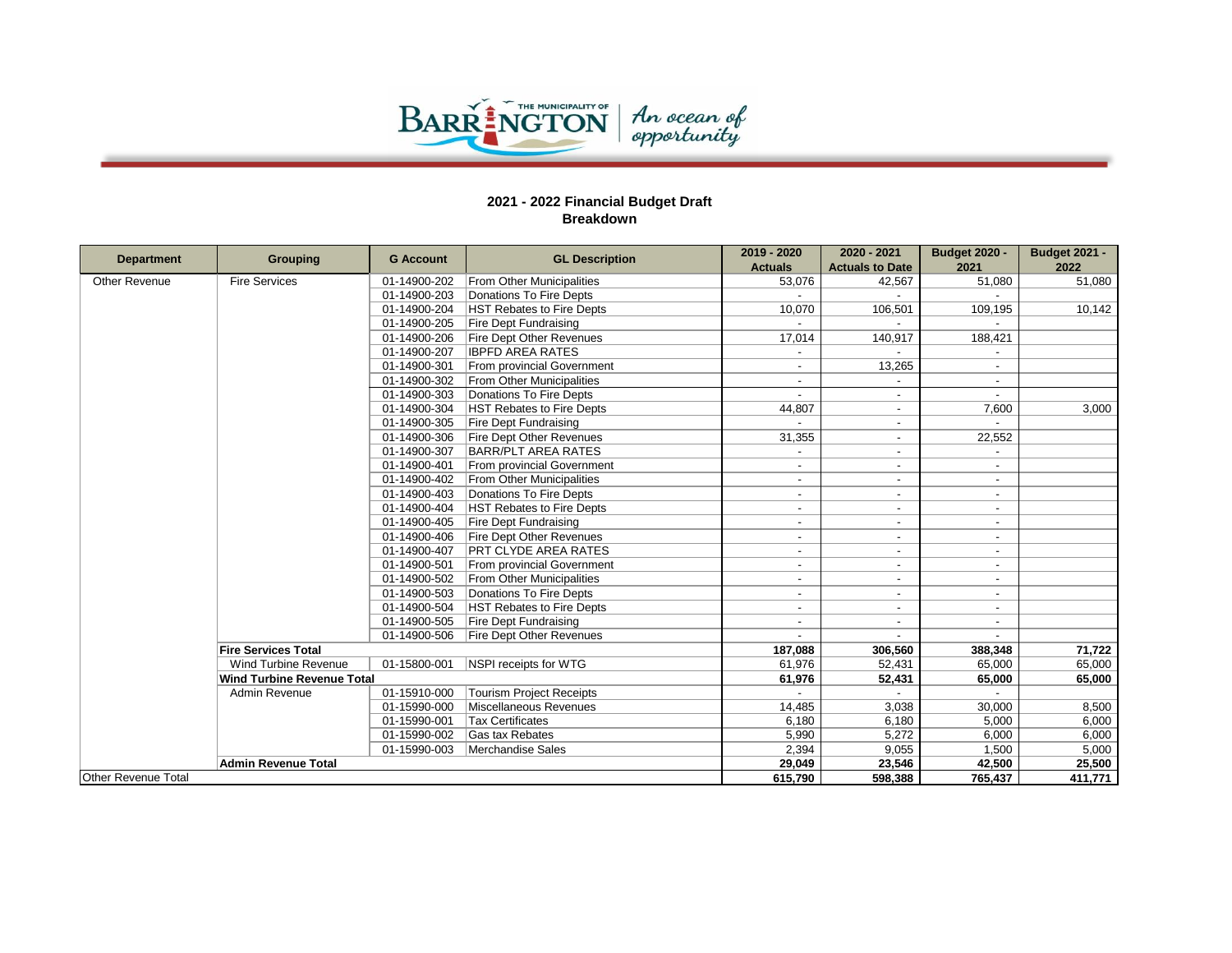

| <b>Department</b>             | <b>Grouping</b>                    | <b>G</b> Account | <b>GL Description</b>    | 2019 - 2020    | 2020 - 2021            | <b>Budget 2020 -</b> | <b>Budget 2021 -</b> |
|-------------------------------|------------------------------------|------------------|--------------------------|----------------|------------------------|----------------------|----------------------|
|                               |                                    |                  |                          | <b>Actuals</b> | <b>Actuals to Date</b> | 2021                 | 2022                 |
| Unconditional Transfers       | <b>Provincial Government</b>       | 01-16281-000     | Equalization Grant       | 151,335        | 151,336                | 151,335              | 151,335              |
|                               |                                    | 01-16289-100     | <b>HHW Recovery Fees</b> | 1.094          |                        | 1.000                | 1.000                |
|                               |                                    | 01-16291-000     | Diversion Credits        | 25.540         | 5,549                  | 20.000               | 22.000               |
|                               |                                    | 01-16292-000     | <b>Bylaw Enforcement</b> |                |                        | 7.324                | 10.300               |
|                               | <b>Provincial Government Total</b> |                  |                          | 177.969        | 156.885                | 179.659              | 184.635              |
| Unconditional Transfers Total |                                    |                  |                          | 177.969        | 156.885                | 179.659              | 184.635              |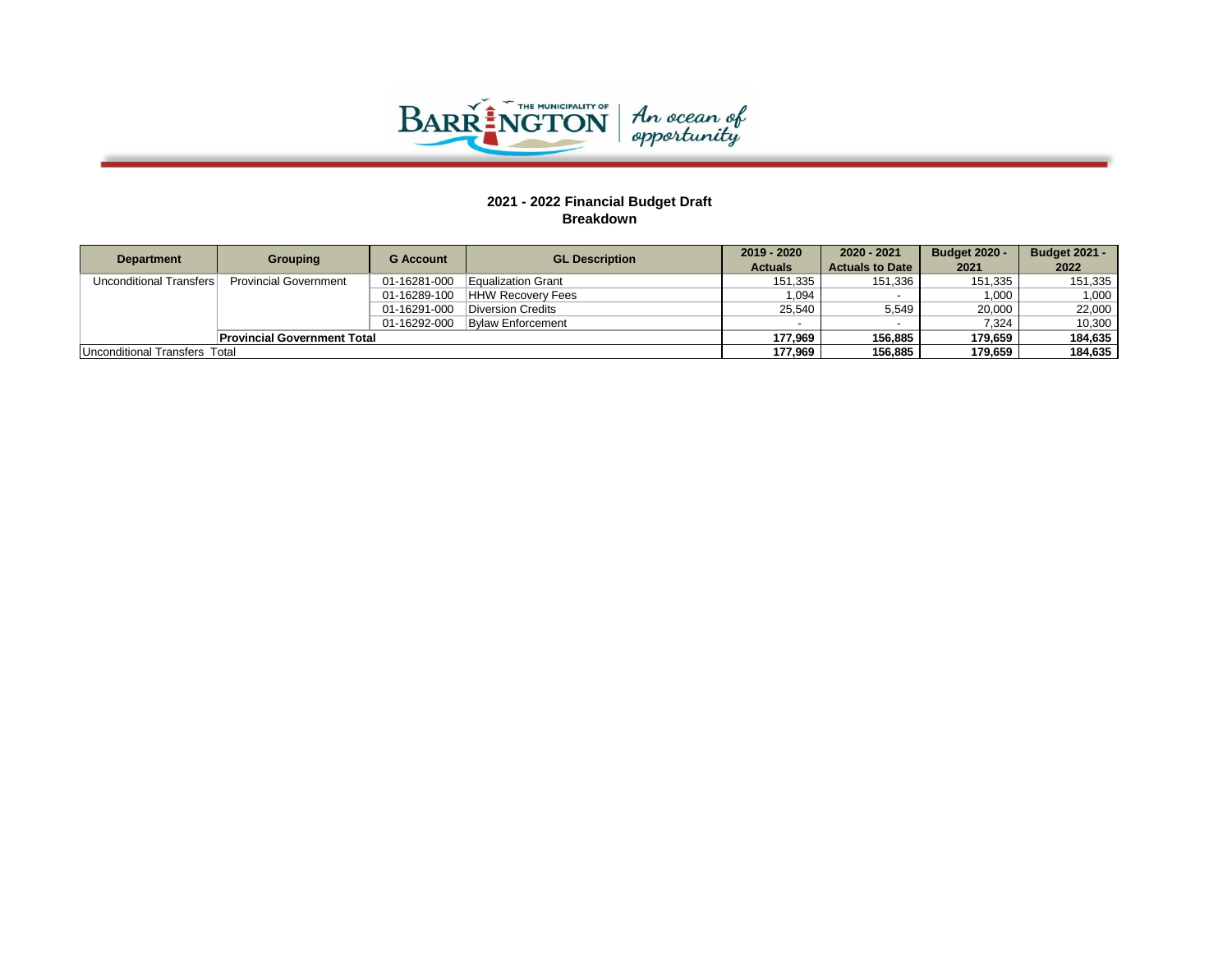

|                              |                                    | <b>G</b> Account | <b>GL Description</b>             | 2019 - 2020              | 2020 - 2021            | <b>Budget 2020 -</b>     | <b>Budget 2021 -</b> |
|------------------------------|------------------------------------|------------------|-----------------------------------|--------------------------|------------------------|--------------------------|----------------------|
| <b>Department</b>            | Grouping                           |                  |                                   | <b>Actuals</b>           | <b>Actuals to Date</b> | 2021                     | 2022                 |
| <b>Conditional Transfers</b> | <b>Federal Government</b>          | 01-17100-100     | <b>Gas Tax Funds</b>              | 681,821                  | 333,572                | 350,000                  | 335,000              |
|                              |                                    | 01-17100-200     | Recreation & Culture - VIC        | 1,388                    |                        |                          | 8,250                |
|                              |                                    | 01-17100-300     | <b>Building Canada Fund</b>       |                          |                        | 2,130,000                | 2,130,000            |
|                              |                                    | 01-17200-100     | <b>ACOA</b>                       | 74,903                   |                        |                          |                      |
|                              |                                    | 01-17200-200     | <b>CMHC</b>                       |                          |                        |                          |                      |
|                              |                                    | 01-17200-300     | Recreation - Summer Staff Grant   | 4.625                    | 17,570                 | 6,000                    | 12.500               |
|                              |                                    | 01-17200-400     | <b>FCM</b>                        |                          |                        |                          |                      |
|                              |                                    | 01-17200-500     | <b>ESDC Grant</b>                 |                          |                        |                          |                      |
|                              | <b>Federal Government Total</b>    |                  |                                   | 762,737                  | 351,142                | 2,486,000                | 2,485,750            |
|                              | <b>Provincial Government</b>       | 01-17500-001     | Dept of Health - Seniors          | 26,262                   | 20,623                 | 25,755                   | 25,755               |
|                              |                                    | 01-17500-002     | Senior Safety Grant               | 25.503                   | 25.250                 | 25.000                   | 25.000               |
|                              |                                    | 01-17500-010     | Infrastructure Grants             | 59,969                   | 28,397                 | 67,500                   | 130.500              |
|                              |                                    | 01-17500-015     | <b>BSP Program</b>                |                          | 7,288                  | 10,000                   |                      |
|                              |                                    | 01-17500-020     | NS Health and Wellness            | 30,000                   | 30,000                 | 30,000                   | 30,000               |
|                              |                                    | 01-17500-021     | <b>NS Moves Grant</b>             |                          |                        | 4.000                    |                      |
|                              |                                    | 01-17500-022     | After The Bell Grant              |                          |                        | 1,000                    |                      |
|                              |                                    | 01-17500-023     | <b>NS Active Communities Fund</b> | 7.310                    |                        |                          | 10,000               |
|                              |                                    | 01-17500-030     | NS Tourism re Marathon            |                          |                        |                          |                      |
|                              |                                    | 01-17500-040     | 911 Cost Recovery Grant           | 2,468                    |                        | 2,500                    |                      |
|                              |                                    | 01-17500-050     | PEP Grant from DSWNS              | 2,500                    | 2,500                  |                          | 1,400                |
|                              |                                    | 01-17500-060     | NS Accessibility Grants           |                          |                        | $\blacksquare$           | 100,000              |
|                              |                                    | 01-17500-080     | NS Labour and Advanced Education  |                          |                        | $\overline{\phantom{a}}$ |                      |
|                              |                                    | 01-17500-090     | Canada 150 Grant                  |                          |                        | $\overline{\phantom{a}}$ |                      |
|                              |                                    | 01-17500-100     | <b>Emergency Funding Covid-19</b> | 146                      | 19,854                 | $\overline{\phantom{a}}$ |                      |
|                              |                                    | 01-17500-110     | Safe Restart Grant                |                          | 131,420                | $\blacksquare$           | 15,000               |
|                              |                                    | 01-17557-000     | <b>RFANS Grants</b>               | $\overline{\phantom{a}}$ |                        | $\blacksquare$           |                      |
|                              |                                    | 01-17590-000     | Comm. Health Board Grants         |                          |                        | $\overline{\phantom{0}}$ |                      |
|                              |                                    | 01-17595-000     | <b>TCRSB Grants</b>               |                          |                        |                          |                      |
|                              | <b>Provincial Government Total</b> |                  |                                   | 154,158                  | 265,332                | 165,755                  | 337,655              |
| Conditional Transfers Total  |                                    |                  |                                   | 916.895                  | 616.474                | 2,651,755                | 2,823,405            |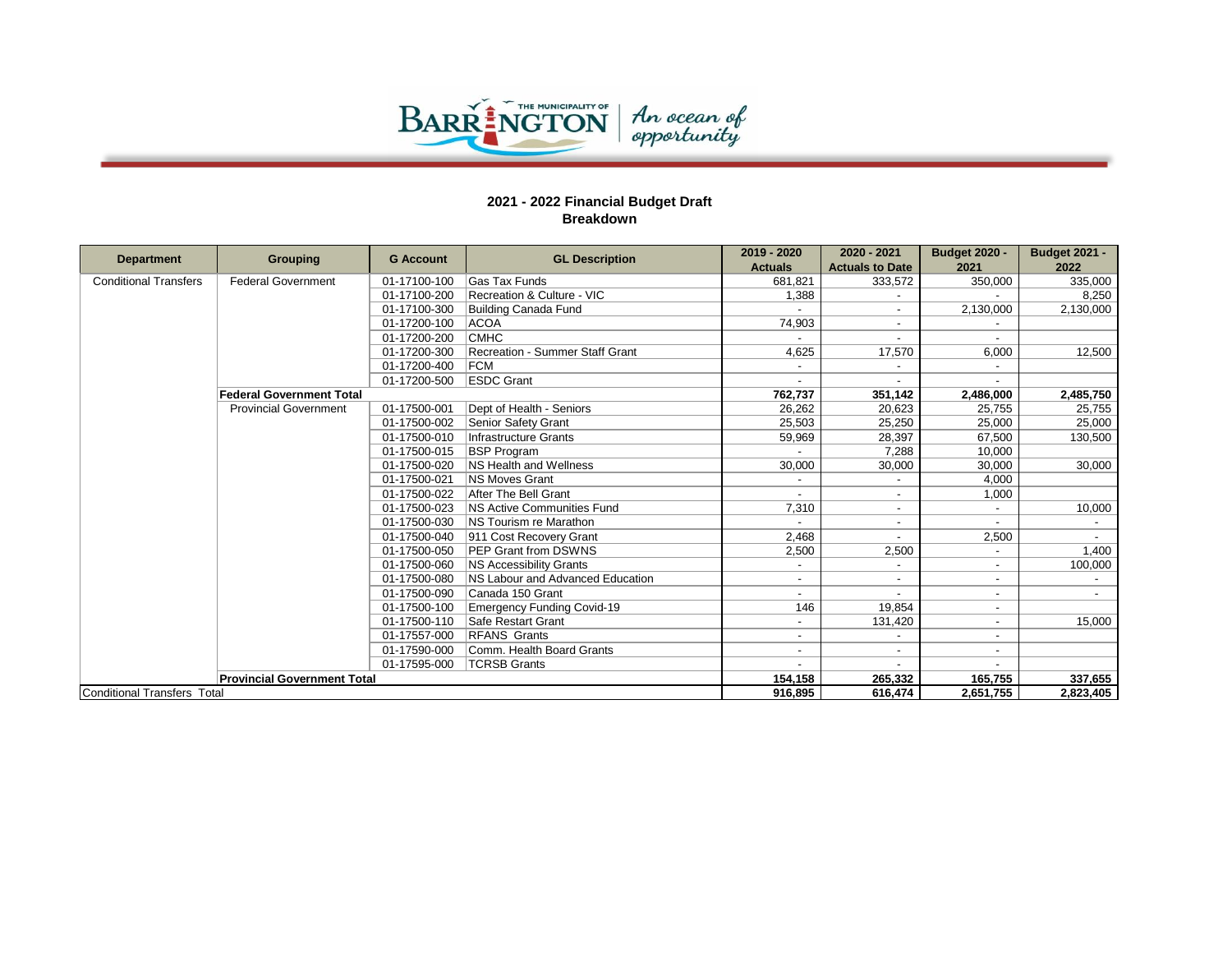

| <b>Department</b>            | <b>Grouping</b>                   | <b>G</b> Account | <b>GL Description</b>                 | 2019 - 2020              | 2020 - 2021              | <b>Budget 2020 -</b>     | <b>Budget 2021 -</b> |
|------------------------------|-----------------------------------|------------------|---------------------------------------|--------------------------|--------------------------|--------------------------|----------------------|
|                              |                                   |                  |                                       | <b>Actuals</b>           | <b>Actuals to Date</b>   | 2021                     | 2022                 |
| <b>Other Transfers</b>       | Special Reserve Fund              | 01-18990-010     | <b>Operating Reserve Funds</b>        | 106.546                  |                          |                          |                      |
|                              |                                   | 01-18990-020     | Capital reserve Funds                 |                          |                          | 225.000                  | 350,000              |
|                              |                                   | 01-18990-040     | Gas Tax Reserve                       | 397.160                  |                          | 575.000                  | 904,000              |
|                              |                                   | 01-19130-000     | Transfers From Operating Reserve      |                          |                          | $\overline{\phantom{a}}$ |                      |
|                              |                                   | 01-19140-000     | <b>Transfers From Capital Reserve</b> |                          |                          | $\overline{a}$           |                      |
|                              | <b>Special Reserve Fund Total</b> |                  |                                       | 503.705                  |                          | 800,000                  | 1,254,000            |
|                              | <b>Debenture Receipts</b>         | 01-18990-009     | Debenture Funds Received              |                          |                          | 870,000                  | 1,145,000            |
|                              |                                   | 01-19110-000     | Transfers From Other Funds            |                          |                          |                          |                      |
|                              | <b>Debenture Receipts Total</b>   |                  |                                       |                          |                          | 870.000                  | 1,145,000            |
|                              | Other                             | 01-18990-001     | Debt Financing                        |                          |                          | $\overline{\phantom{a}}$ |                      |
|                              |                                   | 01-18990-002     | <b>WNIES Wage Subsidy</b>             |                          |                          | $\overline{\phantom{a}}$ |                      |
|                              |                                   | 01-18990-030     | <b>RBC Rec leadership Grant</b>       | $\overline{\phantom{a}}$ | $\overline{\phantom{a}}$ | $\overline{a}$           |                      |
|                              |                                   | 01-19120-000     | Use of Prior Years' Surpluses         |                          |                          | $\overline{\phantom{a}}$ |                      |
|                              | <b>Other Total</b>                |                  |                                       |                          |                          | $\blacksquare$           |                      |
| <b>Other Transfers Total</b> |                                   |                  |                                       | 503,705                  |                          | 1,670,000                | 2,399,000            |
|                              |                                   |                  |                                       | 9,593,115                | 8,786,118                | 12,680,326               | 13,496,167           |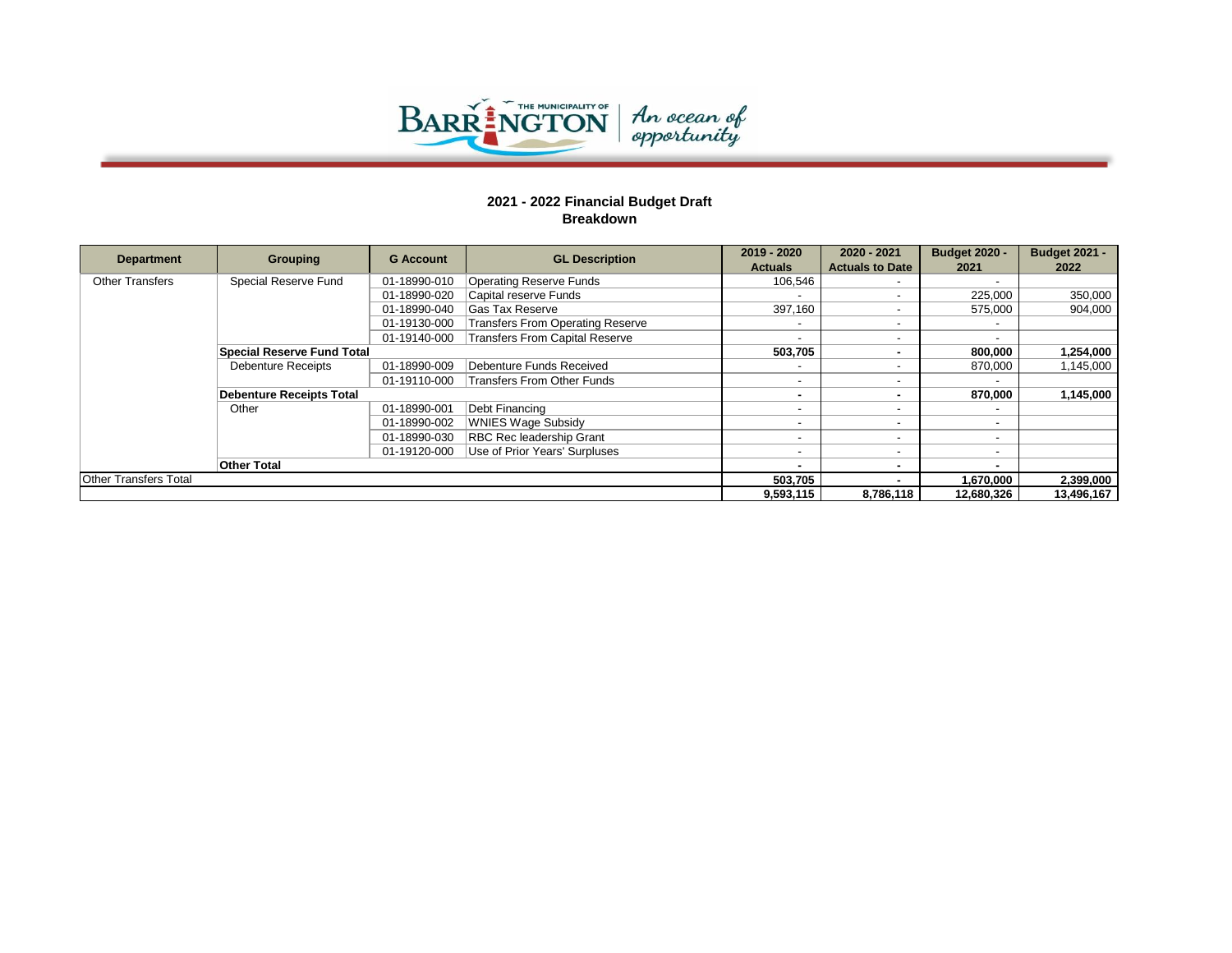

|                       |                 |                  |                                          | 2019 - 2020              | 2020 - 2021              | <b>Budget 2020 -</b>       | <b>Budget 2021 -</b>     |
|-----------------------|-----------------|------------------|------------------------------------------|--------------------------|--------------------------|----------------------------|--------------------------|
| <b>Department</b>     | <b>Grouping</b> | <b>G</b> Account | <b>GL Description</b>                    | <b>Actuals</b>           | <b>Actuals to Date</b>   | 2021                       | 2022                     |
| General Government Se | Legislative     | 01-21111-001     | Remuneration - E Nickerson               | 27,331                   | 23,614                   | 27,932                     | 28,239                   |
|                       |                 | 01-21111-002     | CPP - E Nickerson                        | 1,223                    | 1,088                    | 1,283                      | 1,348                    |
|                       |                 | 01-21111-003     | Pension - E Nickerson                    | 1,776                    | 1,535                    | 1,816                      | 1,977                    |
|                       |                 | 01-21111-004     | Travel Mileage - E Nickerson             |                          |                          | 1,000                      | 1,000                    |
|                       |                 | 01-21111-005     | Conferences/Meetings - E Nickerson       | $\overline{a}$           | $\overline{\phantom{0}}$ | 750                        | 1,000                    |
|                       |                 | 01-21111-006     | Insurance (Travel & Other) - E Nickerson | 70                       | 52                       | 100                        | 100                      |
|                       |                 | 01-21111-007     | Technology Allowance - E Nickerson       | $\overline{\phantom{a}}$ | $\overline{\phantom{a}}$ | 1,000                      | 1,000                    |
|                       |                 | 01-21111-008     | Other - E Nickerson                      |                          |                          | 100                        | 100                      |
|                       |                 | 01-21111-011     | Remuneration - J Crook                   | 23,973                   | 20,712                   | 24,501                     | 24,770                   |
|                       |                 | 01-21111-012     | CPP - J Crook                            | 1,051                    | 935                      | 1,103                      | 1,159                    |
|                       |                 | 01-21111-013     | Pension - J Crook                        | 1,198                    | 1,036                    | 1,225                      | 1,362                    |
|                       |                 | 01-21111-014     | Travel Mileage - J Crook                 |                          |                          | 1,000                      | 1,000                    |
|                       |                 | 01-21111-015     | Conferences/Meetings - J Crook           | $\overline{a}$           | $\overline{\phantom{0}}$ | 750                        | 1,000                    |
|                       |                 | 01-21111-016     | Insurance (Travel & Other) - J Crook     | 70                       | 52                       | 100                        | 100                      |
|                       |                 | 01-21111-017     | Technology Allowance - J Crook           | $\overline{a}$           |                          | 1,000                      | 1,000                    |
|                       |                 | 01-21111-018     | Other - J Crook                          | $\overline{a}$           |                          | 100                        | 100                      |
|                       |                 | 01-21111-021     | Remuneration - G EI-Jakl                 | 22,036                   | 19,038                   | 22,520                     | 22,768                   |
|                       |                 | 01-21111-022     | CPP - G EI-Jakl                          | 951                      | 847                      | 999                        | 1,050                    |
|                       |                 | 01-21111-023     | Pension - G EI-Jakl                      | 1,432                    | 1,237                    | 1.464                      | 1,594                    |
|                       |                 | 01-21111-024     | Travel Mileage - G EI-Jakl               | 583                      | 317                      | 1,000                      | 1,000                    |
|                       |                 | 01-21111-025     | Conferences/Meetings - G EI-Jakl         |                          |                          | 750                        | 1,000                    |
|                       |                 | 01-21111-026     | Insurance (Travel & Other) - G El-Jakl   | 70                       | 52                       | 100                        | 100                      |
|                       |                 | 01-21111-027     | Technology Allowance - G EI-Jakl         |                          |                          | 1,000                      | 1,000                    |
|                       |                 | 01-21111-028     | Other - G EI-Jakl                        | $\overline{a}$           | $\overline{\phantom{a}}$ | 100                        | 100                      |
|                       |                 | 01-21111-031     | Renumeration - M Atkinson                | 22,036                   | 14,274                   | 22,520                     | $\blacksquare$           |
|                       |                 | 01-21111-032     | CPP - M Atkinson                         | $\overline{a}$           | $\overline{\phantom{0}}$ | 999                        | $\blacksquare$           |
|                       |                 | 01-21111-033     | Pension - M Atkinson                     |                          |                          | $\mathcal{L}^{\text{max}}$ | $\blacksquare$           |
|                       |                 | 01-21111-034     | Travel Mileage - M Atkinson              | 195                      | $\blacksquare$           | 500                        | $\sim$                   |
|                       |                 | 01-21111-035     | Conferences/Meetings - M Atkinson        | $\overline{\phantom{0}}$ | $\blacksquare$           | 750                        | $\blacksquare$           |
|                       |                 | 01-21111-036     | Insurance (Travel & Other) M Atkinson    | 70                       | 52                       | 100                        |                          |
|                       |                 | 01-21111-037     | Technology Allowance - M Atkinson        | 1,273                    |                          | 1,000                      | $\blacksquare$           |
|                       |                 | 01-21111-038     | Other - M Atkinson                       | $\overline{\phantom{a}}$ |                          | 100                        | $\overline{\phantom{a}}$ |
|                       |                 | 01-21111-041     | Renumeration - S Hatfield                | 22,036                   | 19,038                   | 22,520                     | 22,768                   |
|                       |                 | 01-21111-042     | CPP - S Hatfield                         | 951                      | 847                      | 999                        | 1,050                    |
|                       |                 | 01-21111-043     | Pension - S Hatfield                     | 1,432                    | 1,237                    | 1,464                      | 1,594                    |
|                       |                 | 01-21111-044     | Travel Mileage - S Hatfield              | 406                      | $\blacksquare$           | 1,000                      | 1,000                    |
|                       |                 | 01-21111-045     | Conferences/Meetings - S Hatfield        | $\overline{23}$          | $\overline{\phantom{a}}$ | 750                        | 1,000                    |
|                       |                 | 01-21111-046     | Insurance (Travel & Other)               | $\overline{70}$          | 52                       | 100                        | 100                      |
|                       |                 | 01-21111-047     | Technology Allowance - S Hatfield        | 1,043                    | 1,519                    | 1,000                      | 500                      |
|                       |                 | 01-21111-048     | Other - S Hatfield                       |                          |                          | 100                        | 100                      |
|                       |                 | 01-21111-051     | Renumeration - A Mood-Nickerson          |                          | 4.764                    |                            | 22,768                   |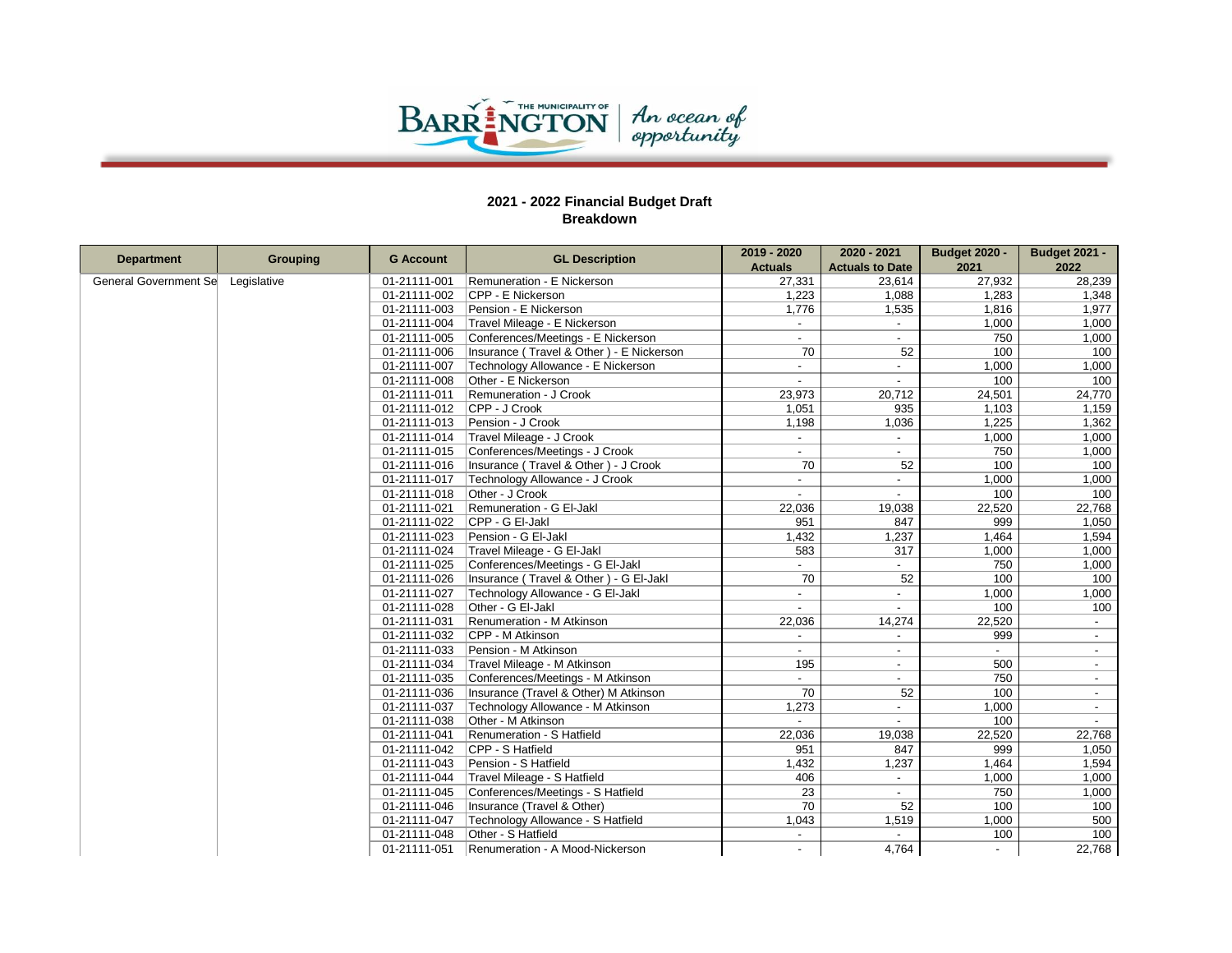

| <b>Department</b>     |                               |                  |                                         | 2019 - 2020              | 2020 - 2021            | <b>Budget 2020 -</b>     | <b>Budget 2021 -</b>     |
|-----------------------|-------------------------------|------------------|-----------------------------------------|--------------------------|------------------------|--------------------------|--------------------------|
|                       | <b>Grouping</b>               | <b>G</b> Account | <b>GL Description</b>                   | <b>Actuals</b>           | <b>Actuals to Date</b> | 2021                     | 2022                     |
| General Government Se | Legislative                   | 01-21111-052     | CPP - A Mood-Nickerson                  |                          | 211                    | $\sim$                   | 1,050                    |
|                       |                               | 01-21111-053     | Pension - A Mood-Nickerson              | $\overline{\phantom{a}}$ | $\sim$                 | $\sim$                   |                          |
|                       |                               | 01-21111-054     | Travel Mileage - A Mood-Nickerson       |                          |                        |                          | 1,000                    |
|                       |                               | 01-21111-055     | Conferences/Meetings - A Mood-Nickerson | $\blacksquare$           | $\blacksquare$         | $\sim$                   | 1,000                    |
|                       |                               | 01-21111-056     | Insurance (Travel & Other)              | $\overline{\phantom{a}}$ |                        |                          | 100                      |
|                       |                               | 01-21111-057     | Technology Allowance - A Mood-Nickerson | $\blacksquare$           | 1,792                  | $\sim$                   | 250                      |
|                       |                               | 01-21111-058     | Other - A Mood-Nickerson                |                          |                        |                          |                          |
|                       | <b>Legislative Total</b>      |                  |                                         | 131,296                  | 114,302                | 145,595                  | 148,147                  |
|                       | <b>General Administrative</b> | 01-21210-001     | Salaries/Wages                          | 322,795                  | 295,046                | 340,803                  | 350,222                  |
|                       |                               | 01-21210-002     | <b>Employment Insurance</b>             | 5,590                    | 4,701                  | 5,700                    | 5,821                    |
|                       |                               | 01-21210-003     | Canada Pension                          | 12,622                   | 11,018                 | 13,500                   | 14,064                   |
|                       |                               | 01-21210-004     | <b>Workers Compensation</b>             | 3,639                    | 674                    | 4,500                    | 5,036                    |
|                       |                               | 01-21210-005     | Group Insurance                         | 11,772                   | 9,641                  | 12,000                   | 12,272                   |
|                       |                               | 01-21210-006     | Pension Premiums                        | 20,458                   | 18,528                 | 22,000                   | 24,174                   |
|                       |                               | 01-21210-007     | Training/Development                    | 7,356                    | 1,862                  | 4,500                    | 5,000                    |
|                       |                               | 01-21210-008     | Vacation Accrual                        | 2,576                    | $\blacksquare$         |                          | $\overline{\phantom{a}}$ |
|                       |                               | 01-21210-009     | Postage/Meter Rental                    | 19,429                   | 13,000                 | 23,000                   | 20,000                   |
|                       |                               | 01-21210-010     | <b>Office Supplies</b>                  | 10,970                   | 6,391                  | 10,000                   | 10,000                   |
|                       |                               | 01-21210-011     | Advertising                             | 14,170                   | 8,791                  | 14,000                   | 12,000                   |
|                       |                               | 01-21210-012     | Telephone                               | 10,374                   | 10,644                 | 10,000                   | 12,000                   |
|                       |                               | 01-21210-013     | Fax                                     | 3,158                    | 2,420                  | 3,000                    | 3,000                    |
|                       |                               | 01-21210-014     | CAO Travel                              | 1.727                    | 61                     | 3,000                    | 2,000                    |
|                       |                               | 01-21210-015     | <b>Payroll Services Costs</b>           | 3,093                    | $\overline{a}$         |                          | $\sim$                   |
|                       |                               | 01-21210-016     | Miscellaneous                           | 3,880                    | 6,475                  | 4,000                    | 4,000                    |
|                       |                               | 01-21210-017     | Liability & Other Insurance             | 37,726                   | 39,795                 | 38,000                   | 40,000                   |
|                       |                               | 01-21210-018     | Computer Services                       | 41,455                   | 40,267                 | 48,000                   | 53,000                   |
|                       |                               | 01-21210-019     | Recruitment                             | $\sim$                   | $\sim$                 | $\sim$                   | $\sim$                   |
|                       |                               | 01-21210-020     | Clerks' pension                         | 730                      |                        |                          | 13,241                   |
|                       |                               | 01-21210-021     | Travel                                  | 2,115                    | 665                    | 3,000                    | 3,000                    |
|                       |                               | 01-21210-022     | <b>Meeting Supplies</b>                 | 2,324                    | 2,755                  | 2,500                    | 3,000                    |
|                       |                               | 01-21210-023     | <b>Workplace Wellness</b>               | 5,855                    | 3,757                  | 5,000                    | 5,000                    |
|                       |                               | 01-21210-024     | Covid 19 PPE & Other Costs              |                          | 2,623                  |                          | 2,500                    |
|                       |                               | 01-21214-001     | <b>East Bay Realty Rental</b>           |                          |                        |                          |                          |
|                       |                               | 01-21214-005     | Old Court House - Power                 | $\overline{a}$           | $\sim$                 | $\sim$                   |                          |
|                       |                               | 01-21214-006     | Old Court House - Repairs               | 105                      | 105                    | $\sim$                   |                          |
|                       |                               | 01-21214-007     | Old Court House - Other                 | $\overline{\phantom{a}}$ | $\sim$                 | $\overline{\phantom{a}}$ | $\overline{\phantom{a}}$ |
|                       |                               | 01-21214-011     | Admin Ctr - Insurance                   |                          |                        |                          |                          |
|                       |                               | 01-21214-012     | Admin Ctr - Repairs/Mtnce               | 27,185                   | 6,546                  | 25,000                   | 25,000                   |
|                       |                               | 01-21214-013     | Admin Ctr - Janitor Wages               | 86                       |                        | 40,000                   |                          |
|                       |                               | 01-21214-014     | Admin Ctr - Janitor Travel              | $\blacksquare$           | $\blacksquare$         | $\sim$                   | $\overline{\phantom{a}}$ |
|                       |                               | 01-21214-015     | Admin Ctr - Janitor Supplies            | 1,928                    | 25                     | 1,000                    | 250                      |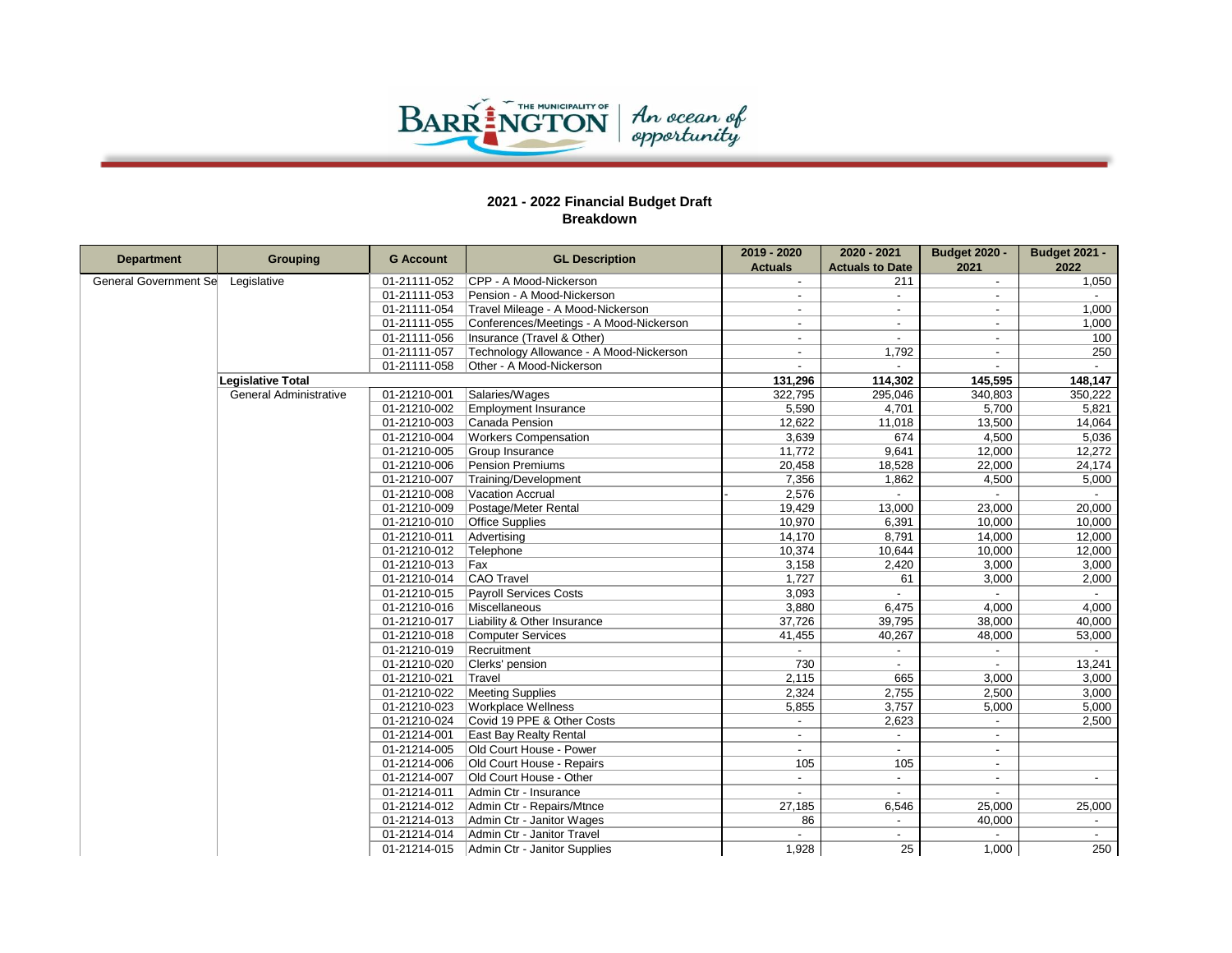

|                          |                                     | <b>G Account</b> | <b>GL Description</b>              | 2019 - 2020    | 2020 - 2021              | <b>Budget 2020 -</b>     | <b>Budget 2021 -</b> |
|--------------------------|-------------------------------------|------------------|------------------------------------|----------------|--------------------------|--------------------------|----------------------|
| <b>Department</b>        | <b>Grouping</b>                     |                  |                                    | <b>Actuals</b> | <b>Actuals to Date</b>   | 2021                     | 2022                 |
| General Government Se    | General Administrative              | 01-21214-016     | Admin Ctr - Power Sec 1            | 19,995         | 12,316                   | 15,000                   | 15,000               |
|                          |                                     | 01-21214-017     | Admin Ctr - Power Sec 2            | 11,310         | 4,048                    | 10,000                   | 7,000                |
|                          |                                     | 01-21214-018     | Admin Ctr - Sewer Charges          | 2,030          | 2,030                    | 2,050                    | 2,050                |
|                          |                                     | 01-21214-019     | Admin Ctr - Janitorial Contract    | 37,354         | 28,118                   | $\sim$                   | 41,000               |
|                          |                                     | 01-21214-020     | Clerks' pension                    |                |                          |                          |                      |
|                          |                                     | 01-21215-001     | Legal Services                     | 17,167         | 20,142                   | 18,000                   | 20,000               |
|                          |                                     | 01-21215-002     | Other Professional Fees            | 1,753          | 11,367                   | 77,500                   | 81,500               |
|                          |                                     | 01-21700-001     | Interest on General Operating Acct | $\sim$         | $\overline{\phantom{a}}$ | $\sim$                   | $\sim$               |
|                          |                                     | 01-21712-001     | Interest on Short Term Loans       |                |                          |                          |                      |
| <b>Property Services</b> |                                     | 01-21790-001     | <b>Bank Charges</b>                | 5,808          | 4,622                    | 5,000                    | 5,500                |
|                          |                                     | 01-21790-002     | Cash Short/Over                    | 27             | 1,128                    | 250                      | 250                  |
|                          | <b>General Administrative Total</b> |                  |                                    | 663,357        | 569,561                  | 760,303                  | 796,880              |
|                          |                                     | 01-21218-001     | Salaries/Wages                     | 205,475        | 168,698                  | 227,500                  | 209,236              |
|                          |                                     | 01-21218-002     | <b>Employment Insurance</b>        | 4,691          | 3,261                    | 5,250                    | 4,411                |
|                          |                                     | 01-21218-003     | Canada Pension                     | 9,563          | 7,268                    | 12,500                   | 9,821                |
|                          |                                     | 01-21218-004     | <b>Workers Compensation</b>        | 2,910          | $\blacksquare$           | 4,000                    | 3,633                |
|                          |                                     | 01-21218-005     | Group Insurance                    | 8,316          | 6,403                    | 9,500                    | 6,770                |
|                          |                                     | 01-21218-006     | Pension Premiums                   | 13,089         | 10,515                   | 12,500                   | 13,947               |
|                          |                                     | 01-21218-007     | Training/Development               | 4,795          | 786                      | 3,000                    | 4,000                |
|                          |                                     | 01-21218-008     | Vacation Accrual                   | 963            | $\blacksquare$           |                          | $\sim$               |
|                          |                                     | 01-21218-009     | Clothing/Footwear                  | 3,241          | 3,500                    | 4,500                    | 4,500                |
|                          |                                     | 01-21218-010     | Tools                              | 1,412          | 2,505                    | 3.000                    | 3,000                |
|                          |                                     | 01-21218-011     | New Equipment                      | 2,871          | 1,701                    | 10,000                   | 5,000                |
|                          |                                     | 01-21218-012     | Prop Serv - Eqpt Mntnce            | 7,467          | 3,455                    | 5,000                    | 5,000                |
|                          |                                     | 01-21218-013     | Telephone                          | 2,784          | 2,375                    | 3,250                    | 3,500                |
|                          |                                     | 01-21218-014     | Signs. etc.                        | 9,569          | 1,395                    | 5,000                    | 5,000                |
|                          |                                     | 01-21218-015     | Tractor Maintenance                | 198            | 275                      | 2,000                    | 2,000                |
|                          |                                     | 01-21218-016     | Salting/Sanding                    | 8,824          | 1,873                    | 10,000                   | 10,000               |
|                          |                                     | 01-21218-017     | <b>Property Services Building</b>  | 3,407          | 3,304                    | 5,000                    | 5,000                |
|                          |                                     | 01-21218-018     | 2005 Dodge flatbed                 | 6,934          | 6,992                    |                          | 6,000                |
|                          |                                     | 01-21218-019     | $2007$ Dodge 3/4 ton               | 207            | $\sim$                   | $\overline{\phantom{a}}$ | $\sim$               |
|                          |                                     | 01-21218-020     | $2016$ Dodge $1/2$ Ton             | 7,806          | 6,457                    | 7,000                    | 7,000                |
|                          |                                     | 01-21218-021     | 2013 GMC 1/2 ton                   | 2,846          | 1,124                    | 4,000                    | 4,000                |
|                          |                                     | 01-21218-022     | 1997 Dumptruck                     | 2,169          | 2,047                    | 1,000                    | 1,000                |
|                          |                                     | 01-21218-023     | $2012$ Dodge 3/4 ton               | 5,746          | 3,005                    | 10,000                   | 5,000                |
|                          |                                     | 01-21218-024     | 2013 Backhoe                       | 5,130          | 1,461                    | 6,500                    | 6,500                |
|                          |                                     | 01-21218-025     | Travel                             | 3,306          | 2,131                    | 4,000                    | 2,000                |
|                          |                                     | 01-21218-026     | Miscellaneous                      | 4,286          | 3,024                    | 2,000                    | 2,000                |
|                          |                                     | 01-21218-027     | 2018 3 Ton Truck                   | 6,847          | 5,726                    | 6,000                    | 7,000                |
|                          |                                     | 01-21218-028     | Shop Supplies                      | 3,108          | 4,659                    | 6,000                    | 6,000                |
|                          |                                     | 01-21218-029     | <b>Prop Serv Summer Staff</b>      | 8.150          | 4.312                    | 9.000                    | 9.000                |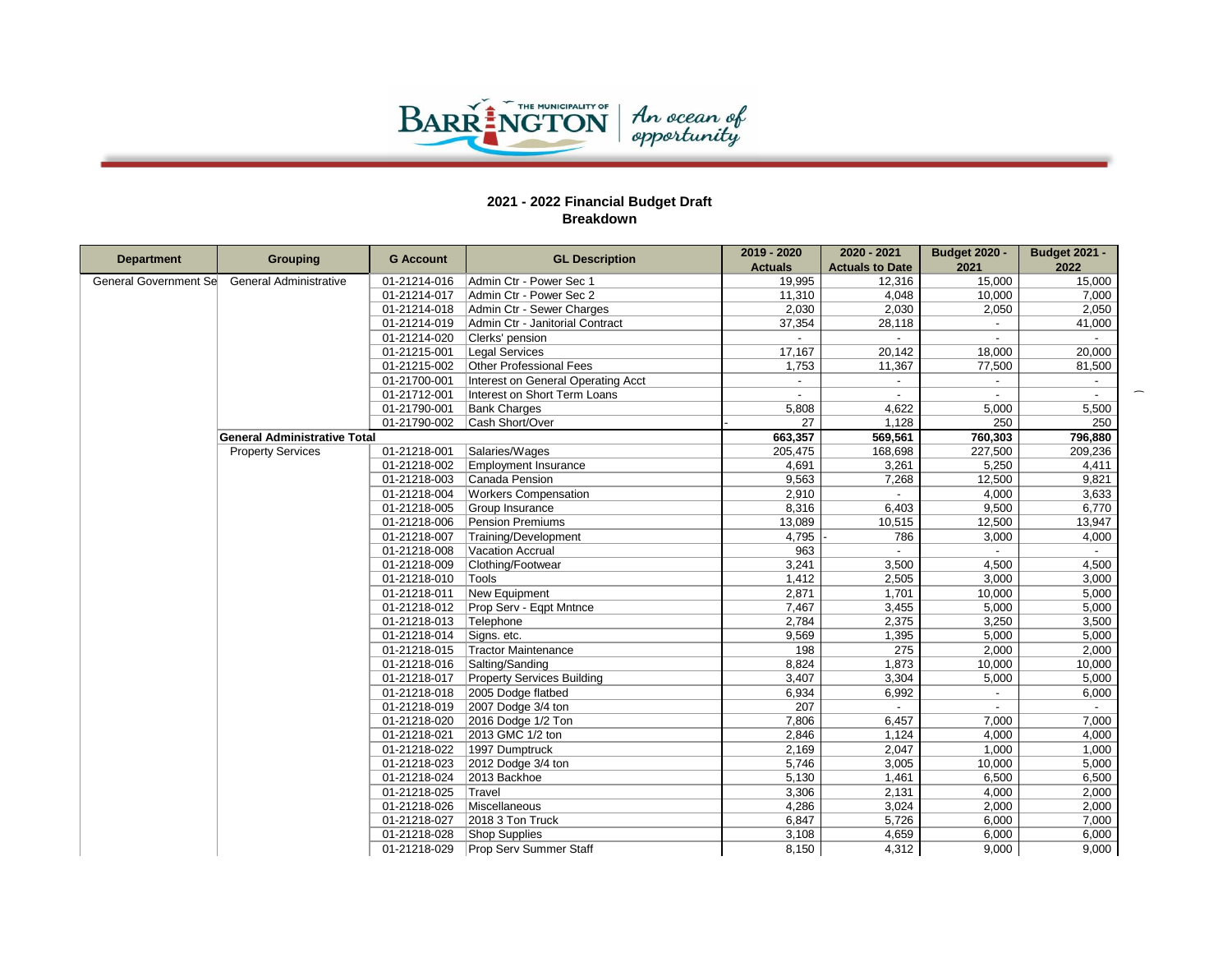

| <b>Department</b>                 | <b>Grouping</b>                       | <b>G</b> Account | <b>GL Description</b>                       | 2019 - 2020    | 2020 - 2021              | <b>Budget 2020 -</b>     | <b>Budget 2021 -</b> |
|-----------------------------------|---------------------------------------|------------------|---------------------------------------------|----------------|--------------------------|--------------------------|----------------------|
|                                   |                                       |                  |                                             | <b>Actuals</b> | <b>Actuals to Date</b>   | 2021                     | 2022                 |
| General Government Se             | <b>Property Services</b>              | 01-21219-012     | Equipment Maintenance                       | 269            | $\overline{\phantom{a}}$ | $\sim$                   | $\sim$               |
|                                   | <b>Property Services Total</b>        |                  |                                             | 346,380        | 256,681                  | 377,500                  | 350,318              |
|                                   | <b>Financial Management</b>           | 01-21220-020     | <b>External Audit</b>                       | 28,467         | 17,712                   | 20,000                   | 21,000               |
|                                   |                                       | 01-21220-021     | Municipal Auditor General                   | 7,185          | $\sim$                   | $\sim$                   |                      |
| <b>Financial Management Total</b> |                                       |                  |                                             | 35,652         | 17,712                   | 20,000                   | 21,000               |
|                                   | Taxation                              | 01-21241-001     | Salaries/Wages                              | 42,333         | 37,681                   | 43,500                   | 45,463               |
|                                   |                                       | 01-21241-002     | <b>Employment Insurance</b>                 | 952            | 820                      | 960                      | 1,006                |
|                                   |                                       | 01-21241-003     | Canada Pension                              | 1,984          | 1,791                    | 2,100                    | 2,287                |
|                                   |                                       | 01-21241-004     | <b>Workers Compensation</b>                 | 568            | $\overline{a}$           | 700                      | 796                  |
|                                   |                                       | 01-21241-005     | Group Insurance                             | 1,338          | 1,108                    | 1,410                    | 1,399                |
|                                   |                                       | 01-21241-006     | <b>Pension Premiums</b>                     | 2.724          | 2,383                    | 2,820                    | 3,182                |
|                                   |                                       | 01-21241-007     | Training/Development                        |                | $\sim$                   | 500                      | $\sim$               |
|                                   |                                       | 01-21241-008     | Special Collector                           |                | $\sim$                   | $\sim$                   | $\sim$               |
|                                   |                                       | 01-21241-022     | <b>Tax Billing Costs</b>                    | 1,238          | 1,362                    | 1,200                    | 1,300                |
|                                   |                                       | 01-21241-023     | Tax Write Offs                              | 1,042          | $\overline{\phantom{a}}$ | 1,000                    | 500                  |
|                                   |                                       | 01-21241-024     | <b>Tax Rebates</b>                          |                | $\sim$                   | $\sim$                   |                      |
|                                   |                                       | 01-21241-025     | Low Income Exemptions                       | 28,107         | 43,882                   | 50,000                   | 44,000               |
|                                   |                                       | 01-21241-026     | Tax Reductions by Council                   | 50,965         | 55,519                   | 53,500                   | 54,000               |
|                                   |                                       | 01-21241-027     | <b>Tax Sale Expense</b>                     | 114            | 2,994                    | 1,000                    | 1,000                |
|                                   |                                       | 01-21244-001     | Maintenance/Tax Sale Properties             |                |                          | 500                      |                      |
|                                   |                                       | 01-21248-001     | <b>Assessment Services</b>                  | 139,061        | 140,002                  | 140,000                  | 141,000              |
|                                   |                                       | 01-21811-001     | Uncollectable Taxes                         | 297            | 1.070                    | 2,500                    | 2,000                |
|                                   |                                       | 01-21813-001     | Unresolved Appeals                          |                |                          |                          |                      |
|                                   | <b>Taxation Total</b>                 |                  |                                             | 270,723        | 288,612                  | 301,690                  | 297,933              |
|                                   | Other General Government              | 01-21910-001     | Elections & Plebiscites                     |                | 27,779                   | 25,000                   |                      |
|                                   |                                       | 01-21910-005     | Water Upgrade Program Expenses              |                | $\overline{\phantom{0}}$ |                          |                      |
|                                   |                                       | 01-21910-010     | <b>PACE Program Expenses</b>                |                | $\overline{\phantom{0}}$ | $\overline{\phantom{a}}$ |                      |
|                                   |                                       | 01-21950-001     | <b>Grants to Organizations</b>              | 53,701         | 53,086                   | 55,000                   | 60,000               |
|                                   |                                       | 01-21950-002     | <b>UNSM &amp; FCM Memberships</b>           | 7,257          | 8,903                    | 7,300                    | 9,000                |
|                                   |                                       | 01-21950-003     | <b>SNWT Operating</b>                       | 13,000         | 15,000                   | 15,000                   | 15,000               |
|                                   |                                       | 01-21950-004     | Special Events                              | 8,000          | $\blacksquare$           | 20,000                   | 15,000               |
|                                   |                                       | 01-21950-005     | <b>Woodland Multi-Use Trail Association</b> |                | $\blacksquare$           |                          | 10,000               |
|                                   |                                       | 01-21990-001     | <b>BMHS Closure costs</b>                   |                | $\overline{a}$           |                          |                      |
|                                   |                                       | 01-21990-002     | CSI Elementary School                       |                |                          |                          |                      |
|                                   |                                       | 01-21990-009     | Other General Costs                         | 138            | 1,014                    | 1,500                    | 1,500                |
|                                   |                                       | 01-21991-005     | HST - OCH/EastBay Rental                    |                | $\overline{a}$           | $\overline{\phantom{a}}$ |                      |
|                                   |                                       | 01-21991-010     | <b>HST - General Government Services</b>    | 1,539          | $\Omega$                 |                          |                      |
|                                   | <b>Other General Government Total</b> |                  |                                             | 83,635         | 105,783                  | 123,800                  | 110,500              |
| General Government Services Total |                                       |                  |                                             | 1,531,043      | 1,352,652                | 1,728,888                | 1,724,778            |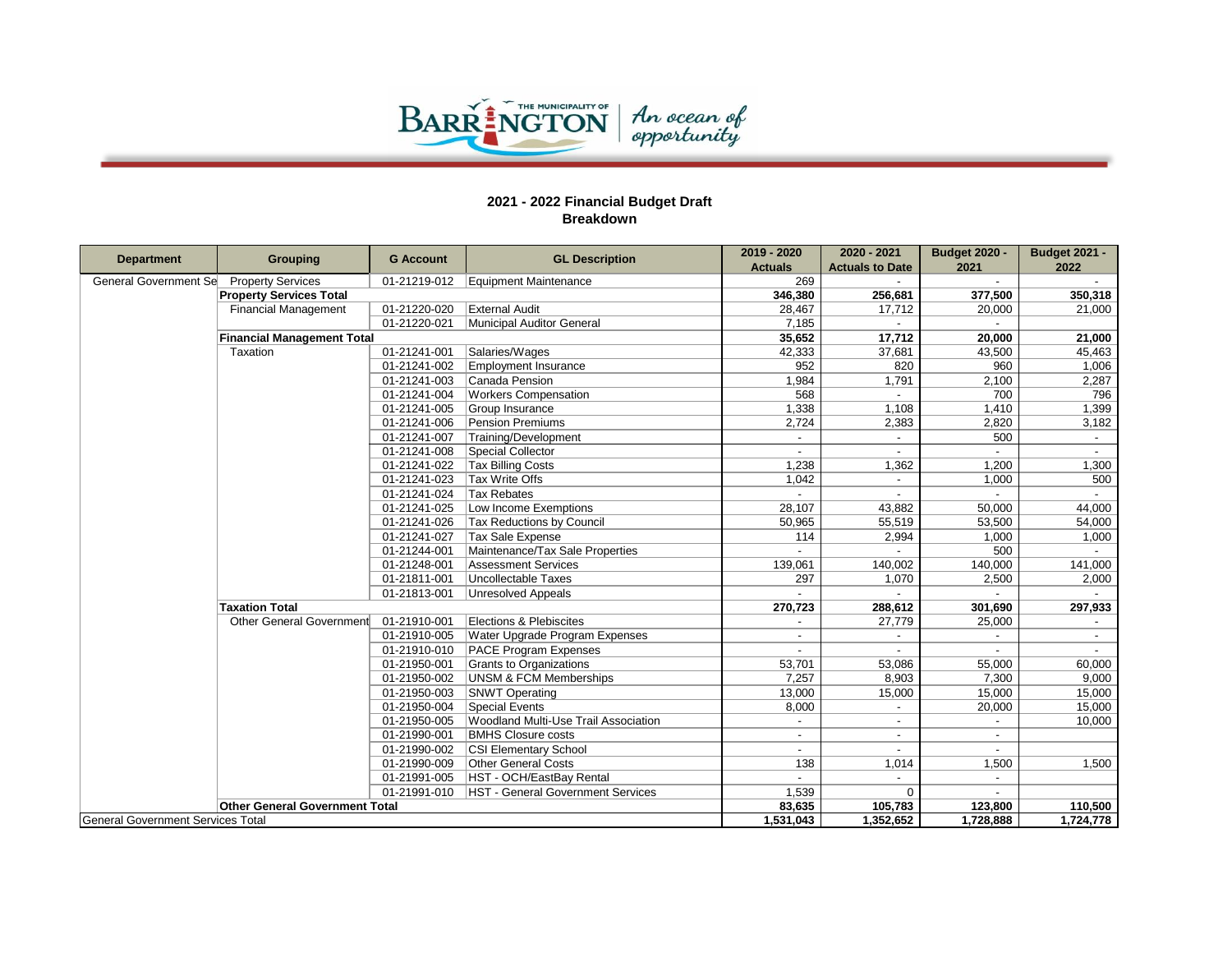

| <b>Department</b>          | <b>Grouping</b>                 | <b>G Account</b> | <b>GL Description</b>          | 2019 - 2020              | 2020 - 2021              | <b>Budget 2020 -</b>     | <b>Budget 2021 -</b> |
|----------------------------|---------------------------------|------------------|--------------------------------|--------------------------|--------------------------|--------------------------|----------------------|
|                            |                                 |                  |                                | <b>Actuals</b>           | <b>Actuals to Date</b>   | 2021                     | 2022                 |
| <b>Protective Services</b> | Police Protection               | 01-22210-001     | <b>RCMP Contract Transfers</b> | 953,636                  | 815,490                  | 978,590                  | 1,026,834            |
|                            |                                 | 01-22210-002     | <b>DNA Testing</b>             | 3,569                    | 3,554                    | 4,000                    | 3,600                |
|                            |                                 | 01-22210-010     | <b>RCMP Contract Services</b>  |                          |                          |                          |                      |
|                            |                                 | 01-22220-001     | Transfers to Corrections       | 89,189                   | 66,420                   | 88,559                   | 89,000               |
|                            | <b>Police Protection Total</b>  |                  |                                | 1,046,394                | 885,464                  | 1,071,149                | 1,119,434            |
|                            | <b>Law Enforcement</b>          | 01-22290-001     | <b>Prosecuting Services</b>    | 10,268                   | 6,947                    | 11,000                   | 10,500               |
|                            |                                 | 01-22290-002     | Law Enforcement - Other        |                          |                          |                          |                      |
|                            | <b>Law Enforcement Total</b>    |                  |                                | 10,268                   | 6,947                    | 11,000                   | 10,500               |
|                            | <b>By-Law Enforcement</b>       | 01-22299-001     | By-Law Officer Wages           | 4,800                    | 4,000                    | 5,000                    | 5,000                |
|                            |                                 | 01-22299-002     | By-Law Officer El              |                          |                          |                          |                      |
|                            |                                 | 01-22299-003     | By-Law Officer CPP             |                          | $\overline{\phantom{a}}$ | $\blacksquare$           |                      |
|                            |                                 | 01-22299-004     | By-Law Officer WCB             | $\blacksquare$           | $\blacksquare$           | $\blacksquare$           |                      |
|                            |                                 | 01-22299-005     | By-Law Officer Group Ins       | $\overline{\phantom{a}}$ | $\sim$                   | $\blacksquare$           |                      |
|                            |                                 | 01-22299-006     | By-Law Officer Pension         |                          |                          | $\overline{a}$           |                      |
|                            |                                 | 01-22299-007     | By-Law Officer Training        | $\overline{\phantom{a}}$ | $\sim$                   | $\overline{\phantom{a}}$ |                      |
|                            |                                 | 01-22299-008     | <b>By-Law Officer Travel</b>   | $\blacksquare$           | $\sim$                   |                          |                      |
|                            |                                 | 01-22299-009     | By-Law Officer Miscellaneous   | 542                      | 537                      | 1,000                    | 1,000                |
|                            |                                 | 01-22930-000     | Animal Control Costs           | 1,500                    | 3,735                    | 1,500                    | 1,500                |
|                            |                                 | 01-22930-001     | Animal Control Travel          | $\overline{a}$           | $\sim$                   | $\blacksquare$           |                      |
|                            |                                 | 01-22990-002     | Building Inspection services   |                          |                          |                          |                      |
|                            | <b>By-Law Enforcement Total</b> |                  |                                | 6,842                    | 8,272                    | 7,500                    | 7,500                |
|                            | <b>Fire Protection</b>          | 01-22490-101     | Telepone                       | 3,459                    | 2,378                    | 1,250                    | 1,750                |
|                            |                                 | 01-22490-102     | Internet                       | 42                       | $\sim$                   | 1,250                    | 1,750                |
|                            |                                 | 01-22490-103     | <b>Office Supplies</b>         | 329                      | 239                      | 500                      | 500                  |
|                            |                                 | 01-22490-104     | Dues/Fees                      | 789                      | 472                      | 1,000                    | 1,000                |
|                            |                                 | 01-22490-105     | HST (Gross)                    | 11,514                   | 7,799                    | 13,500                   | 10,000               |
|                            |                                 | 01-22490-106     | <b>Bank Charges</b>            | 20                       | 5                        |                          |                      |
|                            |                                 | 01-22490-107     | Fire Fighter Insurance         | 3,828                    | 3,828                    | 5,400                    | 5,400                |
|                            |                                 | 01-22490-108     | Property/Liability Insurance   | 16,546                   | 17,815                   | 16,500                   | 18,000               |
|                            |                                 | 01-22490-109     | <b>Fundraising Costs</b>       |                          | $\overline{a}$           |                          |                      |
|                            |                                 | 01-22490-111     | Power                          | 2,977                    | 2,304                    | 3,000                    | 3,000                |
|                            |                                 | 01-22490-112     | l Oil                          | 7,619                    | 2,465                    | 3,000                    | 3,000                |
|                            |                                 | 01-22490-113     | Propane                        | 626                      | 37                       | 500                      | 500                  |
|                            |                                 | 01-22490-114     | Plowing                        | 1,677                    | $\overline{a}$           | 1,000                    | 1,500                |
|                            |                                 | 01-22490-115     | Maintenance                    | 10,150                   | 2,544                    | 10,000                   | 2,000                |
|                            |                                 | 01-22490-121     | Vehicle Loan Payments          | 80,545                   | 60,496                   | 79,000                   | 78,500               |
|                            |                                 | 01-22490-122     | Vehicle Fuel                   | 3,173                    | 1,409                    | 4,000                    | 4,000                |
|                            |                                 | 01-22490-123     | Vehicle Repairs/Maintenance    | 2,987                    | 4,120                    | 4,000                    | 5,000                |
|                            |                                 | 01-22490-124     | Vehicle Testing                | 966                      | 1,654                    | 1,000                    | 2,000                |
|                            |                                 | 01-22490-131     | <b>TMR Radios</b>              | 230                      | 200                      | 150                      | 150                  |
|                            |                                 | 01-22490-132     | Paging                         | 919                      | 5,625                    | 2,500                    | 2,500                |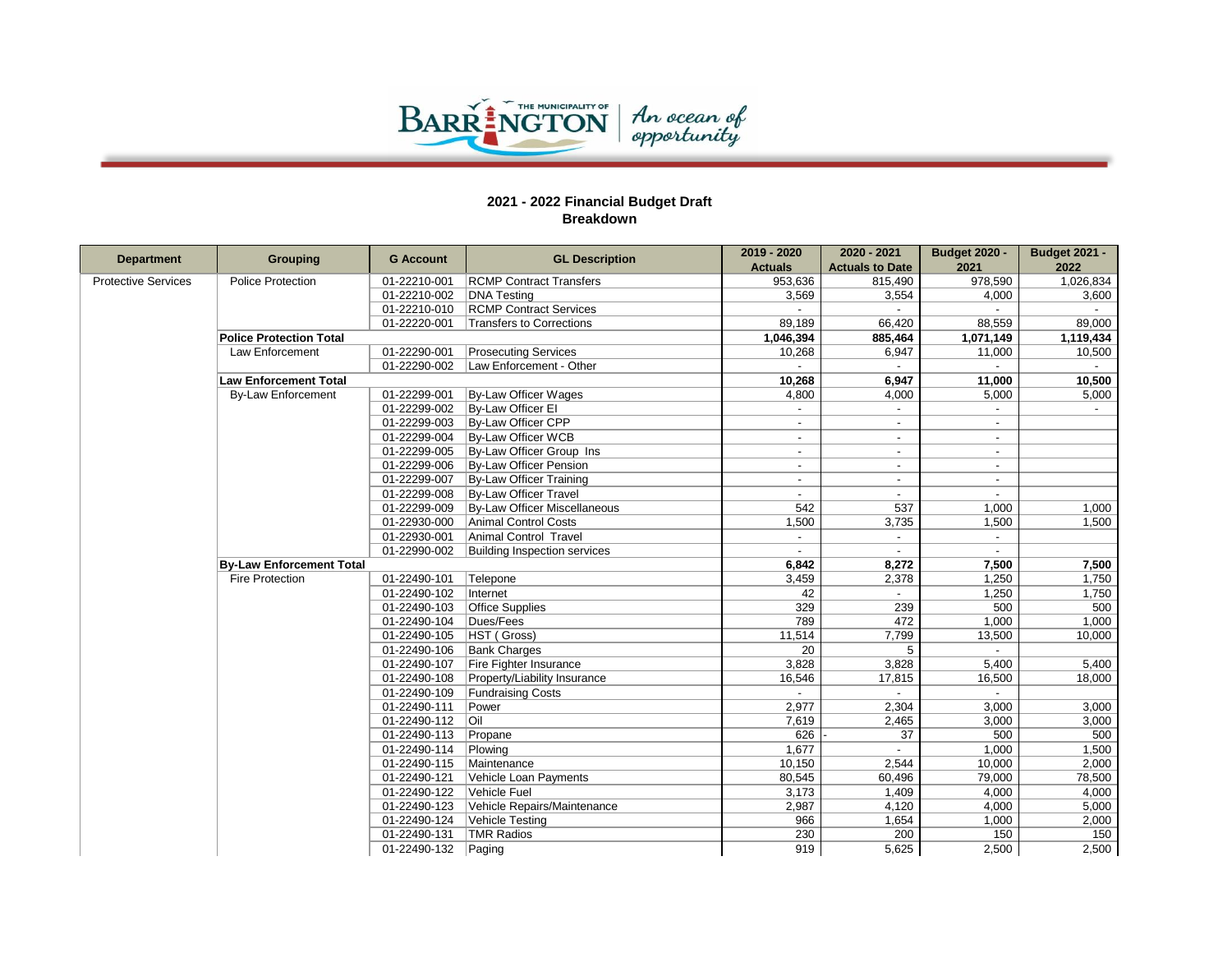

|                            |                        | <b>G Account</b>      |                                      | 2019 - 2020    | 2020 - 2021              | <b>Budget 2020 -</b>     | <b>Budget 2021 -</b> |              |             |        |         |         |
|----------------------------|------------------------|-----------------------|--------------------------------------|----------------|--------------------------|--------------------------|----------------------|--------------|-------------|--------|---------|---------|
| <b>Department</b>          | <b>Grouping</b>        |                       | <b>GL Description</b>                | <b>Actuals</b> | <b>Actuals to Date</b>   | 2021                     | 2022                 |              |             |        |         |         |
| <b>Protective Services</b> | <b>Fire Protection</b> | 01-22490-133          | Repairs                              |                |                          |                          |                      |              |             |        |         |         |
|                            |                        | 01-22490-134          | Batteries                            | 81             | 28                       | 600                      | 600                  |              |             |        |         |         |
|                            |                        | 01-22490-135          | Purchases                            | 5,284          | 5,100                    | 5,284                    | 5,250                |              |             |        |         |         |
|                            | 01-22490-136           | License Fees          | 1,365                                | $\sim$         | 1,305                    | 1,300                    |                      |              |             |        |         |         |
|                            |                        | 01-22490-141          | Compressor Purchase & Inspection     | 1,809          | 931                      | 1,800                    | 1,800                |              |             |        |         |         |
|                            |                        | 01-22490-142          | Air Pack Repairs                     |                | $\overline{\phantom{a}}$ | 500                      | 500                  |              |             |        |         |         |
|                            |                        | 01-22490-143          | Air Pack Inspections                 | 2,235          |                          | 2,000                    | 2,500                |              |             |        |         |         |
|                            |                        | 01-22490-144          | Cylinders                            | 2,690          | 163                      | 2,500                    | 2,500                |              |             |        |         |         |
|                            |                        | 01-22490-151          | <b>Fire Fighting New Equipment</b>   | 7,394          | 23,560                   | 29,065                   | 35,000               |              |             |        |         |         |
|                            |                        | 01-22490-152          | Fire Fighting Vehicles New Equipment |                | $\overline{\phantom{a}}$ | $\overline{\phantom{a}}$ |                      |              |             |        |         |         |
|                            |                        | 01-22490-153          | <b>Fire Station New Equipment</b>    | 750            |                          | $\blacksquare$           |                      |              |             |        |         |         |
|                            |                        | 01-22490-154          | <b>Water Supply/Hydrants</b>         | $\blacksquare$ | 382                      | $\overline{\phantom{a}}$ | 2,000                |              |             |        |         |         |
|                            |                        | 01-22490-161          | Course Registrations                 | 7,875          |                          | 4,000                    | 4,000                |              |             |        |         |         |
|                            |                        | 01-22490-162          | Travel, Meals, Gas, Etc.             | 8,037          | 1,996                    | 3,000                    | 3,000                |              |             |        |         |         |
|                            |                        | 01-22490-163          | Seminars                             | 631            | 150                      | 5,000                    | 5,000                |              |             |        |         |         |
|                            |                        | 01-22490-164          | Miscellaneous, Instructors           | $\blacksquare$ | $\blacksquare$           | 1,000                    | 1,000                |              |             |        |         |         |
|                            |                        | 01-22490-165          | <b>WH/SH COORDINATOR</b>             | $\overline{a}$ |                          | $\sim$                   |                      |              |             |        |         |         |
|                            |                        | 01-22490-171          | WHSH Surplus (Deficit)               | 15,310         | 70,311                   | 2,589                    |                      |              |             |        |         |         |
|                            |                        | 01-22490-201          | Telepone                             | 3,262          | 2,751                    | 3,300                    | 3,000                |              |             |        |         |         |
|                            |                        | 01-22490-202          | Internet                             |                |                          | 2,000                    | 1,200                |              |             |        |         |         |
|                            |                        | 01-22490-203          | Office Supplies                      | 698            | 213                      | 600                      | 1,000                |              |             |        |         |         |
|                            |                        | 01-22490-204          | Dues/Fees                            | 823            | 738                      | 1,100                    | 1,100                |              |             |        |         |         |
|                            |                        |                       |                                      |                |                          |                          |                      | 01-22490-205 | HST (Gross) | 12,783 | 146,514 | 152,753 |
|                            |                        | 01-22490-206          | <b>Bank Charges</b>                  | 23             | 40                       | 50                       | 50                   |              |             |        |         |         |
|                            |                        | 01-22490-207          | Fire Fighter Insurance               | 3,600          | 3,600                    | 5,700                    | 5,700                |              |             |        |         |         |
|                            |                        | 01-22490-208          | Property/Liability Insurance         | 21,360         | 22,499                   | 22,000                   | 24,000               |              |             |        |         |         |
|                            |                        | 01-22490-209          | <b>Fundraising Costs</b>             |                |                          | 1,500                    | 1,500                |              |             |        |         |         |
|                            |                        | 01-22490-211          | Power                                | 5,070          | 3,788                    | 5,000                    | 6,000                |              |             |        |         |         |
|                            |                        | 01-22490-212          | Oil                                  | 6,324          | 2,218                    | 5,000                    | 5,911                |              |             |        |         |         |
|                            |                        | 01-22490-213          | Propane                              | 1,819          | 752                      | 2,500                    | 2,000                |              |             |        |         |         |
|                            |                        | 01-22490-214          | Plowing                              | 631            | 70                       | 1,000                    | 1,000                |              |             |        |         |         |
|                            | 01-22490-215           | Maintenance           | 5,580                                | 4,411          | 17,080                   | 12,000                   |                      |              |             |        |         |         |
|                            | 01-22490-221           | Vehicle Loan Payments | 68,610                               | 68,715         | 160,000                  | 160,000                  |                      |              |             |        |         |         |
|                            | 01-22490-222           | Vehicle Fuel          | 2,697                                | 1,711          | 4,000                    | 4,000                    |                      |              |             |        |         |         |
|                            |                        | 01-22490-223          | Vehicle Repairs/Maintenance          | 6,024          | 2,766                    | 6,000                    | 5,000                |              |             |        |         |         |
|                            |                        | 01-22490-224          | Vehicle Testing                      | 2,598          | 1,439                    | 4,000                    | 5,000                |              |             |        |         |         |
|                            |                        | 01-22490-231          | TMR Radios                           |                |                          |                          |                      |              |             |        |         |         |
|                            |                        | 01-22490-232          | Paging                               | 2,813          | 2,430                    | 2,400                    | 2,400                |              |             |        |         |         |
|                            |                        | 01-22490-233          | Repairs                              |                |                          |                          | 500                  |              |             |        |         |         |
|                            |                        | 01-22490-234          | Batteries                            | 19             |                          | 300                      | 300                  |              |             |        |         |         |
|                            |                        | 01-22490-235          | Purchases                            | 3,320          | 5,615                    | 6,000                    | 6,000                |              |             |        |         |         |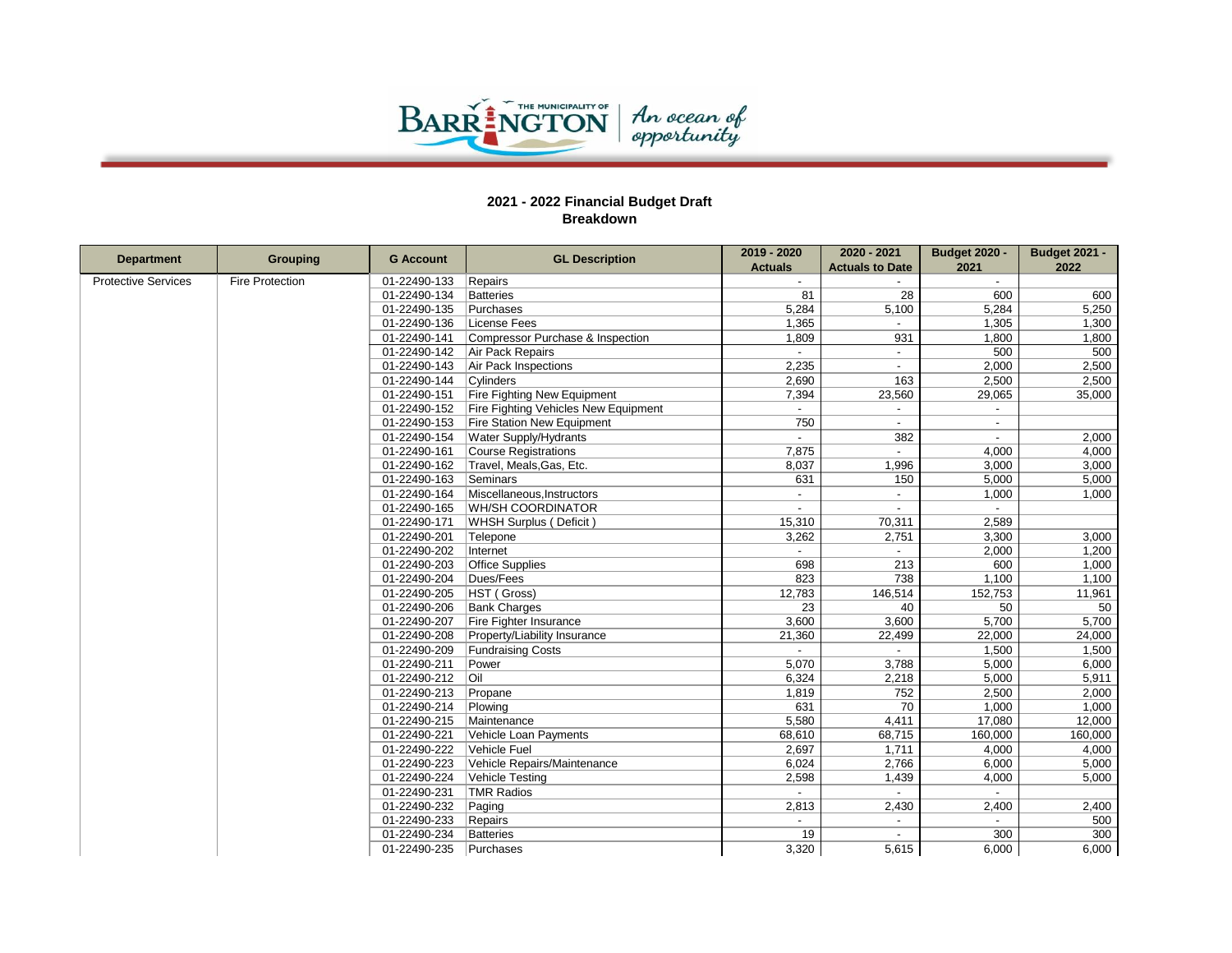

| <b>Department</b>          |                        | <b>G</b> Account     | <b>GL Description</b>                | 2019 - 2020              | 2020 - 2021              | <b>Budget 2020 -</b> | <b>Budget 2021 -</b> |
|----------------------------|------------------------|----------------------|--------------------------------------|--------------------------|--------------------------|----------------------|----------------------|
|                            | <b>Grouping</b>        |                      |                                      | <b>Actuals</b>           | <b>Actuals to Date</b>   | 2021                 | 2022                 |
| <b>Protective Services</b> | <b>Fire Protection</b> | 01-22490-236         | License Fees                         | 1,055                    |                          | 600                  | 600                  |
|                            |                        | 01-22490-241         | Compressor Purchase & Inspection     | 3,232                    | 1,238                    | 2,500                | 3,000                |
|                            | 01-22490-242           | Air Pack Repairs     |                                      |                          | 500                      | 500                  |                      |
|                            | 01-22490-243           | Air Pack Inspections | 1,469                                |                          | 1,200                    | 1,200                |                      |
|                            |                        | 01-22490-244         | Cylinders                            |                          |                          | 2,000                | 800                  |
|                            |                        | 01-22490-251         | <b>Fire Fighting New Equipment</b>   | 44,636                   | 17,181                   | 22,500               | 23,000               |
|                            |                        | 01-22490-252         | Fire Fighting Vehicles New Equipment | 6,826                    | 255,409                  | 150,000              |                      |
|                            |                        | 01-22490-253         | <b>Fire Station New Equipment</b>    | $\overline{\phantom{a}}$ | $\overline{\phantom{a}}$ | 2,000                | 9,500                |
|                            |                        | 01-22490-254         | Water Supply/Hydrants                |                          | $\overline{\phantom{a}}$ | 5,000                | 5,000                |
|                            |                        | 01-22490-261         | Course Registrations                 | $\blacksquare$           | 255                      | 3,000                | 8,500                |
|                            |                        | 01-22490-262         | Travel, Meals, Gas, Etc.             | 6,930                    | 4,866                    | 8,000                | 6,000                |
|                            |                        | 01-22490-263         | Seminars                             | 1.961                    | $\overline{\phantom{a}}$ | 2,000                | $\sim$               |
|                            |                        | 01-22490-264         | Miscellaneous, Instructors           | 367                      | 161                      | 1,500                | 1,500                |
|                            |                        | 01-22490-265         | <b>Fire Prevention</b>               |                          |                          |                      | 1,500                |
|                            |                        | 01-22490-271         | <b>IBPFD Surplus (Deficit)</b>       | 131,892                  | 99,738                   |                      |                      |
|                            |                        | 01-22490-301         | Telepone                             | 1,611                    | 1,237                    | 1,670                | 1,700                |
|                            |                        | 01-22490-302         | Internet                             |                          |                          |                      |                      |
|                            |                        | 01-22490-303         | <b>Office Supplies</b>               | 200                      | 210                      | 435                  | 400                  |
|                            |                        | 01-22490-304         | Dues/Fees                            | 484                      | 624                      | 435                  | 500                  |
|                            |                        | 01-22490-305         | HST (Gross)                          | 42,319                   | 2,890                    | 10,700               | 4,219                |
|                            |                        | 01-22490-306         | <b>Bank Charges</b>                  | 241                      | 151                      | 250                  | 300                  |
|                            |                        | 01-22490-307         | Fire Fighter Insurance               | 3,624                    | 3,624                    | 5,500                | 5,500                |
|                            |                        | 01-22490-308         | Property/Liability Insurance         | 17,760                   | 19,341                   | 20,000               | 20,000               |
|                            |                        | 01-22490-309         | <b>Fundraising Costs</b>             |                          |                          |                      |                      |
|                            |                        | 01-22490-311         | Power                                | 991                      | 2,154                    | 1,915                | 1,700                |
|                            |                        | 01-22490-312         | l Oil                                | 2,303                    | 938                      | 2,100                | 1,700                |
|                            |                        | 01-22490-313         | Propane                              | $\overline{\phantom{a}}$ | $\overline{a}$           | $\sim$               |                      |
|                            |                        | 01-22490-314         | Plowing                              |                          |                          |                      |                      |
|                            |                        | 01-22490-315         | Maintenance                          | 1,176                    | 1,090                    | 1,750                | 6,100                |
|                            |                        | 01-22490-321         | Vehicle Loan Payments                | 20,897                   | 67,889                   | 28,248               | 26,000               |
|                            |                        | 01-22490-322         | Vehicle Fuel                         | 3,232                    | 1,549                    | 3,000                | 2,600                |
|                            |                        | 01-22490-323         | Vehicle Repairs/Maintenance          | 4,109                    | 2,714                    | 6,000                | 4,350                |
|                            | 01-22490-324           | Vehicle Testing      | 2,046                                | 2,526                    | 2,600                    | 2,250                |                      |
|                            | 01-22490-331           | TMR Radios           |                                      |                          |                          |                      |                      |
|                            |                        | 01-22490-332         | Paging                               | 2,813                    | 5,196                    | 2,400                | 2,800                |
|                            |                        | 01-22490-333         | Repairs                              |                          |                          |                      |                      |
|                            |                        | 01-22490-334         | Batteries                            | 1,052                    |                          |                      | 850                  |
|                            |                        | 01-22490-335         | Purchases                            | 4,853                    | $\overline{\phantom{a}}$ | $\sim$               |                      |
|                            |                        | 01-22490-336         | License Fees                         | 538                      | $\overline{\phantom{a}}$ | 1,100                | 1,000                |
|                            |                        | 01-22490-341         | Compressor Purchase & Inspection     | 1,281                    | 1,567                    | 3,500                | 3,000                |
|                            |                        | 01-22490-342         | Air Pack Repairs                     |                          |                          |                      |                      |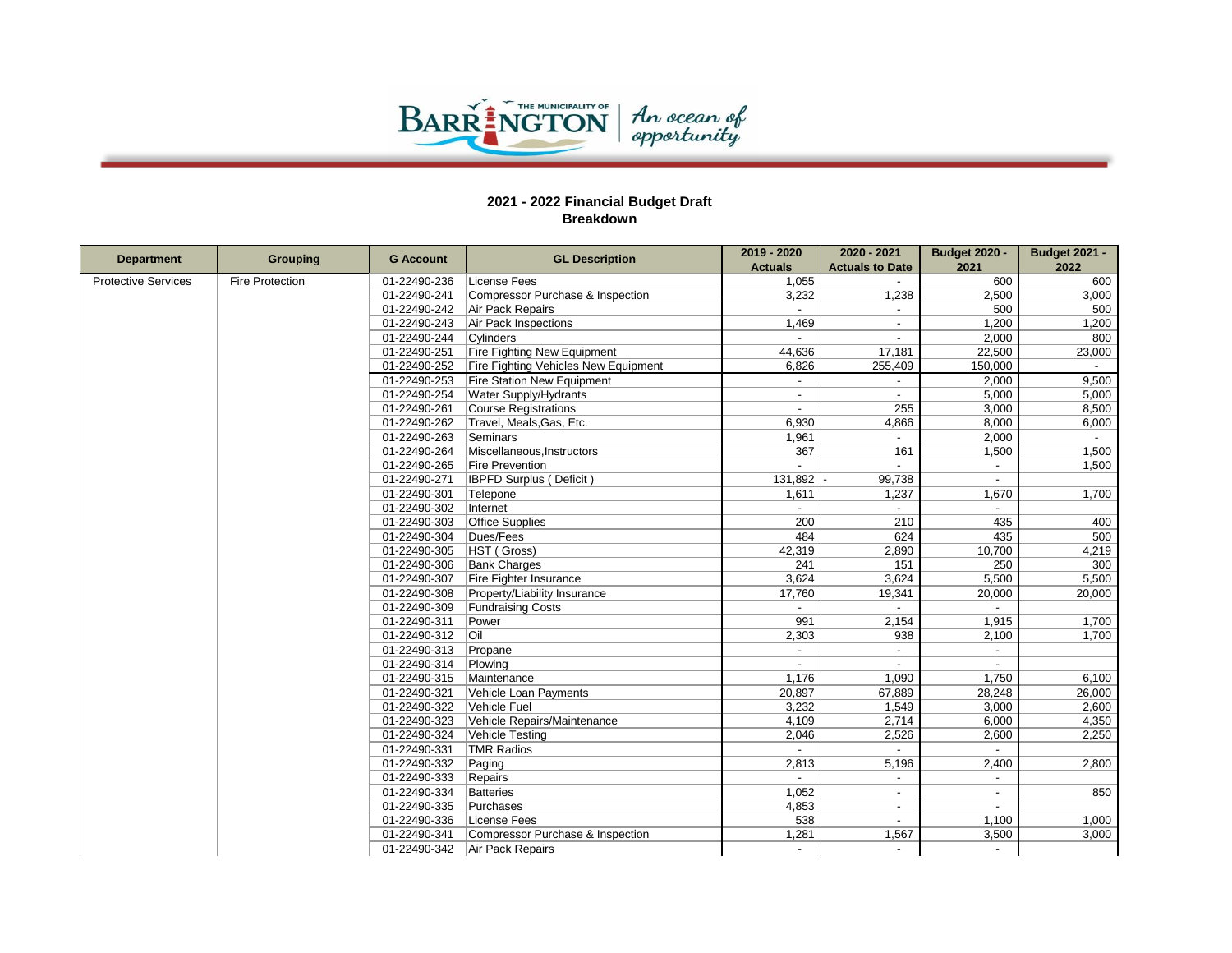

|                            |                        |                  | <b>GL Description</b>                | 2019 - 2020              | 2020 - 2021              | <b>Budget 2020 -</b>     | <b>Budget 2021 -</b> |
|----------------------------|------------------------|------------------|--------------------------------------|--------------------------|--------------------------|--------------------------|----------------------|
| <b>Department</b>          | Grouping               | <b>G</b> Account |                                      | <b>Actuals</b>           | <b>Actuals to Date</b>   | 2021                     | 2022                 |
| <b>Protective Services</b> | <b>Fire Protection</b> | 01-22490-343     | Air Pack Inspections                 | 1.626                    |                          | $\blacksquare$           |                      |
|                            |                        | 01-22490-344     | Cylinders                            |                          |                          | $\overline{a}$           |                      |
|                            |                        | 01-22490-351     | Fire Fighting New Equipment          | 2,440                    | 589                      | 22,500                   | 22,910               |
|                            |                        | 01-22490-352     | Fire Fighting Vehicles New Equipment | 13,725                   | $\sim$                   | $\sim$                   |                      |
|                            |                        | 01-22490-353     | <b>Fire Station New Equipment</b>    | 80,279                   | 78,840                   | 97,999                   | 77,000               |
|                            |                        | 01-22490-354     | Water Supply/Hydrants                |                          |                          |                          | 4,000                |
|                            |                        | 01-22490-361     | Course Registrations                 | 1,597                    | 216                      | 4,350                    | 4.000                |
|                            |                        | 01-22490-362     | Travel, Meals, Gas, Etc.             | 137                      | 1,701                    | $\sim$                   |                      |
|                            |                        | 01-22490-363     | Seminars                             |                          |                          | $\overline{\phantom{0}}$ |                      |
|                            |                        | 01-22490-364     | Miscellaneous, Instructors           | $\overline{a}$           | $\sim$                   | $\overline{a}$           |                      |
|                            |                        | 01-22490-365     | BARR/PTLTR FS Prior Deficit          |                          |                          | $\blacksquare$           |                      |
|                            |                        | 01-22490-371     | BarrPtLTr Surplus (Deficit)          | 46,603                   | 9,916                    | $\overline{\phantom{a}}$ |                      |
|                            |                        | 01-22490-401     | Telepone                             |                          |                          | $\blacksquare$           |                      |
|                            |                        | 01-22490-402     | Internet                             |                          |                          | $\overline{\phantom{a}}$ |                      |
|                            |                        | 01-22490-403     | <b>Office Supplies</b>               |                          |                          | $\blacksquare$           |                      |
|                            |                        | 01-22490-404     | Dues/Fees                            | $\overline{a}$           | $\sim$                   | $\overline{\phantom{a}}$ |                      |
|                            |                        | 01-22490-405     | HST (Gross)                          | $\overline{a}$           | $\overline{\phantom{a}}$ | $\blacksquare$           |                      |
|                            |                        | 01-22490-406     | <b>Bank Charges</b>                  |                          |                          | $\overline{\phantom{a}}$ |                      |
|                            |                        | 01-22490-407     | Fire Fighter Insurance               | $\overline{a}$           | $\sim$                   | $\blacksquare$           |                      |
|                            |                        | 01-22490-408     | Property/Liability Insurance         | 1,401                    | $\sim$                   | $\overline{\phantom{a}}$ |                      |
|                            |                        | 01-22490-409     | <b>Fundraising Costs</b>             | $\overline{\phantom{a}}$ | $\sim$                   | $\blacksquare$           |                      |
|                            |                        | 01-22490-411     | Power                                |                          |                          | $\overline{\phantom{a}}$ |                      |
|                            |                        | 01-22490-412     | <b>Oil</b>                           | $\overline{a}$           | $\sim$                   | $\sim$                   |                      |
|                            |                        | 01-22490-413     | Propane                              |                          |                          | $\overline{a}$           |                      |
|                            |                        | 01-22490-414     | Plowing                              | $\overline{a}$           | $\overline{\phantom{a}}$ | $\overline{a}$           |                      |
|                            |                        | 01-22490-415     | Maintenance                          |                          |                          | $\overline{\phantom{a}}$ |                      |
|                            |                        | 01-22490-421     | Vehicle Loan Payments                | $\overline{a}$           | $\sim$                   | $\overline{a}$           |                      |
|                            |                        | 01-22490-422     | Vehicle Fuel                         | $\overline{a}$           | $\sim$                   | $\overline{\phantom{a}}$ |                      |
|                            |                        | 01-22490-423     | Vehicle Repairs/Maintenance          | $\blacksquare$           | $\overline{\phantom{a}}$ | $\overline{\phantom{a}}$ |                      |
|                            |                        | 01-22490-424     | Vehicle Testing                      |                          |                          | $\overline{a}$           |                      |
|                            |                        | 01-22490-431     | TMR Radios                           | $\overline{a}$           | $\sim$                   | $\sim$                   |                      |
|                            |                        | 01-22490-432     | Paging                               | $\overline{a}$           | $\sim$                   | $\overline{\phantom{a}}$ |                      |
|                            | 01-22490-433           | Repairs          | $\overline{\phantom{0}}$             | $\overline{\phantom{a}}$ | $\overline{\phantom{a}}$ |                          |                      |
|                            | 01-22490-434           | Batteries        |                                      |                          | $\overline{a}$           |                          |                      |
|                            | 01-22490-435           | Purchases        | $\overline{a}$                       | $\overline{\phantom{a}}$ | $\overline{a}$           |                          |                      |
|                            | 01-22490-436           | License Fees     | $\overline{a}$                       |                          | $\blacksquare$           |                          |                      |
|                            |                        | 01-22490-441     | Compressor Purchase & Inspection     | $\overline{a}$           | $\sim$                   | $\overline{a}$           |                      |
|                            |                        | 01-22490-442     | Air Pack Repairs                     | $\sim$                   | $\sim$                   | $\overline{a}$           |                      |
|                            |                        | 01-22490-443     | Air Pack Inspections                 | $\overline{a}$           | $\sim$                   | $\overline{\phantom{a}}$ |                      |
|                            |                        | 01-22490-444     | Cylinders                            | $\overline{a}$           | $\overline{\phantom{a}}$ | $\overline{\phantom{a}}$ |                      |
|                            |                        | 01-22490-451     | <b>Fire Fighting New Equipment</b>   | $\overline{a}$           |                          | $\overline{a}$           |                      |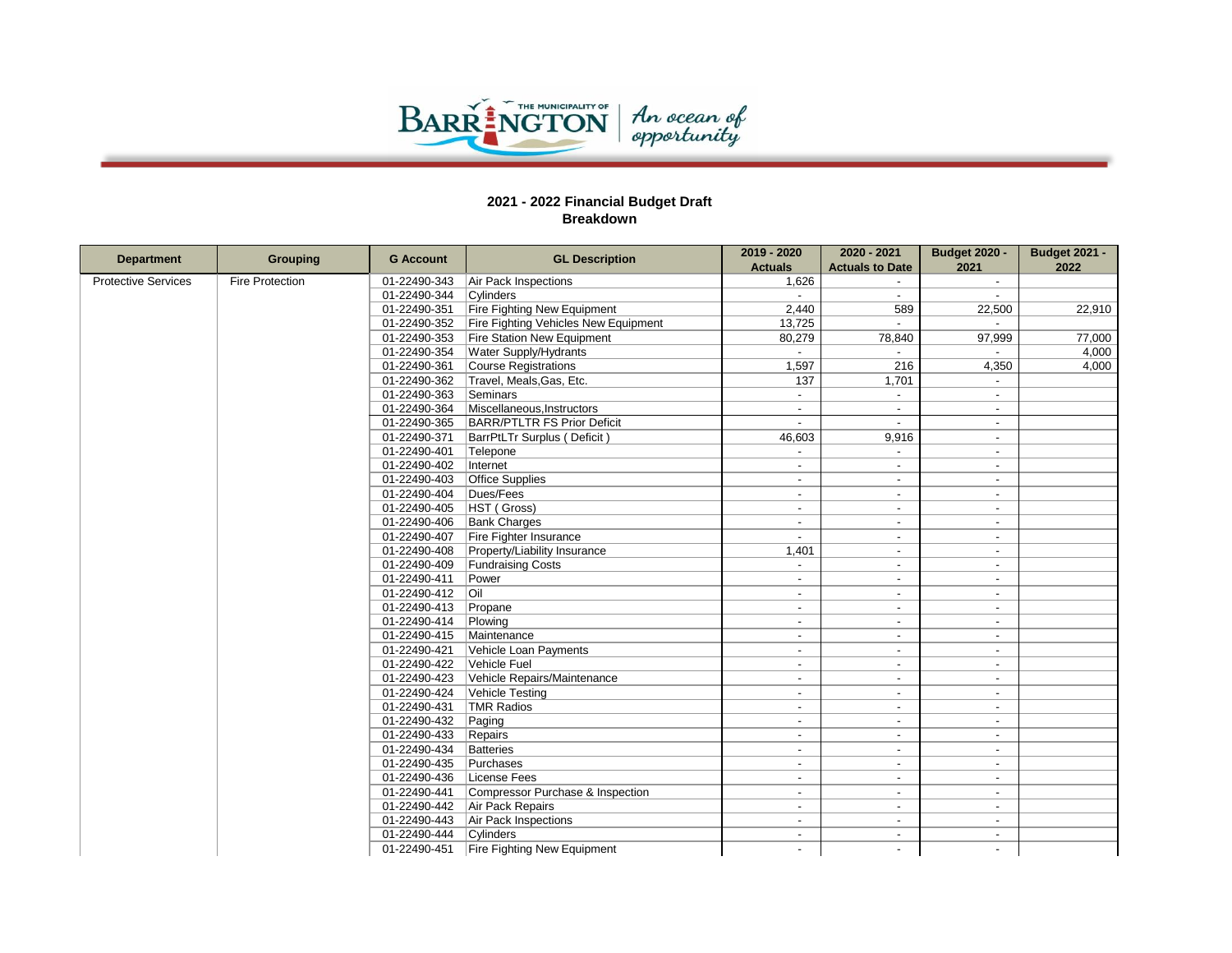

|                            |                        | <b>G Account</b>                 | <b>GL Description</b>                | 2019 - 2020              | 2020 - 2021              | <b>Budget 2020 -</b>     | <b>Budget 2021 -</b> |
|----------------------------|------------------------|----------------------------------|--------------------------------------|--------------------------|--------------------------|--------------------------|----------------------|
| <b>Department</b>          | <b>Grouping</b>        |                                  |                                      | <b>Actuals</b>           | <b>Actuals to Date</b>   | 2021                     | 2022                 |
| <b>Protective Services</b> | <b>Fire Protection</b> | 01-22490-452                     | Fire Fighting Vehicles New Equipment |                          |                          | $\sim$                   |                      |
|                            |                        | 01-22490-453                     | Fire Station New Equipment           | $\overline{a}$           | $\sim$                   | $\overline{a}$           |                      |
|                            |                        | 01-22490-454                     | <b>Water Supply/Hydrants</b>         |                          |                          | $\overline{\phantom{a}}$ |                      |
|                            |                        | 01-22490-461                     | Course Registrations                 | $\overline{a}$           | $\overline{\phantom{a}}$ | $\sim$                   |                      |
|                            |                        | 01-22490-462                     | Travel, Meals, Gas, Etc.             | $\overline{\phantom{a}}$ | $\overline{\phantom{a}}$ | $\overline{\phantom{a}}$ |                      |
|                            |                        | 01-22490-463                     | Seminars                             | $\overline{\phantom{a}}$ | $\sim$                   | $\overline{\phantom{a}}$ |                      |
|                            |                        | 01-22490-464                     | Miscellaneous, Instructors           |                          |                          | $\overline{a}$           |                      |
|                            |                        | 01-22490-465                     | <b>PT CLYDE Prior Deficit</b>        | $\overline{\phantom{a}}$ | $\sim$                   | $\sim$                   |                      |
|                            |                        | 01-22490-471                     | Port Clyde Surplus (Deficit)         | $\overline{\phantom{a}}$ | $\overline{\phantom{a}}$ | $\overline{\phantom{a}}$ |                      |
|                            |                        | 01-22490-501                     | Telepone                             | $\blacksquare$           | $\overline{\phantom{a}}$ | $\overline{\phantom{a}}$ |                      |
|                            |                        | 01-22490-502                     | Internet                             | $\overline{a}$           |                          | $\overline{a}$           |                      |
|                            |                        | 01-22490-503                     | <b>Office Supplies</b>               | $\overline{\phantom{a}}$ | $\overline{a}$           | $\blacksquare$           |                      |
|                            |                        | 01-22490-504                     | Dues/Fees                            | $\overline{\phantom{a}}$ | $\overline{\phantom{a}}$ | $\overline{a}$           |                      |
|                            |                        | 01-22490-505                     | HST (Gross)                          | $\overline{a}$           | $\overline{\phantom{a}}$ | $\overline{\phantom{a}}$ |                      |
|                            |                        | 01-22490-506                     | <b>Bank Charges</b>                  | $\overline{\phantom{a}}$ |                          | $\overline{\phantom{a}}$ |                      |
|                            |                        | 01-22490-508                     | Property/Liability Insurance         | $\overline{a}$           | $\sim$                   | $\overline{\phantom{a}}$ |                      |
|                            |                        | 01-22490-509                     | <b>Fundraising Costs</b>             | $\overline{\phantom{a}}$ | $\blacksquare$           | $\overline{\phantom{a}}$ |                      |
|                            |                        | 01-22490-511                     | Power                                | $\overline{\phantom{a}}$ | $\overline{a}$           | $\overline{a}$           |                      |
|                            |                        | 01-22490-512                     | l Oil                                | $\overline{\phantom{a}}$ | $\blacksquare$           | $\blacksquare$           |                      |
|                            |                        | 01-22490-513                     | Propane                              | $\overline{\phantom{a}}$ | $\overline{\phantom{a}}$ | $\overline{\phantom{a}}$ |                      |
|                            |                        | 01-22490-514                     | Plowing                              | $\blacksquare$           | $\blacksquare$           | $\blacksquare$           |                      |
|                            |                        | 01-22490-515                     | Maintenance                          | $\overline{a}$           | $\overline{a}$           | $\overline{\phantom{0}}$ |                      |
|                            |                        | 01-22490-521                     | Vehicle Loan Payments                | $\overline{a}$           | $\sim$                   | $\sim$                   |                      |
|                            |                        | 01-22490-522                     | Vehicle Fuel                         | $\overline{\phantom{a}}$ | $\blacksquare$           | $\overline{\phantom{a}}$ |                      |
|                            |                        | 01-22490-523                     | Vehicle Repairs/Maintenance          | $\overline{a}$           | $\sim$                   | $\overline{\phantom{a}}$ |                      |
|                            |                        | 01-22490-524                     | Vehicle Testing                      |                          |                          | $\overline{\phantom{a}}$ |                      |
|                            |                        | 01-22490-531                     | TMR Radios                           | $\overline{a}$           | $\overline{\phantom{a}}$ | $\overline{\phantom{a}}$ |                      |
|                            |                        | 01-22490-532                     | Paging                               | $\overline{\phantom{a}}$ | $\overline{\phantom{a}}$ | $\overline{\phantom{a}}$ |                      |
|                            |                        | 01-22490-533                     | Repairs                              | $\overline{\phantom{a}}$ | $\overline{a}$           | $\overline{\phantom{a}}$ |                      |
|                            |                        | 01-22490-534                     | Batteries                            |                          |                          | $\overline{a}$           |                      |
|                            |                        | 01-22490-535                     | Purchases                            | $\overline{\phantom{a}}$ | $\sim$                   | $\sim$                   |                      |
|                            |                        | 01-22490-536                     | License Fees                         | $\overline{a}$           | $\sim$                   | $\overline{\phantom{a}}$ |                      |
|                            | 01-22490-541           | Compressor Purchase & Inspection | $\overline{\phantom{a}}$             | $\overline{a}$           | $\overline{\phantom{a}}$ |                          |                      |
|                            | 01-22490-542           | Air Pack Repairs                 | $\overline{a}$                       | $\sim$                   | $\blacksquare$           |                          |                      |
|                            | 01-22490-543           | Air Pack Inspections             | $\overline{a}$                       | $\overline{a}$           | $\overline{\phantom{a}}$ |                          |                      |
|                            |                        | 01-22490-544                     | Cylinders                            | $\overline{a}$           | $\sim$                   | $\overline{\phantom{a}}$ |                      |
|                            |                        | 01-22490-551                     | Fire Fighting New Equipment          | $\blacksquare$           |                          | $\overline{\phantom{a}}$ |                      |
|                            |                        | 01-22490-552                     | Fire Fighting Vehicles New Equipment | $\sim$                   | $\sim$                   | $\overline{a}$           |                      |
|                            |                        | 01-22490-553                     | <b>Fire Station New Equipment</b>    | $\blacksquare$           | $\blacksquare$           | $\overline{\phantom{a}}$ |                      |
|                            |                        | 01-22490-554                     | <b>Water Supply/Hydrants</b>         | $\overline{a}$           | $\overline{a}$           | $\overline{a}$           |                      |
|                            |                        | 01-22490-561                     | Course Registrations                 |                          |                          |                          |                      |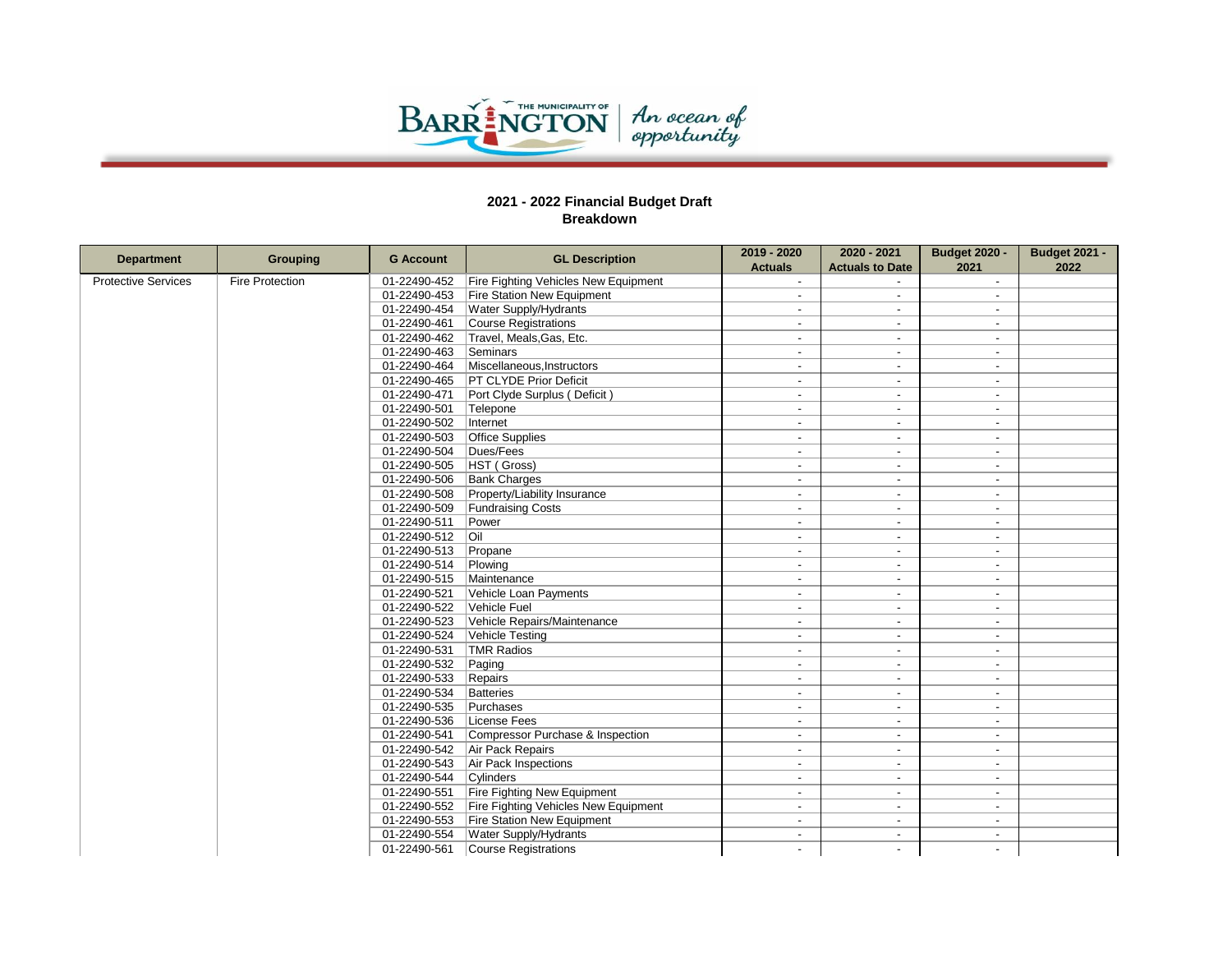

| <b>Department</b>          | <b>Grouping</b>                           | <b>G Account</b>                      | <b>GL Description</b>                      | 2019 - 2020              | 2020 - 2021              | <b>Budget 2020 -</b> | <b>Budget 2021 -</b> |
|----------------------------|-------------------------------------------|---------------------------------------|--------------------------------------------|--------------------------|--------------------------|----------------------|----------------------|
|                            |                                           |                                       |                                            | <b>Actuals</b>           | <b>Actuals to Date</b>   | 2021                 | 2022                 |
| <b>Protective Services</b> | <b>Fire Protection</b>                    | 01-22490-562                          | Travel, Meals, Gas, Etc.                   |                          |                          | $\sim$               |                      |
|                            |                                           | 01-22490-563                          | Seminars                                   |                          |                          |                      |                      |
|                            |                                           | 01-22490-564                          | Miscellaneous, Instructors                 |                          |                          |                      |                      |
|                            |                                           | 01-22490-707                          | Fire Fighter Insurance                     | $\overline{\phantom{a}}$ | $\sim$                   | $\sim$               |                      |
|                            |                                           | 01-22990-001                          | <b>Protective Services</b>                 |                          |                          |                      |                      |
|                            | <b>Fire Protection Total</b>              |                                       |                                            | 807,615                  | 870,539                  | 1,025,728            | 718,601              |
|                            | <b>EMO</b>                                | 01-22510-000                          | <b>Emergency Management Organization</b>   |                          |                          |                      |                      |
|                            |                                           | 01-22510-001                          | <b>EMO - Coordinator</b>                   |                          | $\blacksquare$           |                      | $\sim$               |
|                            |                                           | 01-22510-002                          | <b>EMO - Alternate Coordinator</b>         | 3,700                    | 2,899                    | 3,300                | 3,300                |
|                            |                                           | 01-22510-003                          | EMO - Travel                               | 479                      | 503                      | 1,000                | 1,000                |
|                            |                                           | 01-22510-004                          | <b>EMO</b> - Training / Exercise           | 195                      | $\overline{\phantom{a}}$ | 750                  | 750                  |
|                            | 01-22510-005                              | EMO - Promo / Advertising             |                                            |                          | 500                      | 500                  |                      |
|                            |                                           | 01-22510-006                          | <b>EMO - Communications</b>                | 1,381                    | 1,048                    | 1,500                | 1,500                |
|                            |                                           | 01-22510-007                          | <b>EMO - Emergency Plan Update</b>         |                          |                          |                      |                      |
|                            |                                           | 01-22510-008                          | <b>EMO - Heliport Light</b>                | 60                       | 46                       | 200                  | 200                  |
|                            |                                           | 01-22510-009                          | <b>EMO - Miscellaneous</b>                 | 862                      | 374                      | 500                  | 500                  |
|                            |                                           | 01-22510-010                          | <b>EMO - Cots / Blankets</b>               | 10                       | $\sim$                   | $\sim$               |                      |
|                            |                                           | 01-22510-011                          | <b>EMO - Water Shortage</b>                |                          | 221                      |                      |                      |
|                            |                                           | 01-22530-000                          | Search & Rescue                            | 7,152                    | 7,152                    | 7,152                | 7,152                |
|                            |                                           | 01-22540-000                          | First Aid & Ambulance                      |                          |                          |                      |                      |
|                            | <b>EMO Total</b>                          |                                       |                                            | 13,840                   | 12,243                   | 14,902               | 14,902               |
|                            | <b>Building Inspection Service:</b>       | 01-22850-001                          | Building Inspection - Salaries             | 94,108                   | 82,542                   | 94,500               | 96,269               |
|                            |                                           | 01-22850-002                          | Building Inspection - El                   | 1,886                    | 1,575                    | 1,875                | 1,940                |
|                            |                                           | 01-22850-003                          | Building Inspection - CPP                  | 4,159                    | 3,668                    | 4,350                | 4,688                |
|                            |                                           | 01-22850-004                          | Building Inspection - WCB                  | 1.235                    |                          | 1,475                | 1,678                |
|                            |                                           | 01-22850-005                          | Building Inspection - Group Insurance      | 4,602                    | 3,219                    | 4,650                | 3,836                |
|                            |                                           | 01-22850-006                          | Building Inspection - Pension Premiums     | 5,892                    | 5,227                    | 6,200                | 6,739                |
|                            |                                           | 01-22850-007                          | Building Inspection - Training/Development | 3,701                    | $\overline{\phantom{a}}$ | 2,000                | 3,000                |
|                            |                                           | 01-22850-008                          | Building Inspection - Vacation Accrual     | 1,428                    |                          |                      |                      |
|                            |                                           | 01-22850-009                          | Building Inspection - Clothing/Footwear    | 75                       | $\sim$                   | 400                  | 400                  |
|                            |                                           | 01-22850-010                          | Building Inspection - Vehicle Costs        | 4,723                    | 2,177                    | 4,000                | 3,500                |
|                            |                                           | 01-22850-011                          | Building Inspection - Travel               | 204                      |                          | 600                  | 500                  |
|                            |                                           | 01-22850-012                          | Building Inspection - Member Fees          | 440                      | 790                      | 800                  | 800                  |
|                            |                                           | 01-22850-013                          | <b>Building Inspection - Conferences</b>   |                          | $\overline{\phantom{a}}$ |                      |                      |
|                            | 01-22850-014                              | Building Inspection - Office Supplies | 2,053                                      | 613                      | 3,000                    | 3,000                |                      |
|                            |                                           | 01-22850-015                          | Building Inspection - Legal Services       |                          |                          |                      |                      |
|                            |                                           | 01-22850-016                          | Building Inspection - Miscellaneous        | 8                        | 15                       | 700                  | 600                  |
|                            |                                           | 01-22850-017                          | Building Inspection - telephone            | 672                      | 828                      | 750                  | 900                  |
|                            | <b>Building Inspection Services Total</b> |                                       |                                            | 125,186                  | 100,654                  | 125,300              | 127,850              |
|                            | Fire Services Coordinator                 | 01-22420-001                          | <b>FSC - Wages</b>                         | 53,968                   | 47,886                   | 55,200               | 55,795               |
|                            |                                           | 01-22420-002   FSC - EI               |                                            | 1,214                    | 1,017                    | 1,200                | 1,234                |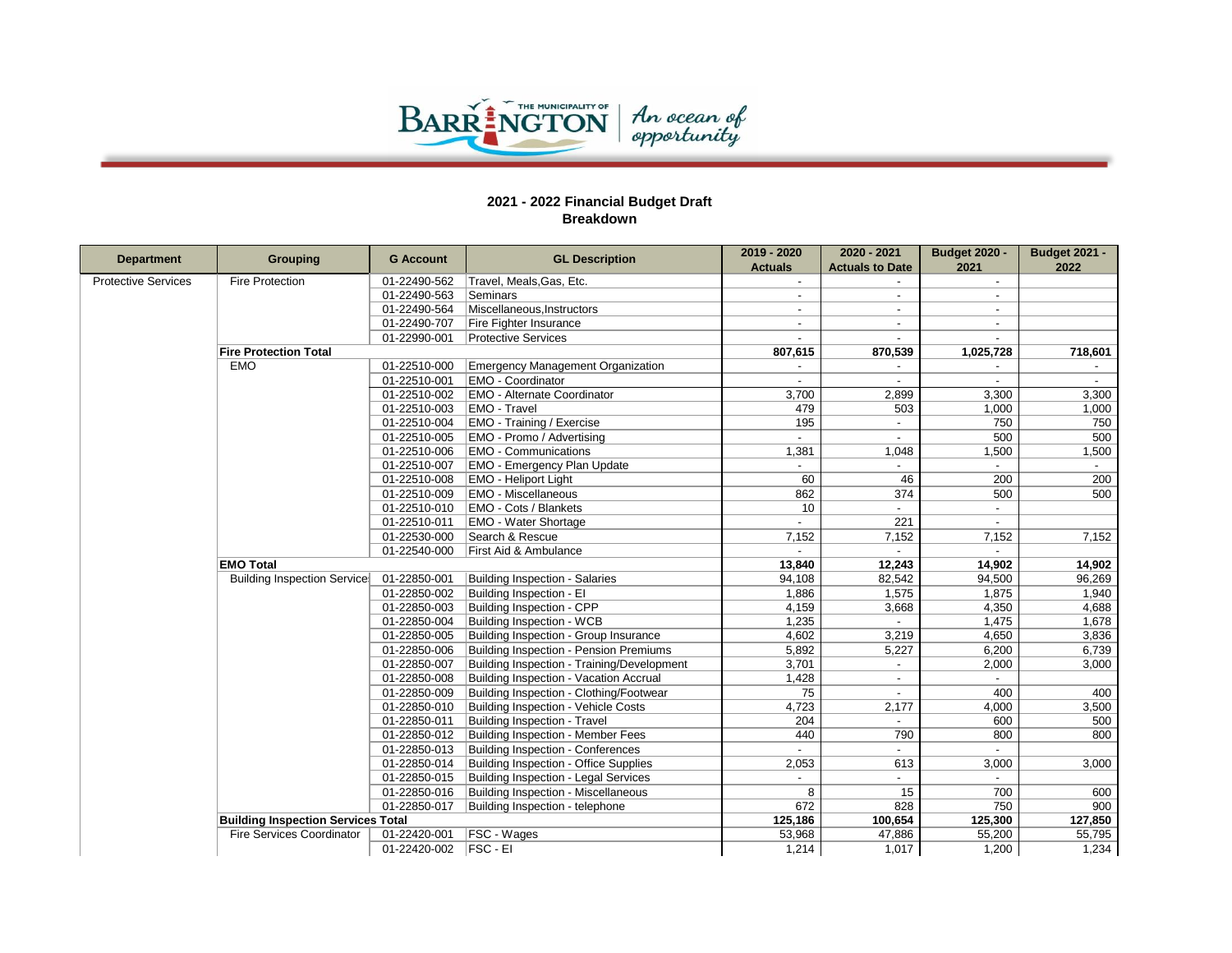

|                                  |                                        | <b>G</b> Account | <b>GL Description</b>         | 2019 - 2020                   | 2020 - 2021            | <b>Budget 2020 -</b>     | <b>Budget 2021 -</b> |     |  |              |                            |       |       |       |
|----------------------------------|----------------------------------------|------------------|-------------------------------|-------------------------------|------------------------|--------------------------|----------------------|-----|--|--------------|----------------------------|-------|-------|-------|
| <b>Department</b>                | <b>Grouping</b>                        |                  |                               | <b>Actuals</b>                | <b>Actuals to Date</b> | 2021                     | 2022                 |     |  |              |                            |       |       |       |
| <b>Protective Services</b>       | Fire Services Coordinator              | 01-22420-003     | FSC - CPP                     | 2,582                         | 2,313                  | 2,710                    | 2,850                |     |  |              |                            |       |       |       |
|                                  |                                        | 01-22420-004     | <b>IFSC - WCB</b>             | 725                           |                        | 880                      | 976                  |     |  |              |                            |       |       |       |
|                                  |                                        | 01-22420-005     | <b>FSC</b> - Group Ins        | 1.644                         | 1,956                  | 2,600                    | 2,514                |     |  |              |                            |       |       |       |
|                                  |                                        | 01-22420-006     | <b>IFSC - Pension</b>         | 1.114                         | 1,866                  | 1.105                    | 2,511                |     |  |              |                            |       |       |       |
|                                  |                                        | 01-22420-007     | <b>IFSC - Training</b>        | 832                           | 5,759                  | 10,250                   | 1,500                |     |  |              |                            |       |       |       |
|                                  |                                        | 01-22420-008     | <b>FSC - Vacation Accrual</b> | 860                           |                        | $\overline{\phantom{a}}$ |                      |     |  |              |                            |       |       |       |
|                                  |                                        |                  | 01-22420-009                  | <b>IFSC - Clothing</b>        | 2.512                  |                          | $\sim$               |     |  |              |                            |       |       |       |
|                                  |                                        |                  | 01-22420-010                  | <b>IFSC - Membership Fees</b> | 460                    | 110                      | 250                  | 250 |  |              |                            |       |       |       |
|                                  |                                        | 01-22420-011     | <b>FSC - Supplies</b>         | 862                           | 274                    | 1,000                    | 1,500                |     |  |              |                            |       |       |       |
|                                  |                                        | 01-22420-012     | <b>FSC - Conferences</b>      |                               |                        | 1.250                    | 1,500                |     |  |              |                            |       |       |       |
|                                  |                                        | 01-22420-013     | <b>FSC</b> - Telephone        | 646                           | 625                    | 800                      | 800                  |     |  |              |                            |       |       |       |
|                                  |                                        | 01-22420-014     | <b>IFSC - Travel</b>          | 1,229                         | 738                    | 2,500                    | 2,500                |     |  |              |                            |       |       |       |
|                                  |                                        | 01-22420-015     | <b>FSC - Legal</b>            |                               |                        | $\overline{\phantom{0}}$ |                      |     |  |              |                            |       |       |       |
|                                  |                                        |                  |                               |                               |                        |                          |                      |     |  | 01-22420-016 | <b>FSC - Miscellaneous</b> | 1,816 | 1,020 | 1,700 |
|                                  |                                        | 01-22420-017     | <b>IFSC - Banquet</b>         |                               |                        | 4,000                    |                      |     |  |              |                            |       |       |       |
|                                  | <b>Fire Services Coordinator Total</b> |                  |                               | 70,464                        | 63,563                 | 85,445                   | 74,930               |     |  |              |                            |       |       |       |
| <b>Protective Services Total</b> |                                        |                  |                               | 2.080.608                     | 1.947.683              | 2,341,024                | 2,073,717            |     |  |              |                            |       |       |       |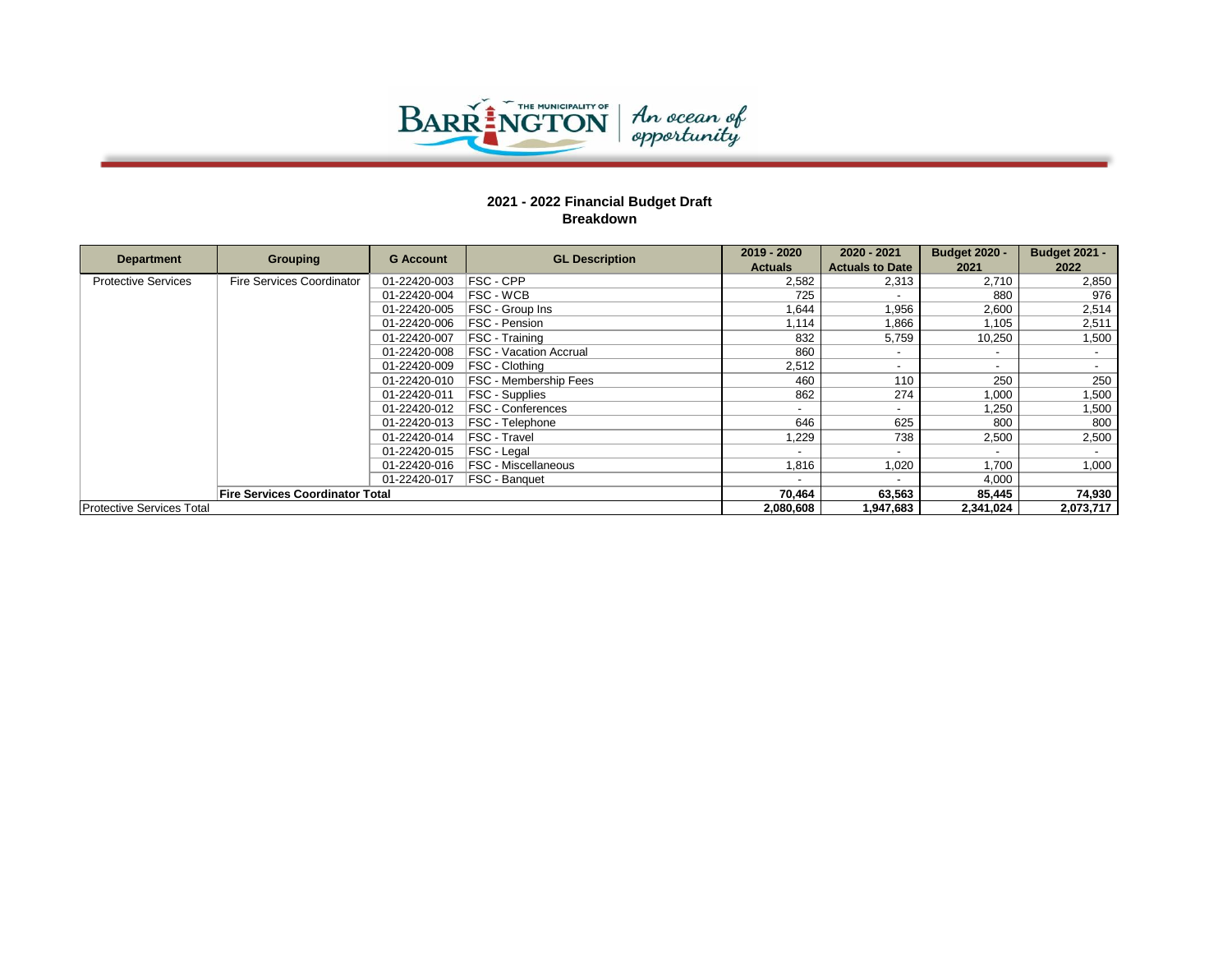

|                                      |                                                          | <b>G</b> Account | <b>GL Description</b>             | 2019 - 2020    | 2020 - 2021            | <b>Budget 2020 -</b> | <b>Budget 2021 -</b> |
|--------------------------------------|----------------------------------------------------------|------------------|-----------------------------------|----------------|------------------------|----------------------|----------------------|
| <b>Department</b>                    | Grouping                                                 |                  |                                   | <b>Actuals</b> | <b>Actuals to Date</b> | 2021                 | 2022                 |
| <b>Transportation Services</b>       | Road Transportation                                      | 01-23230-001     | <b>Cat Rock Drive</b>             | 422            |                        | 2.000                | 2,000                |
|                                      |                                                          | 01-23230-002     | <b>Spruce Drive</b>               | 422            |                        | 2.000                | 2,000                |
|                                      |                                                          | 01-23230-003     | Goose Lake Road (Municipal Costs) | 6,095          | 3,546                  | 2,500                | 2,500                |
|                                      |                                                          | 01-23230-004     | Goose Lake Rd Association         | 6,200          | 5,903                  | 6,200                | 6,200                |
|                                      |                                                          | 01-23230-005     | Fish Plant Road                   | 167            | 209                    | 1,000                | 1,000                |
|                                      |                                                          | 01-23230-006     | Sterl's Road                      |                |                        |                      |                      |
|                                      |                                                          | 01-23230-007     | <b>Business Park Road</b>         | 1,565          | 1,241                  | 2,500                | 2,500                |
|                                      |                                                          | 01-23230-008     | Ridge Road                        | 144            | 51                     | 4,000                | 500                  |
|                                      |                                                          | 01-23230-009     | <b>Manhole Repairs</b>            | 16,309         |                        | 20,000               | 10,000               |
|                                      |                                                          | 01-23230-011     | <b>Barrington Sidewalk</b>        | 989            |                        | 1,500                | 1,500                |
|                                      |                                                          | 01-23230-012     | Woods Harbour Sidewalk            | 400            |                        | 1,500                | 1,500                |
|                                      |                                                          | 01-23230-013     | Barrington Lake Road Association  | 3,900          | 1,125                  | 7,800                | 7,800                |
|                                      |                                                          | 01-23230-100     | DTIR Road Maintenance Contract    | 60,190         | 62,140                 | 61,514               | 63,000               |
|                                      |                                                          | 01-23230-101     | DTIR Road Paving                  | 96,797         |                        | 175,000              |                      |
|                                      |                                                          | 01-23990-001     | <b>HST</b>                        |                |                        |                      |                      |
|                                      | <b>Road Transportation Total</b>                         |                  |                                   | 193,600        | 74,213                 | 287,514              | 100,500              |
|                                      | Street Lighting                                          | 01-23250-000     | Street Lighting                   | 157,555        | 131,615                | 158,000              | 158,000              |
|                                      | <b>Street Lighting Total</b><br>Community Clean-up Progr |                  |                                   | 157,555        | 131,615                | 158,000              | 158,000              |
|                                      |                                                          | 01-23260-000     | <b>Traffic Services</b>           |                |                        |                      |                      |
|                                      |                                                          | 01-23290-000     | Community Clean Up Program        | 831            |                        | 1,000                | 1,000                |
|                                      | <b>Community Clean-up Program Total</b>                  |                  |                                   | 831            |                        | 1,000                | 1,000                |
| <b>Transportation Services Total</b> |                                                          |                  |                                   | 351,985        | 205,828                | 446,514              | 259,500              |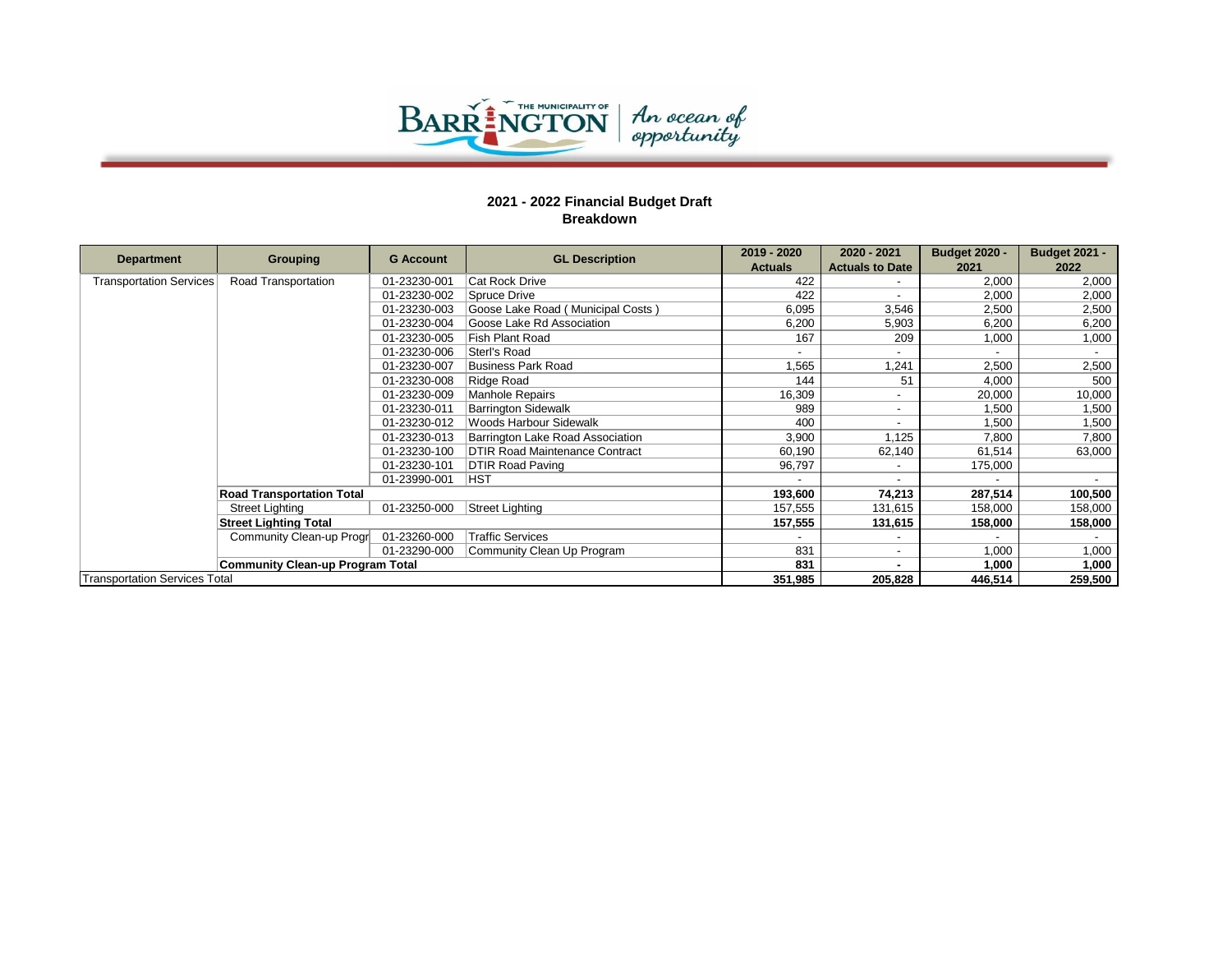

| <b>Department</b>    | <b>Grouping</b>                  | <b>G</b> Account     | <b>GL Description</b>              | 2019 - 2020              | 2020 - 2021              | <b>Budget 2020 -</b> | <b>Budget 2021 -</b> |
|----------------------|----------------------------------|----------------------|------------------------------------|--------------------------|--------------------------|----------------------|----------------------|
|                      |                                  |                      |                                    | <b>Actuals</b>           | <b>Actuals to Date</b>   | 2021                 | 2022                 |
| Environmental Health | Sewage System - Barringto        | 01-24210-001         | Salaries/Wages                     | 21,615                   | 19,090                   | 22,500               | 22,731               |
|                      |                                  | 01-24210-002         | <b>Emloyment Insurance</b>         | 490                      | 416                      | 500                  | 503                  |
|                      |                                  | 01-24210-003         | Canada Pension                     | 1,029                    | 913                      | 1,000                | 1,048                |
|                      |                                  | 01-24210-004         | <b>Workers Compensation</b>        | 293                      | $\overline{a}$           | 360                  | 398                  |
|                      |                                  | 01-24210-005         | Group Insurance                    | 1,281                    | 1,792                    | 1,150                | 1,158                |
|                      |                                  | 01-24210-006         | Pension Premiums                   | 1,558                    | 2,467                    | 1,460                | 1,591                |
|                      |                                  | 01-24210-007         | Training/Development               | 1,001                    | 186                      | 1,000                | 1,500                |
|                      |                                  | 01-24210-008         | Vacation Accrual                   | $\blacksquare$           | $\sim$                   | $\sim$               | $\sim$               |
|                      |                                  | 01-24210-009         | Clothing/Footwear                  | 143                      |                          | $\overline{a}$       | 500                  |
|                      |                                  | 01-24210-010         | Vehicle Costs (Sewer Vehicle Only) | 1,710                    | 2,097                    | 2,500                | 2,500                |
|                      |                                  | 01-24220-001         | Collection System                  | 7,569                    | 3,625                    | 8,000                | 8,000                |
|                      |                                  | 01-24230-001         | <b>Lift Station Power</b>          | 20,296                   | 13,688                   | 23,500               | 23,500               |
|                      |                                  | 01-24230-002         | Lift Station Repais/Maintenance    | 37,958                   | 24,414                   | 42,000               | 40,000               |
|                      |                                  | 01-24230-003         | Lift Station Insurance             | 564                      | 559                      | 500                  | 500                  |
|                      |                                  | 01-24240-001         | <b>STP</b> - Chemicals             | 80                       | 101                      | 500                  | 500                  |
|                      |                                  | 01-24240-002         | STP - Power                        | 32,896                   | 30,409                   | 32,000               | 32,000               |
|                      |                                  | 01-24240-003         | STP - Repairs/Maintenance          | 22,717                   | 30,227                   | 22,000               | 25,000               |
|                      |                                  | 01-24240-004         | STP - Insurance                    | 979                      | 1,188                    | 850                  |                      |
|                      |                                  | 01-24240-005         | STP - Telephone                    | 365                      |                          | $\sim$               |                      |
|                      |                                  | 01-24240-006         | <b>STP - Solids Removal</b>        | 13,583                   | 24,702                   | 20,000               | 25,000               |
|                      |                                  | 01-24240-007         | <b>STP - Lab Testing</b>           | 3,862                    | 2,752                    | 4,200                | 4,200                |
|                      |                                  | 01-24240-010         | Sewer System Equipment             | 1,342                    | 950                      | 4,000                | 4,000                |
|                      | Sewage System - Barrington Total |                      |                                    | 171,330                  | 159,576                  | 188,020              | 194,629              |
|                      | Sewage System - Woods H          | 01-24210-011         | Salaries/Wages                     | 22,605                   | 19,090                   | 22,500               | 22,731               |
|                      |                                  | 01-24210-012         | <b>Emloyment Insurance</b>         | 510                      | 416                      | 500                  | 503                  |
|                      |                                  | 01-24210-013         | Canada Pension                     | 1,071                    | 913                      | 1,000                | 1,048                |
|                      |                                  | 01-24210-014         | <b>Workers Compensation</b>        | 308                      | $\overline{\phantom{a}}$ | 360                  | 398                  |
|                      |                                  | 01-24210-015         | Group Insurance                    | 906                      | $\sim$                   | 1,150                | 1,158                |
|                      |                                  | 01-24210-016         | Pension Premiums                   | 1,190                    |                          | 1,460                | 1,591                |
|                      | 01-24210-017                     | Training/Development | 447                                | $\overline{\phantom{a}}$ | 1,000                    | 1,000                |                      |
|                      | 01-24210-018                     | Vacation Accrual     |                                    |                          | $\blacksquare$           |                      |                      |
|                      | 01-24210-019                     | Clothing/Footwear    | 76                                 |                          | $\blacksquare$           |                      |                      |
|                      |                                  | 01-24210-020         | Vehicle Costs (Sewer Vehicle Only) | 1,710                    | 2,097                    | 2,800                | 2,500                |
|                      | 01-24220-011                     | Collection System    | 4,820                              | 4,392                    | 4,500                    | 4,500                |                      |
|                      |                                  | 01-24230-011         | <b>Lift Station Power</b>          | 4,470                    | 4,218                    | 4,200                | 4,500                |
|                      |                                  | 01-24230-012         | Lift Station Repais/Maintenance    | 38,292                   | 32,854                   | 27,000               | 30,000               |
|                      |                                  | 01-24230-013         | Lift Station Insurance             | 274                      | 242                      | 500                  | 500                  |
|                      |                                  | 01-24240-011         | <b>STP</b> - Chemicals             | 7,111                    | 3,794                    | 5,000                | 5,000                |
|                      |                                  | 01-24240-012         | STP - Power                        | 4,168                    | 3,523                    | 4,500                | 4,500                |
|                      |                                  | 01-24240-013         | <b>STP</b> - Repairs/Maintenance   | 5,015                    | 3,429                    | 6,000                | 6,000                |
|                      |                                  |                      | 01-24240-014   STP - Insurance     | 466                      | 399                      | 500                  | 500                  |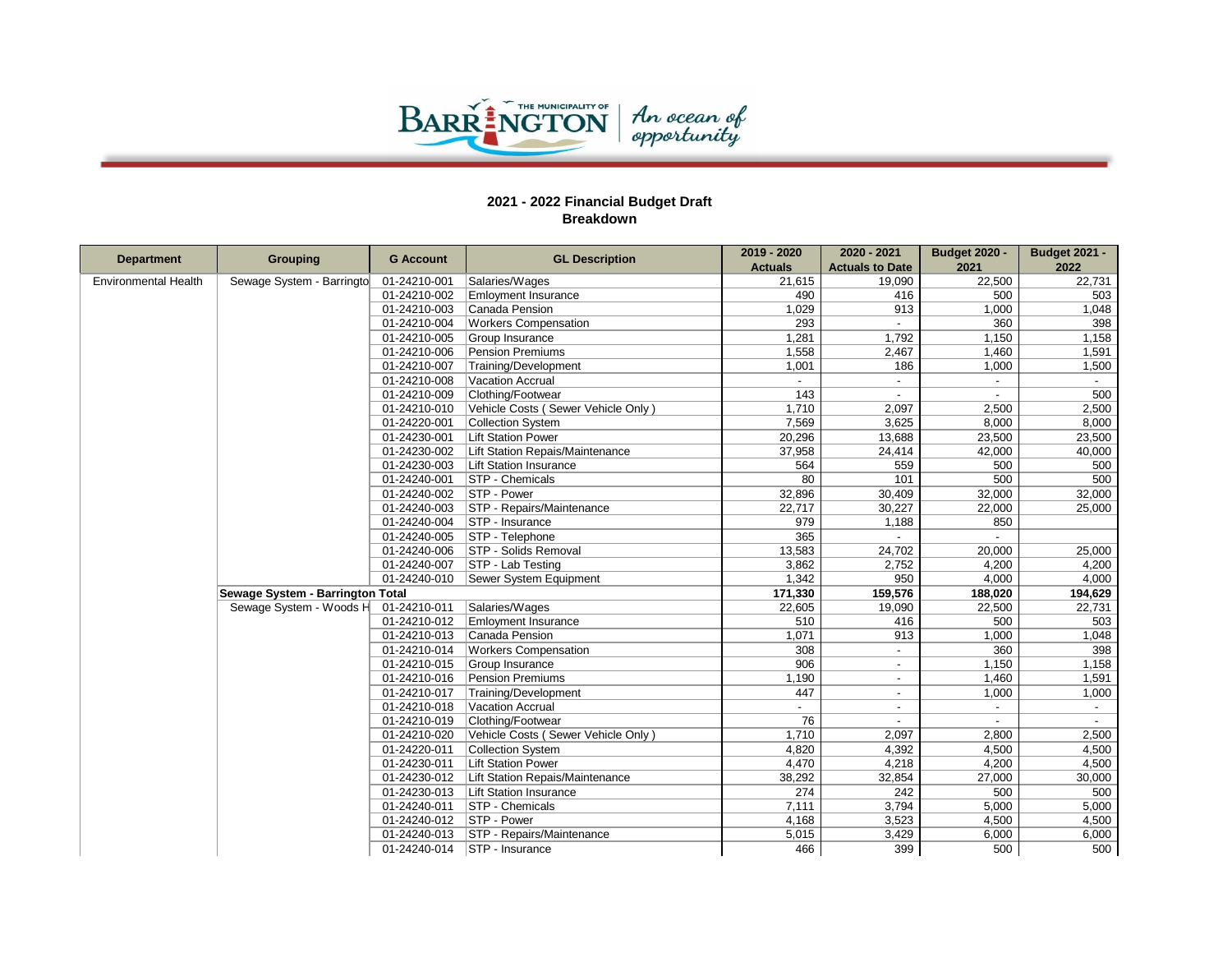

| <b>Department</b>           | <b>Grouping</b>                     | <b>G Account</b> | <b>GL Description</b>              | 2019 - 2020              | 2020 - 2021              | <b>Budget 2020 -</b> | <b>Budget 2021 -</b> |
|-----------------------------|-------------------------------------|------------------|------------------------------------|--------------------------|--------------------------|----------------------|----------------------|
|                             |                                     |                  |                                    | <b>Actuals</b>           | <b>Actuals to Date</b>   | 2021                 | 2022                 |
| <b>Environmental Health</b> | Sewage System - Woods H             | 01-24240-015     | <b>STP</b> - Telephone             | 366                      |                          | $\sim$               |                      |
|                             |                                     | 01-24240-016     | <b>STP</b> - Solids Removal        | 1,382                    |                          | 2,000                | 2,000                |
|                             |                                     | 01-24240-017     | STP - Lab Testing                  | 3,815                    | 2,493                    | 4,000                | 4,000                |
|                             |                                     | 01-24240-020     | Sewer System Equipment             | 610                      | 388                      | 4,000                | 2,000                |
|                             | Sewage System - Woods Harbour Total |                  |                                    | 99,615                   | 78,247                   | 92,970               | 94,429               |
|                             | Sewer System - Sherose Is           | 01-24210-021     | Salaries/Wages                     |                          |                          |                      |                      |
|                             |                                     | 01-24210-022     | <b>Emloyment Insurance</b>         |                          |                          |                      |                      |
|                             |                                     | 01-24210-023     | Canada Pension                     | $\overline{\phantom{a}}$ | $\overline{\phantom{a}}$ | $\sim$               |                      |
|                             |                                     | 01-24210-024     | <b>Workers Compensation</b>        |                          | $\overline{\phantom{a}}$ | $\blacksquare$       |                      |
|                             |                                     | 01-24210-025     | Group Insurance                    | $\overline{\phantom{a}}$ | $\overline{\phantom{a}}$ | $\sim$               |                      |
|                             |                                     | 01-24210-026     | Pension Premiums                   |                          | $\overline{a}$           | $\sim$               |                      |
|                             |                                     | 01-24210-027     | Training/Development               | $\overline{\phantom{a}}$ | $\overline{\phantom{a}}$ | $\sim$               |                      |
|                             |                                     | 01-24210-028     | <b>Vacation Accrual</b>            | $\overline{\phantom{a}}$ | $\blacksquare$           | $\sim$               |                      |
|                             |                                     | 01-24210-029     | Clothing/Footwear                  |                          |                          | $\sim$               |                      |
|                             |                                     | 01-24210-030     | Vehicle Costs (Sewer Vehicle Only) | $\sim$                   | $\overline{\phantom{a}}$ | $\sim$               |                      |
|                             |                                     | 01-24220-021     | Collection System                  | 1,512                    | $\overline{\phantom{a}}$ | 5,000                | 3,000                |
|                             |                                     | 01-24230-021     | <b>Lift Station Power</b>          | 1,807                    | 984                      | 3,500                | 2,500                |
|                             |                                     | 01-24230-022     | Lift Station Repais/Maintenance    |                          | 25                       | 1,500                | 1,500                |
|                             |                                     | 01-24230-023     | <b>Lift Station Insurance</b>      | 77                       | 66                       | 100                  |                      |
|                             |                                     | 01-24240-021     | STP - Chemicals                    |                          |                          |                      |                      |
|                             |                                     | 01-24240-022     | STP - Power                        | 1,490                    | 981                      | 1,700                | 1,700                |
|                             |                                     | 01-24240-023     | STP - Repairs/Maintenance          | 10,838                   | 2,825                    | 10,000               | 5,000                |
|                             |                                     | 01-24240-024     | STP - Insurance                    | 297                      | 255                      | 300                  |                      |
|                             |                                     | 01-24240-025     | STP - Telephone                    | 1,546                    | 761                      | 1,600                |                      |
|                             |                                     | 01-24240-026     | STP - Solids Removal               | 1,564                    |                          | 4,000                | 4,000                |
|                             |                                     | 01-24240-027     | <b>STP - Lab Testing</b>           | 3,732                    | 2,357                    | 4,200                | 4,200                |
|                             |                                     | 01-24240-030     | Sewer System Equipment             |                          | 39                       | 500                  | 500                  |
|                             | Sewer System - Sherose Island Total |                  |                                    | 22,863                   | 8,293                    | 32,400               | 22,400               |
|                             | Solid Waste Management              | 01-24310-000     | Waste Management/Education         |                          |                          | 1,000                | 1,000                |
|                             |                                     | 01-24320-000     | Waste Collection/Disposal Contract | 458,858                  | 520,891                  | 563,500              | 565,000              |
|                             |                                     | 01-24321-000     | Organics Disposal Fees             | 32,587                   | 34,475                   | 38,000               | 38,000               |
|                             |                                     | 01-24322-000     | <b>Landfill Tipping Fees</b>       | 186,636                  | 153,199                  | 162,000              | 175,000              |
|                             |                                     | 01-24323-000     | <b>Recyclables Fees</b>            | 50,143                   | 34,912                   | 58,000               | 50,000               |
|                             |                                     | 01-24350-000     | Region 6 Administration Fees       | 5,457                    | 5,866                    | 5,865                | 6,000                |
|                             |                                     | 01-24360-000     | Other Waste Collection/Disposal    | 11,977                   |                          | 12,000               | 12,000               |
|                             | <b>Solid Waste Management Total</b> |                  |                                    | 745,658                  | 749,342                  | 840,365              | 847,000              |
|                             | Landfill                            | 01-24331-022     | C & D Landfill - Scale Mtnce       | 939                      | 2,558                    | 2,800                | 2,800                |
|                             |                                     | 01-24332-001     | C & D Landfill - Salaries          | 87,314                   | 78,803                   | 90,000               | 90,925               |
|                             |                                     | 01-24332-002     | C & D Landfill - El                | 1,960                    | 1,716                    | 2,000                | 2,011                |
|                             |                                     | 01-24332-003     | C & D Landfill - CPP               | 4,105                    | 3,760                    | 4,370                | 4,574                |
|                             |                                     |                  | 01-24332-004 C & D Landfill - WCB  | 1,168                    |                          | 1,450                | 1,591                |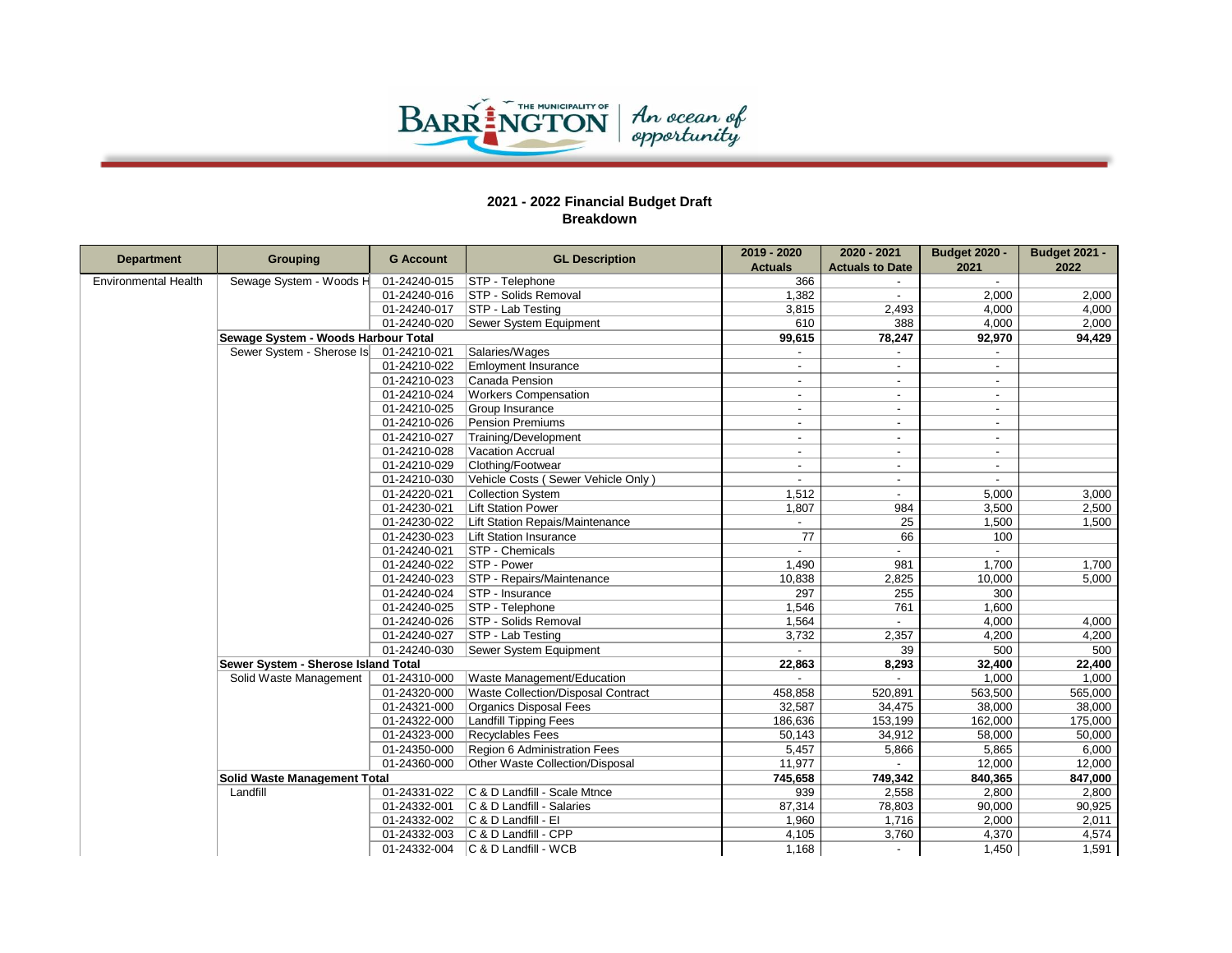

|                             |                                             | <b>G</b> Account | <b>GL Description</b>                  | 2019 - 2020    | 2020 - 2021            | <b>Budget 2020 -</b> | <b>Budget 2021 -</b> |
|-----------------------------|---------------------------------------------|------------------|----------------------------------------|----------------|------------------------|----------------------|----------------------|
| <b>Department</b>           | Grouping                                    |                  |                                        | <b>Actuals</b> | <b>Actuals to Date</b> | 2021                 | 2022                 |
| <b>Environmental Health</b> | Landfill                                    | 01-24332-005     | C & D Landfill - Group Insurance       | 3.612          | 2,924                  | 3.700                | 3,744                |
|                             |                                             | 01-24332-006     | C & D Landfill - Pension Premiums      | 4.338          | 3,846                  | 4.550                | 5,001                |
|                             |                                             | 01-24332-007     | C & D Landfill - Training/Development  | 1,220          |                        | 1,000                | 1,000                |
|                             |                                             | 01-24332-008     | C & D Landfill - Vacation Accrual      | 431            |                        |                      |                      |
|                             |                                             | 01-24332-009     | C & D Landfill - Clothing/Footwear     | 1,624          | 1,138                  | 1,500                | 1,500                |
|                             |                                             | 01-24332-010     | C & D Landfill - Water Monitoring      | 15,747         | 15,747                 | 15,000               | 16,000               |
|                             |                                             | 01-24332-011     | C & D Landfill - Truck Repairs         |                |                        |                      |                      |
|                             |                                             | 01-24332-012     | C & D Landfill - Fuel for Vehicles     | 5.810          | 5,363                  | 8.000                | 8,000                |
|                             |                                             | 01-24332-013     | C & D Landfill - Telephone             | 769            | 897                    | 1,700                | 1,000                |
|                             |                                             | 01-24332-014     | C & D Landfill - Loader Maintenance    | 1,975          | 1,162                  | 4,000                | 4,000                |
|                             |                                             | 01-24332-015     | C & D Landfill - Excavator Maintenance | 902            | 6,986                  | 2,000                | 5,000                |
|                             |                                             | 01-24332-016     | C & D Landfill - Fill                  |                | 1.752                  | 2.500                | 2,500                |
|                             |                                             | 01-24332-017     | C & D Landfill - Chipping/Grinding     | 39,540         | 23,516                 | 44,000               | 40,000               |
|                             |                                             | 01-24332-018     | C & D Landfill - Insurance             | 506            | 133                    | 200                  | 200                  |
|                             |                                             | 01-24332-019     | C & D Landfill - HHW Depot             | 3,226          | 2,479                  | 4,000                | 4,000                |
|                             |                                             | 01-24332-020     | C & D Landfill - Furniture Disposal    | 23,445         | 19,919                 | 20,000               | 20,000               |
|                             |                                             | 01-24332-021     | C & D Landfill - Power                 | 1,540          | 969                    | 2,200                | 2,200                |
|                             |                                             | 01-24332-022     | C & D Landfill - Scale Mtnce           |                |                        |                      |                      |
|                             |                                             | 01-24332-023     | C & D Landfill - Miscellaneous         | 3,897          | 1.281                  | 5,000                | 5,000                |
|                             |                                             | 01-24332-024     | C & D Landfill - Repairs & Maintenance | 4,391          | 5,608                  | 5,000                | 5,000                |
|                             |                                             | 01-24332-025     | C & D Landfill - Equipment Lease       | 12,583         | 20,972                 | 25,200               | 25,500               |
|                             | <b>Landfill Total</b>                       |                  |                                        | 221,042        | 201,529                | 250,170              | 251,546              |
|                             | Sewage Collection and Dist                  | 01-24721-000     | Interest on Debentures/Long Term Debt  |                |                        |                      |                      |
|                             |                                             | 01-24900-001     | Sherose Water Plant -Insurance         |                |                        |                      |                      |
|                             |                                             | 01-24900-002     | Sherose Water Plant -Maintenance       | 837            | 289                    | 4.000                | 4,000                |
|                             |                                             | 01-24900-003     | Sherose Water Plant -Power             | 2,159          | 1,074                  | 3,200                | 3,200                |
|                             |                                             | 01-24900-004     | Sherose Water Plant - Chemicals        |                |                        |                      |                      |
|                             | <b>Sewage Collection and Disposal Total</b> |                  |                                        | 2,995          | 1,363                  | 7,200                | 7,200                |
| Environmental Health Total  |                                             |                  |                                        | 1,263,502      | 1.198.350              | 1,411,125            | 1,417,204            |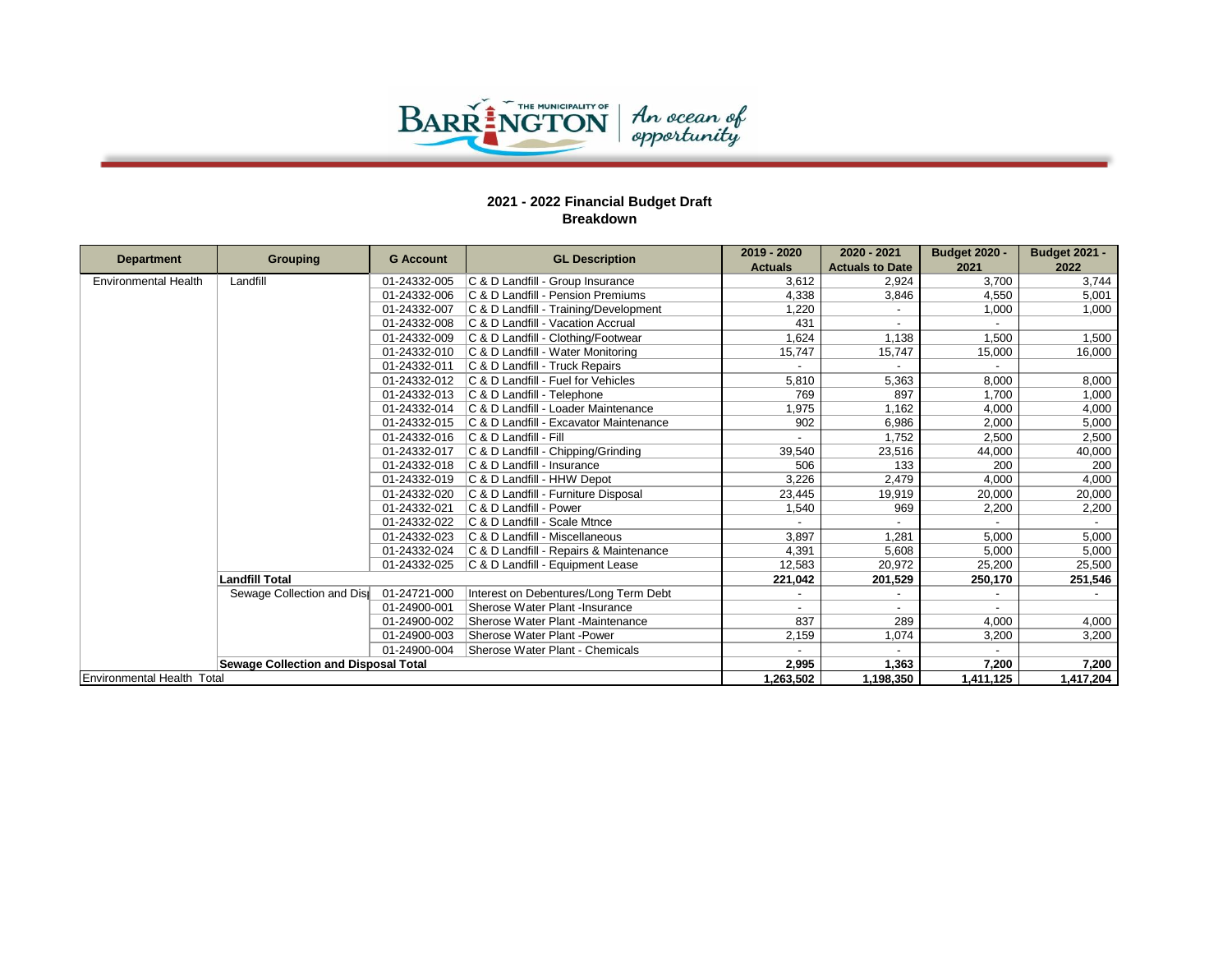

| <b>Department</b>               | Grouping                   | <b>G</b> Account | <b>GL Description</b>                 | 2019 - 2020<br><b>Actuals</b> | 2020 - 2021<br><b>Actuals to Date</b> | <b>Budget 2020 -</b><br>2021 | <b>Budget 2021 -</b><br>2022 |
|---------------------------------|----------------------------|------------------|---------------------------------------|-------------------------------|---------------------------------------|------------------------------|------------------------------|
| Public Health and Welfa         | <b>Public Health</b>       | 01-25100-100     | <b>Municipal Cemetaries</b>           |                               |                                       | $\overline{\phantom{0}}$     |                              |
|                                 |                            | 01-25100-201     | Medical Centre Insurance              |                               |                                       | $\overline{\phantom{0}}$     |                              |
|                                 |                            | 01-25100-202     | Medical Centre Repairs/Maintenance    |                               |                                       | 5,000                        |                              |
|                                 |                            | 01-25100-203     | Medical Centre Heat & Lights          |                               |                                       | $\overline{\phantom{0}}$     |                              |
|                                 |                            | 01-25100-204     | Medical Centre Miscellaneous          |                               |                                       | $\overline{\phantom{0}}$     |                              |
|                                 |                            | 01-25100-205     | Medical Centre Taxes and Sewer Costs  |                               |                                       | $\overline{\phantom{0}}$     |                              |
|                                 |                            | 01-25100-301     | Physician Recruitment Costs           | 10.053                        | 14,888                                | 10.000                       | 15,000                       |
|                                 |                            | 01-25100-302     | Physician Incentive Costs             | 134.698                       | 32,989                                | 30,000                       | 30,000                       |
|                                 |                            | 01-25100-303     | Rent Subsidies                        | 5.645                         | 47.162                                | 50.000                       | 55,000                       |
|                                 | <b>Public Health Total</b> |                  |                                       | 150.397                       | 95,038                                | 95,000                       | 100,000                      |
|                                 | Housina                    | 01-25310-000     | Deficit of Regional Housing Authority | 28.931                        | 23,503                                | 28.000                       | 39,000                       |
|                                 | <b>Housing Total</b>       |                  |                                       | 28,931                        | 23,503                                | 28,000                       | 39,000                       |
| Public Health and Welfare Total |                            |                  |                                       | 179.328                       | 118.542                               | 123.000                      | 139.000                      |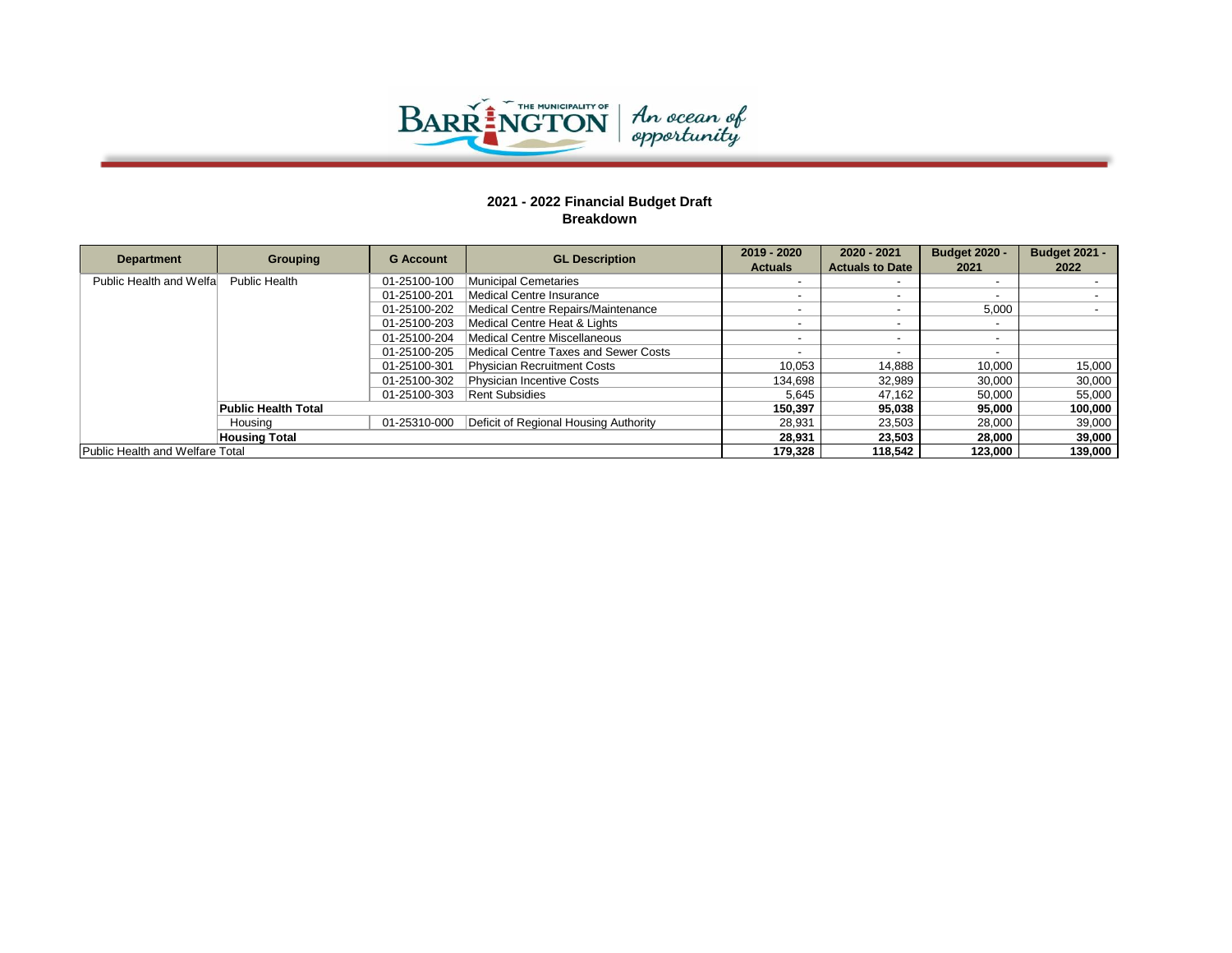

| <b>Department</b>             | <b>Grouping</b>                          | <b>G Account</b> | <b>GL Description</b>                     | 2019 - 2020    | 2020 - 2021              | <b>Budget 2020 -</b>     | <b>Budget 2021 -</b> |
|-------------------------------|------------------------------------------|------------------|-------------------------------------------|----------------|--------------------------|--------------------------|----------------------|
|                               |                                          |                  |                                           | <b>Actuals</b> | <b>Actuals to Date</b>   | 2021                     | 2022                 |
| <b>Environmental Developn</b> | Planning Advisory Committe               | 01-26190-001     | <b>PAC Fees</b>                           | 451            |                          | 500                      |                      |
|                               |                                          | 01-26190-002     | <b>PAC Travel</b>                         |                |                          |                          |                      |
|                               |                                          | 01-26190-003     | <b>PAC Conferences</b>                    |                |                          | $\sim$                   |                      |
|                               |                                          | 01-26190-004     | <b>PAC Other Costs</b>                    | 8              | $\overline{a}$           | $\overline{\phantom{a}}$ |                      |
|                               |                                          | 01-26190-101     | Research & Planning                       |                |                          |                          |                      |
|                               |                                          | 01-26190-102     | GIS and Mapping                           | 4,964          | 4,797                    | 5,000                    | 5,000                |
|                               | <b>Planning Advisory Committee Total</b> |                  |                                           | 5,423          | 4,797                    | 5,500                    | 5,000                |
|                               | Regional Enterprise Networ 01-26250-000  |                  | Regional Economic Development             | 38,630         | 38,630                   | 39,000                   | 39,000               |
|                               | <b>Regional Enterprise Network Total</b> |                  |                                           | 38,630         | 38,630                   | 39,000                   | 39,000               |
|                               | <b>Community Development</b>             | 01-26290-000     | Communities In Bloom                      | 2,366          | 867                      | 2,175                    | 2,000                |
|                               |                                          | 01-26600-000     | Industrial/Business Parks                 |                |                          |                          |                      |
|                               |                                          | 01-26721-000     | Interest on debentures/Long Term Interest | 9,925          | 7,428                    | 7,430                    | 4,834                |
|                               | <b>Community Development Total</b>       |                  |                                           | 12,291         | 8,294                    | 9,605                    | 6,834                |
|                               | <b>Wind Turbine Generator</b>            | 01-26800-001     | <b>WTG Maintenance</b>                    | 16,126         | 13,963                   | 15,000                   | 15,000               |
|                               |                                          | 01-26800-002     | WTG Administration                        |                | $\blacksquare$           |                          |                      |
|                               |                                          | 01-26800-003     | <b>WTG</b> Insurance                      | 3,924          | 5,831                    | 4,000                    | 5,500                |
|                               |                                          | 01-26800-004     | WTG HST paid on purchases                 |                |                          | $\overline{\phantom{a}}$ |                      |
|                               |                                          | 01-26800-005     | WTG term loan interest                    |                |                          | $\blacksquare$           |                      |
|                               |                                          | 01-26800-006     | <b>WTG Loan Principal</b>                 |                |                          | $\overline{a}$           |                      |
|                               | <b>Wind Turbine Generator Total</b>      |                  |                                           | 20,050         | 19,794                   | 19,000                   | 20,500               |
|                               | <b>Visitor Information Centre</b>        | 01-26910-001     | Salaries/Wages                            | 21,249         |                          |                          | 12,056               |
|                               |                                          | 01-26910-002     | <b>Emloyment Insurance</b>                | 482            | $\overline{a}$           | $\sim$                   | 267                  |
|                               |                                          | 01-26910-003     | Canada Pension                            | 268            | $\overline{a}$           |                          |                      |
|                               |                                          | 01-26910-004     | <b>Workers Compensation</b>               | 336            | $\overline{\phantom{a}}$ | $\blacksquare$           | 211                  |
|                               |                                          | 01-26910-005     | Group Insurance                           |                |                          | $\overline{a}$           |                      |
|                               |                                          | 01-26910-006     | Pension Premiums                          | $\blacksquare$ | $\overline{\phantom{0}}$ | $\sim$                   |                      |
|                               |                                          | 01-26910-007     | Training/Development                      | 60             | $\blacksquare$           | $\overline{\phantom{a}}$ |                      |
|                               |                                          | 01-26910-008     | <b>Vacation Accrual</b>                   | 555            | $\overline{\phantom{a}}$ | $\sim$                   |                      |
|                               |                                          | 01-26910-009     | <b>Vehicle Costs</b>                      |                |                          |                          |                      |
|                               |                                          | 01-26910-010     | Supplies                                  | 560            | $\overline{a}$           | $\overline{a}$           | 1,000                |
|                               |                                          | 01-26910-011     | Advertising                               | 2,000          | $\overline{\phantom{a}}$ | 1,000                    |                      |
|                               |                                          | 01-26910-012     | Telephone                                 | 231            | 305                      | 300                      | 500                  |
|                               |                                          | 01-26910-013     | <b>Property Maintenance</b>               | 3,118          | 2,178                    | 2,500                    | 2,500                |
|                               |                                          | 01-26910-014     | Travel                                    |                |                          |                          | 2,000                |
|                               |                                          | 01-26910-015     | Insurance                                 | 1.928          | 1,422                    | 1,500                    | 1,500                |
|                               |                                          | 01-26910-016     | Miscellaneous                             | 124            |                          |                          | 500                  |
|                               |                                          | 01-26910-024     | Power/Cable                               | 7,096          | 2,506                    | 5,000                    | 5,000                |
|                               |                                          | 01-26910-025     | <b>Rent Subsidies</b>                     |                |                          |                          |                      |
|                               | <b>Visitor Information Centre Total</b>  |                  |                                           | 36,897         | 6,411                    | 10,300                   | 25,534               |
|                               | Tourism and Community                    | 01-26910-101     | Salaries/Wages                            | 46,044         | 44,690                   | 51,100                   | 53,729               |
|                               |                                          | 01-26910-102     | <b>Emloyment Insurance</b>                | 1,031          | 973                      | 1,130                    | 1,188                |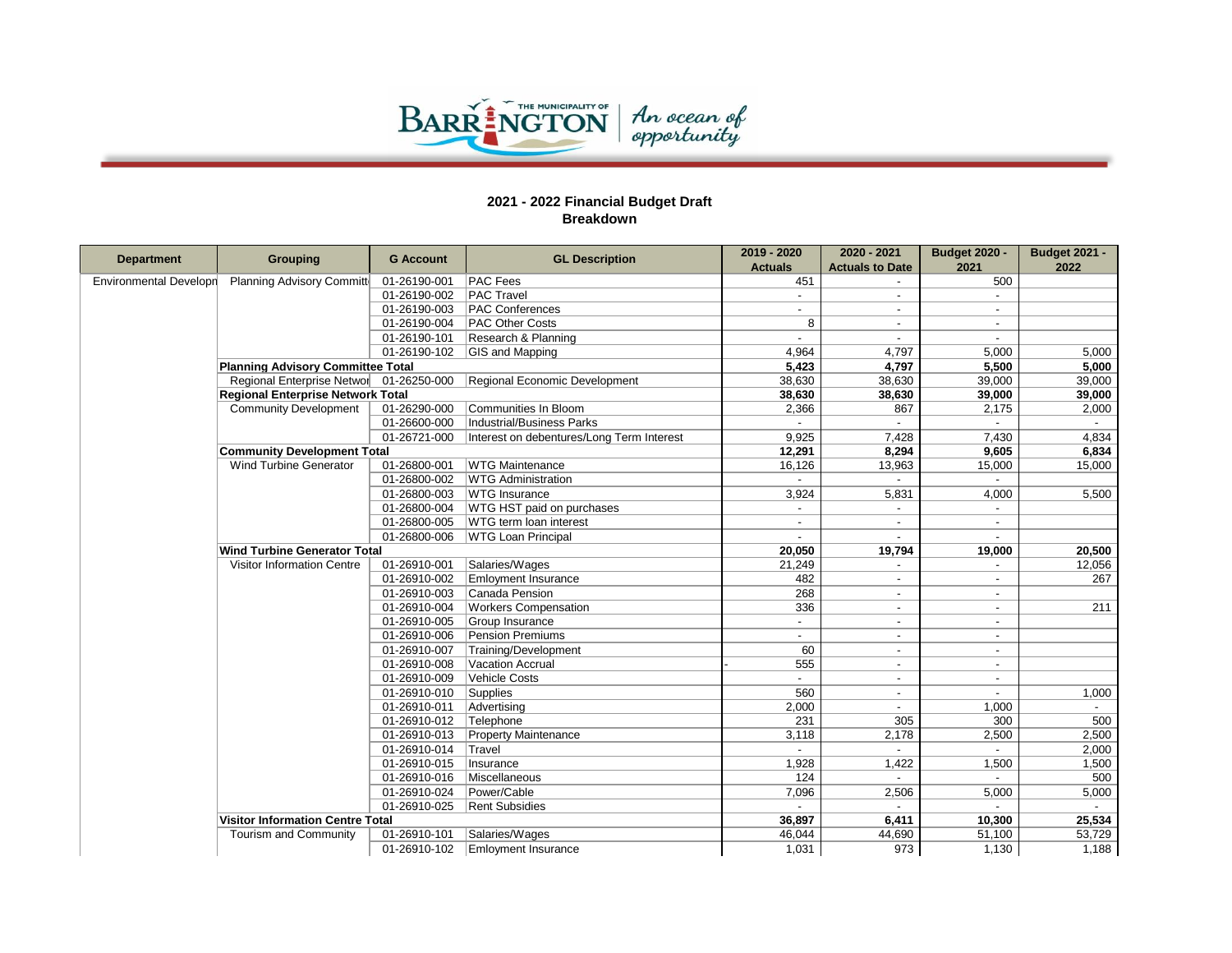

Г

|                               |                                         | <b>G Account</b> | <b>GL Description</b>              | 2019 - 2020              | 2020 - 2021              | <b>Budget 2020 -</b> | <b>Budget 2021 -</b>     |
|-------------------------------|-----------------------------------------|------------------|------------------------------------|--------------------------|--------------------------|----------------------|--------------------------|
| <b>Department</b>             | <b>Grouping</b>                         |                  |                                    | <b>Actuals</b>           | <b>Actuals to Date</b>   | 2021                 | 2022                     |
| <b>Environmental Developn</b> | Tourism and Community                   | 01-26910-103     | Canada Pension                     | 2,168                    | 2,154                    | 2,500                | 2,737                    |
|                               |                                         | 01-26910-104     | <b>Workers Compensation</b>        | 613                      |                          | 815                  | 940                      |
|                               |                                         | 01-26910-105     | Group Insurance                    | 2,293                    | 1,891                    | 2,300                | 2,436                    |
|                               |                                         | 01-26910-106     | Pension Premiums                   | 2,913                    | 2,795                    | 3,325                | 3,761                    |
|                               |                                         | 01-26910-107     | Training/Development               | 665                      | 750                      | 1,000                | 1,000                    |
|                               |                                         | 01-26910-108     | Vacation Accrual                   | 498                      |                          |                      | $\sim$                   |
|                               |                                         | 01-26910-109     | Vehicle Costs                      |                          |                          |                      | $\overline{\phantom{a}}$ |
|                               |                                         | 01-26910-110     | Supplies                           | 509                      | 356                      | 1.000                | 1,000                    |
|                               |                                         | 01-26910-111     | Advertising                        | 5,047                    | 8,332                    | 10,500               | 7,000                    |
|                               |                                         | 01-26910-112     | Telephone                          |                          |                          |                      | $\overline{\phantom{a}}$ |
|                               |                                         | 01-26910-113     | Property Maintenance               | $\overline{a}$           | $\sim$                   | $\sim$               | $\sim$                   |
|                               |                                         | 01-26910-114     | Travel                             | 3,811                    | 245                      | 2,500                | 2,000                    |
|                               |                                         | 01-26910-115     | Insurance                          | $\sim$                   | $\sim$                   |                      |                          |
|                               |                                         | 01-26910-116     | Miscellaneous                      | 406                      | 57                       | 500                  | 500                      |
|                               |                                         | 01-26910-117     | <b>Marketing Projects</b>          | 12,163                   | 3,982                    | 10,000               | 10,000                   |
|                               |                                         | 01-26910-118     | Brochures/Rackcards                | 229                      | $\blacksquare$           | 500                  | 500                      |
|                               |                                         | 01-26910-119     | Festivals & Events Rack Cards      | $\overline{\phantom{0}}$ |                          |                      |                          |
|                               |                                         | 01-26910-120     | Canada Flags (10)                  | 437                      |                          | 500                  | 500                      |
|                               |                                         | 01-26910-121     | <b>Welcome Banners</b>             | $\sim$                   | 3,039                    | 3,000                | 500                      |
|                               |                                         | 01-26910-122     | Workshops                          | 314                      |                          | 300                  | 300                      |
|                               |                                         | 01-26910-123     | Webcam/Internet                    | 1,007                    | 834                      | 1,200                | 1,200                    |
|                               |                                         | 01-26910-124     | <b>Best Practices Mission</b>      | $\overline{a}$           |                          |                      | $\sim$                   |
|                               |                                         | 01-26910-125     | Big Chairs/Kiosks                  | $\overline{a}$           | $\sim$                   | $\overline{a}$       | $\overline{\phantom{a}}$ |
|                               |                                         | 01-26910-126     | Saltscapes                         | 2,683                    | $\overline{a}$           | 3,500                | 2,000                    |
|                               |                                         | 01-26910-127     | Canada 150                         |                          |                          |                      |                          |
|                               |                                         | 01-26910-128     | Tourism Initiatives - Mun of Shelb | 5.674                    | 8,412                    | 3,500                | 8,900                    |
|                               |                                         | 01-26910-129     | Lobster Fest                       | 8,437                    | 694                      | 1,000                | 2,000                    |
|                               |                                         | 01-26910-130     | Promo Items                        | 1,353                    | 7,656                    | 2,000                | 4,000                    |
|                               |                                         | 01-26910-131     | Lobster Crawl                      |                          | 819                      | 4,000                | 3,000                    |
|                               |                                         | 01-26910-132     | Beach Initiatives                  | $\overline{\phantom{a}}$ | 21,087                   | 20,000               | 5,000                    |
|                               | <b>Tourism and Community Total</b>      |                  |                                    | 98,294                   | 108,767                  | 126,170              | 114,191                  |
|                               | Senior Services Coordinato 01-26930-001 |                  | Salaries/Wages                     | 47,757                   | 43,170                   | 57,540               | 63,151                   |
|                               |                                         | 01-26930-002     | <b>Emloyment Insurance</b>         | 1,116                    | 940                      | 1,220                | 1,397                    |
|                               |                                         | 01-26930-003     | Canada Pension                     | 2,223                    | 2,019                    | 2,510                | 3,060                    |
|                               |                                         | 01-26930-004     | <b>Workers Compensation</b>        | 650                      |                          | 880                  | 1,105                    |
|                               |                                         | 01-26930-005     | Group Insurance                    | 2,269                    | 1,812                    | 2,390                | 2,341                    |
|                               |                                         | 01-26930-006     | Pension Premiums                   | 2,830                    | 2,535                    | 2,950                | 3,695                    |
|                               |                                         | 01-26930-007     | Training/Development               | 107                      | 12                       | 500                  | 500                      |
|                               |                                         | 01-26930-008     | Vacation Accrual                   | 547                      | $\overline{\phantom{a}}$ |                      | $\sim$                   |
|                               |                                         | 01-26930-009     | Vehicle Costs                      |                          |                          |                      |                          |
|                               |                                         | 01-26930-010     | Supplies                           | 2,430                    | 914                      | 3,000                | 1,800                    |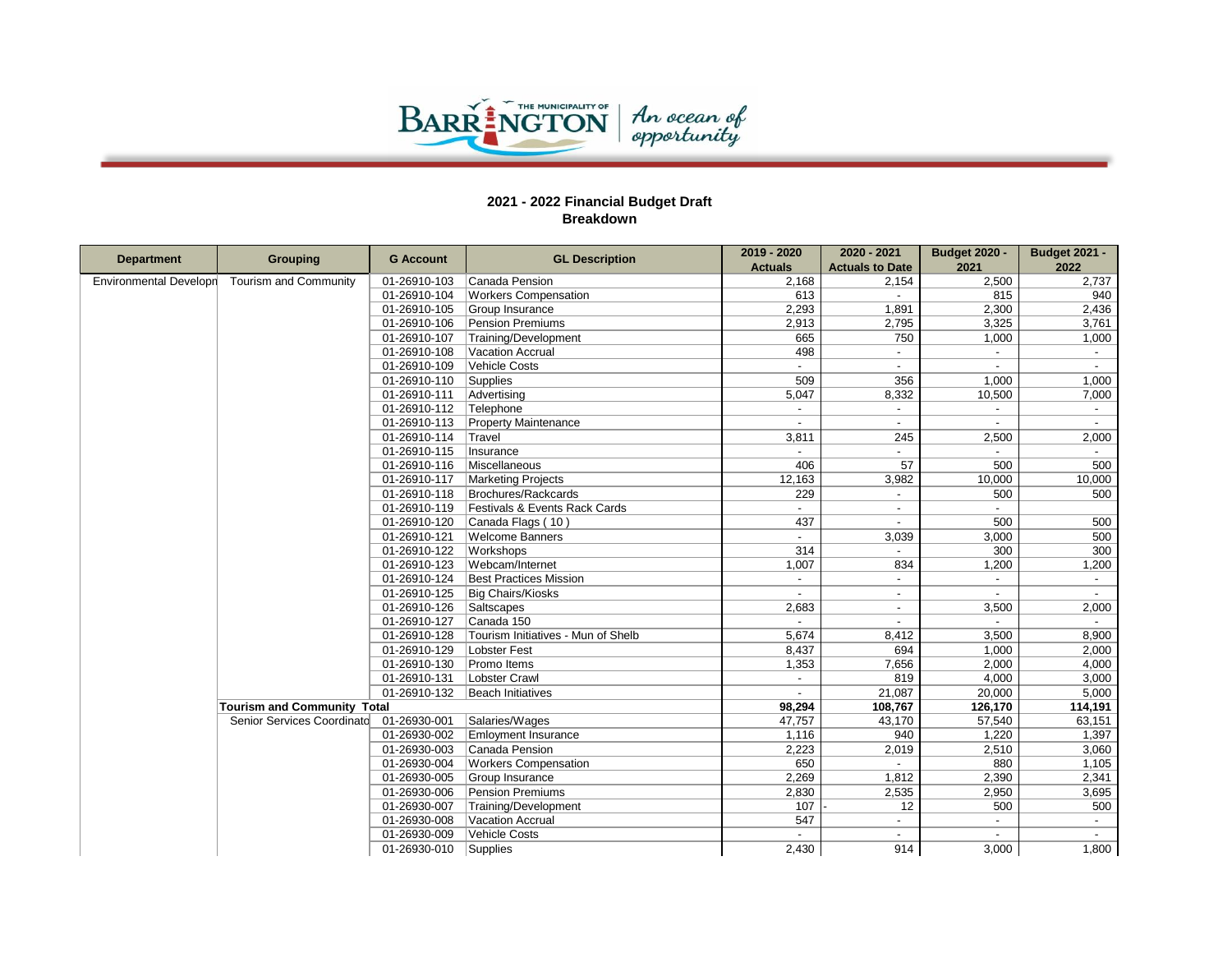

|                                 |                                                |                  |                                     | 2019 - 2020    | 2020 - 2021            | <b>Budget 2020 -</b> | <b>Budget 2021 -</b> |
|---------------------------------|------------------------------------------------|------------------|-------------------------------------|----------------|------------------------|----------------------|----------------------|
| <b>Department</b>               | Grouping                                       | <b>G</b> Account | <b>GL Description</b>               | <b>Actuals</b> | <b>Actuals to Date</b> | 2021                 | 2022                 |
| <b>Environmental Developn</b>   | Senior Services Coordinato                     | 01-26930-011     | Advertising                         | 195            |                        | 2,100                | 1,370                |
|                                 |                                                | 01-26930-012     | Telephone                           | 1,031          | 958                    | 1,100                | 1,020                |
|                                 |                                                | 01-26930-013     | <b>Property Maintenance</b>         | 55             |                        |                      |                      |
|                                 |                                                | 01-26930-014     | Travel                              | 4,568          | 2,208                  | 5,352                | 5,333                |
|                                 |                                                | 01-26930-015     | Insurance                           | 991            | 1,099                  | 1,000                | 1,200                |
|                                 |                                                | 01-26930-016     | Miscellaneous                       | 76             | 82                     | 500                  | 1,200                |
|                                 |                                                | 01-26930-017     | Income Tax Program                  | 1,218          | 448                    | 1,130                | 1,130                |
|                                 |                                                | 01-26930-018     | <b>Bus Tours</b>                    | 41,541         |                        |                      | 2,778                |
|                                 |                                                | 01-26930-019     | Senior Safety                       | 1,895          | 493                    | 1,500                | 1,450                |
|                                 |                                                | 01-26930-020     | <b>Tea Parties</b>                  | 2,643          |                        | 1,500                | 1,350                |
|                                 |                                                | 01-26930-021     | Seniors Expo                        |                |                        | 800                  |                      |
|                                 |                                                | 01-26930-022     | Internet/Computer                   |                | 25                     | 1,000                |                      |
|                                 |                                                | 01-26930-023     | <b>Prior Year's Deficit</b>         | 18,172         | 28,272                 | $\sim$               |                      |
|                                 |                                                | 01-26930-024     | Adult Day Program                   | 500            |                        | 500                  |                      |
|                                 |                                                | 01-26930-025     | <b>Emergency Fund Covid-19</b>      | 146            | 19,204                 |                      |                      |
|                                 |                                                | 01-26990-002     | Senior Services Coordinator Funding | 15,936         | 17,144                 | 16,000               | 20,500               |
|                                 |                                                | 01-26991-002     | <b>HST - Seniors Coordinator</b>    |                |                        |                      |                      |
|                                 | <b>Senior Services Coordinator Total</b>       |                  |                                     | 148,895        | 121,311                | 103,472              | 114,380              |
|                                 | Tourism and Community De 01-26990-001          |                  | Tourism Coordinator Funding         |                |                        |                      |                      |
|                                 | <b>Tourism and Community Development Total</b> |                  |                                     |                |                        |                      |                      |
| Environmental Development Total |                                                |                  |                                     | 360,479        | 308,003                | 313,047              | 325,439              |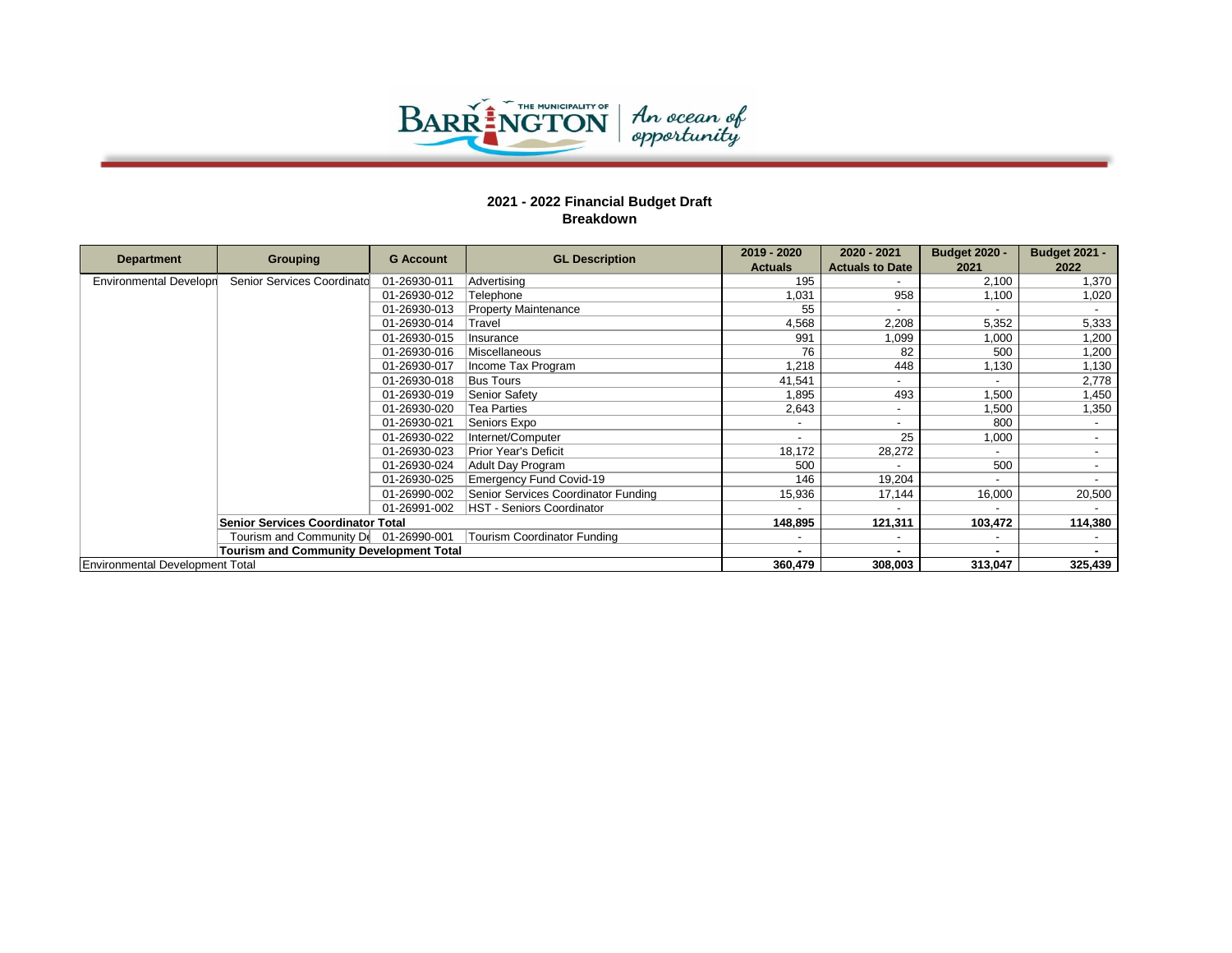

| <b>Department</b>              | <b>Grouping</b>                    | <b>G</b> Account | <b>GL Description</b>          | 2019 - 2020    | 2020 - 2021              | <b>Budget 2020 -</b>     | <b>Budget 2021 -</b> |
|--------------------------------|------------------------------------|------------------|--------------------------------|----------------|--------------------------|--------------------------|----------------------|
|                                |                                    |                  |                                | <b>Actuals</b> | <b>Actuals to Date</b>   | 2021                     | 2022                 |
| <b>Recreation and Cultural</b> | <b>Recreation Department</b>       | 01-27110-001     | Salaries/Wages                 | 57,861         | 48,394                   | 55,200                   | 57,862               |
|                                |                                    | 01-27110-002     | <b>Emloyment Insurance</b>     | 1,031          | 1,054                    | 1,210                    | 1,245                |
|                                |                                    | 01-27110-003     | Canada Pension                 | 2,178          | 2,346                    | 2,720                    | 2,963                |
|                                |                                    | 01-27110-004     | <b>Workers Compensation</b>    | 707            |                          | 880                      | 1,013                |
|                                |                                    | 01-27110-005     | Group Insurance                | 1,921          | 1,126                    | 1,500                    | 2,514                |
|                                |                                    | 01-27110-006     | Pension Premiums               | 2,877          | 1,282                    | 2,500                    | 4,050                |
|                                |                                    | 01-27110-007     | Training/Development           | 40             | 104                      | 1,000                    | 1,000                |
|                                |                                    | 01-27110-008     | Vacation Accrual               | 277            |                          | $\blacksquare$           | $\sim$               |
|                                |                                    | 01-27110-009     | Membership Fees                | 70             | 70                       | 150                      | 150                  |
|                                |                                    | 01-27110-010     | <b>Office Supplies</b>         | 4,937          | 2,484                    | 5,000                    | 5,000                |
|                                |                                    | 01-27110-011     | Advertising                    | 309            | 243                      | 1,000                    | 1,000                |
|                                |                                    | 01-27110-012     | Telephone                      | 808            | 401                      | 1,000                    | 650                  |
|                                |                                    | 01-27110-013     | <b>Property Maintenance</b>    | $\sim$         | 10                       | $\sim$                   |                      |
|                                |                                    | 01-27110-014     | Travel                         | 2,428          |                          | 3,400                    | 3,400                |
|                                |                                    | 01-27110-015     | Insurance                      |                | $\overline{\phantom{a}}$ |                          |                      |
|                                |                                    | 01-27110-016     | Miscellaneous                  | 279            | 73                       | 500                      | 500                  |
|                                |                                    | 01-27110-017     | Conferences/Meetings           | 1,068          | $\blacksquare$           | 1,000                    | 1,000                |
|                                |                                    | 01-27721-000     | Recreation Debentures Interest |                |                          |                          |                      |
|                                | <b>Recreation Department Total</b> |                  |                                | 76,712         | 57,588                   | 77,060                   | 82,347               |
|                                | <b>MPAL</b>                        | 01-27110-031     | Salaries/Wages                 | 40,454         | 34,973                   | 40,400                   | 42,363               |
|                                |                                    | 01-27110-032     | <b>Emloyment Insurance</b>     | 905            | 764                      | 895                      | 937                  |
|                                |                                    | 01-27110-033     | Canada Pension                 | 1,877          | 1,657                    | 1,940                    | 2,118                |
|                                |                                    | 01-27110-034     | <b>Workers Compensation</b>    | 517            | $\overline{\phantom{a}}$ | 650                      | 741                  |
|                                |                                    | 01-27110-035     | Group Insurance                | 1,235          | 841                      | 2,200                    | 1,343                |
|                                |                                    | 01-27110-036     | Pension Premiums               | 1,679          | 908                      | 1,500                    | 2,965                |
|                                |                                    | 01-27110-037     | Training/Development           | 46             | 104                      | 1,200                    | 1,000                |
|                                |                                    | 01-27110-038     | Vacation Accrual               | 538            |                          |                          |                      |
|                                |                                    | 01-27110-039     | Membership Fees                | 342            | 70                       | 100                      | 150                  |
|                                |                                    | 01-27110-040     | <b>Office Supplies</b>         | 818            | 481                      | 1,000                    | 1,000                |
|                                |                                    | 01-27110-041     | Advertising                    | 153            | $\blacksquare$           | 500                      | 500                  |
|                                |                                    | 01-27110-042     | Telephone                      | 1,050          | 943                      | 800                      | 1,000                |
|                                |                                    | 01-27110-043     | <b>Property Maintenance</b>    |                |                          | $\overline{\phantom{a}}$ |                      |
|                                |                                    | 01-27110-044     | Travel                         | 1,958          | 409                      | 2,500                    | 2,500                |
|                                |                                    | 01-27110-045     | Insurance                      |                | $\blacksquare$           | $\blacksquare$           | $\sim$               |
|                                |                                    | 01-27110-046     | Miscellaneous                  | 52             | $\overline{\phantom{a}}$ | 500                      | 500                  |
|                                |                                    | 01-27110-047     | Conferences/Meetings           | 1,222          |                          | 1,200                    | 1,000                |
|                                |                                    | 01-27110-048     | Programing                     | 2,460          | 886                      | 2,000                    | $\sim$               |
|                                | <b>MPAL Total</b>                  |                  |                                | 54,231         | 42,035                   | 57,385                   | 58,117               |
|                                | <b>Summer Staff</b>                | 01-27110-071     | Salaries/Wages                 | 29,867         | 22,616                   | 23,060                   | 72,179               |
|                                |                                    | 01-27110-072     | <b>Emloyment Insurance</b>     | 680            | 456                      | 440                      | 1,597                |
|                                |                                    | 01-27110-073     | Canada Pension                 | 1,105          | 883                      | 435                      | 1,835                |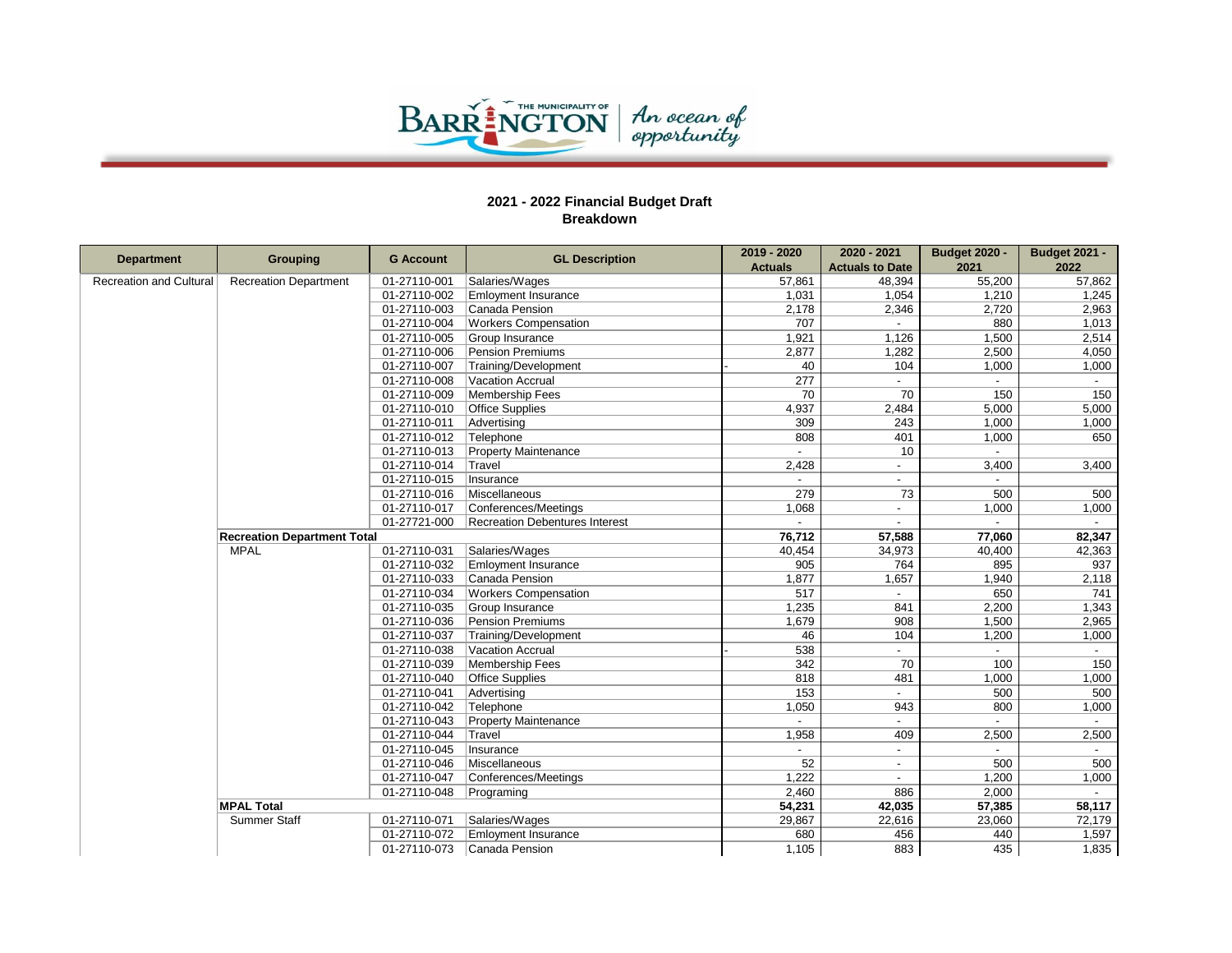

|                         | <b>Grouping</b>                      | <b>G Account</b> | <b>GL Description</b>           | 2019 - 2020    | 2020 - 2021            | <b>Budget 2020 -</b>     | <b>Budget 2021 -</b> |
|-------------------------|--------------------------------------|------------------|---------------------------------|----------------|------------------------|--------------------------|----------------------|
| <b>Department</b>       |                                      |                  |                                 | <b>Actuals</b> | <b>Actuals to Date</b> | 2021                     | 2022                 |
| Recreation and Cultural | Summer Staff                         | 01-27110-074     | <b>Workers Compensation</b>     | 477            |                        | 325                      | 1,263                |
|                         |                                      | 01-27110-075     | Group Insurance                 |                |                        | $\overline{\phantom{a}}$ |                      |
|                         |                                      | 01-27110-076     | Pension Premiums                |                |                        |                          |                      |
|                         |                                      | 01-27110-077     | Training/Development            | 278            | $\sim$                 | 500                      | 1,500                |
|                         |                                      | 01-27110-084     | Travel                          | 787            |                        | 800                      | 800                  |
|                         | <b>Summer Staff Total</b>            |                  |                                 | 33,193         | 23,955                 | 25,560                   | 79,174               |
|                         | <b>Municipal Swimming Pool</b>       | 01-27130-001     | Salaries/Wages                  | 34,112         | 23,484                 | 13,250                   | 45,706               |
|                         |                                      | 01-27130-002     | <b>Emloyment Insurance</b>      | 769            | 413                    | 300                      | 1,011                |
|                         |                                      | 01-27130-003     | Canada Pension                  | 601            | 414                    | 315                      | 1,919                |
|                         |                                      | 01-27130-004     | <b>Workers Compensation</b>     | 539            |                        | 215                      | 800                  |
|                         |                                      | 01-27130-005     | Group Insurance                 | $\overline{a}$ | $\sim$                 | $\sim$                   | $\sim$               |
|                         |                                      | 01-27130-006     | Pension Premiums                | $\blacksquare$ | 303                    | $\sim$                   | $\sim$               |
|                         |                                      | 01-27130-007     | Training/Development            | 616            | 1,930                  | 500                      | 2,000                |
|                         |                                      | 01-27130-008     | Vacation Accrual                | ÷.             |                        |                          |                      |
|                         |                                      | 01-27130-009     | Chemicals                       | 904            | 3,367                  | 2,000                    | 3,500                |
|                         |                                      | 01-27130-010     | <b>Red Cross Fees</b>           | 108            | 67                     | 1,000                    | 1,000                |
|                         |                                      | 01-27130-011     | Maintenance                     | 884            | 574                    | 4,500                    | 2,000                |
|                         |                                      | 01-27130-012     | Telephone                       | 124            |                        | 250                      | 1,500                |
|                         |                                      | 01-27130-013     | Equipment                       | 516            | 11,318                 | 13,000                   | 3,500                |
|                         |                                      | 01-27130-014     | Promotion                       |                |                        |                          |                      |
|                         |                                      | 01-27130-015     | Electrical/Propane              | 5,046          | 4,879                  | 3,500                    | 6,000                |
|                         | <b>Municipal Swimming Pool Total</b> |                  |                                 | 44,220         | 46,748                 | 38,830                   | 68,936               |
|                         | <b>Municipal Arena</b>               | 01-27150-001     | Salaries/Wages                  | 90,076         | 90,467                 | 90,000                   | 104,249              |
|                         |                                      | 01-27150-002     | <b>Emloyment Insurance</b>      | 2,007          | 1,963                  | 2,000                    | 2,306                |
|                         |                                      | 01-27150-003     | Canada Pension                  | 4,181          | 4,245                  | 4,200                    | 4,919                |
|                         |                                      | 01-27150-004     | <b>Workers Compensation</b>     | 1,165          |                        | 1,750                    | 1,973                |
|                         |                                      | 01-27150-005     | Group Insurance                 | 2,980          | 2,467                  | 4,000                    | 4,173                |
|                         |                                      | 01-27150-006     | Pension Premiums                | 3,966          | 3,566                  | 5,850                    | 6,500                |
|                         |                                      | 01-27150-007     | Training/Development            | 4,288          | 134                    | 1,000                    | 1,000                |
|                         |                                      | 01-27150-009     | <b>Water and Sewer</b>          |                |                        | $\sim$                   |                      |
|                         |                                      | 01-27150-010     | Clothing/Footwear               | 1,349          | 1,193                  | 1,200                    | 1,400                |
|                         |                                      | 01-27150-011     | <b>Office Supplies</b>          | 2,516          | 907                    | 2,000                    | 2,000                |
|                         |                                      | 01-27150-013     | Telephone                       | 3,064          | 2,028                  | 2,900                    | 2,900                |
|                         |                                      | 01-27150-014     | <b>Property Maintenance</b>     | 138            | 1,070                  | 1,000                    | 1,000                |
|                         |                                      | 01-27150-015     | Travel                          | 2,166          | 712                    | 2,000                    | 2,000                |
|                         |                                      | 01-27150-016     | Insurance                       | 3,234          | 2,771                  | 2,500                    | 3,300                |
|                         |                                      | 01-27150-018     | Freight/Courier                 |                | 119                    |                          |                      |
|                         |                                      | 01-27150-020     | <b>Building Maintenance</b>     | 42,952         | 21,541                 | 50,000                   | 40,000               |
|                         |                                      | 01-27150-021     | <b>Refrigeration Eqpt Mtnce</b> | 44,601         | 19,465                 | 39,000                   | 39,000               |
|                         |                                      | 01-27150-022     | Olympia Maintenance             | 2,604          | 764                    | 2,000                    | 2,000                |
|                         |                                      | 01-27150-023     | <b>Other Egpt Maintenance</b>   | 11,255         | 7,134                  | 7,500                    | 7,500                |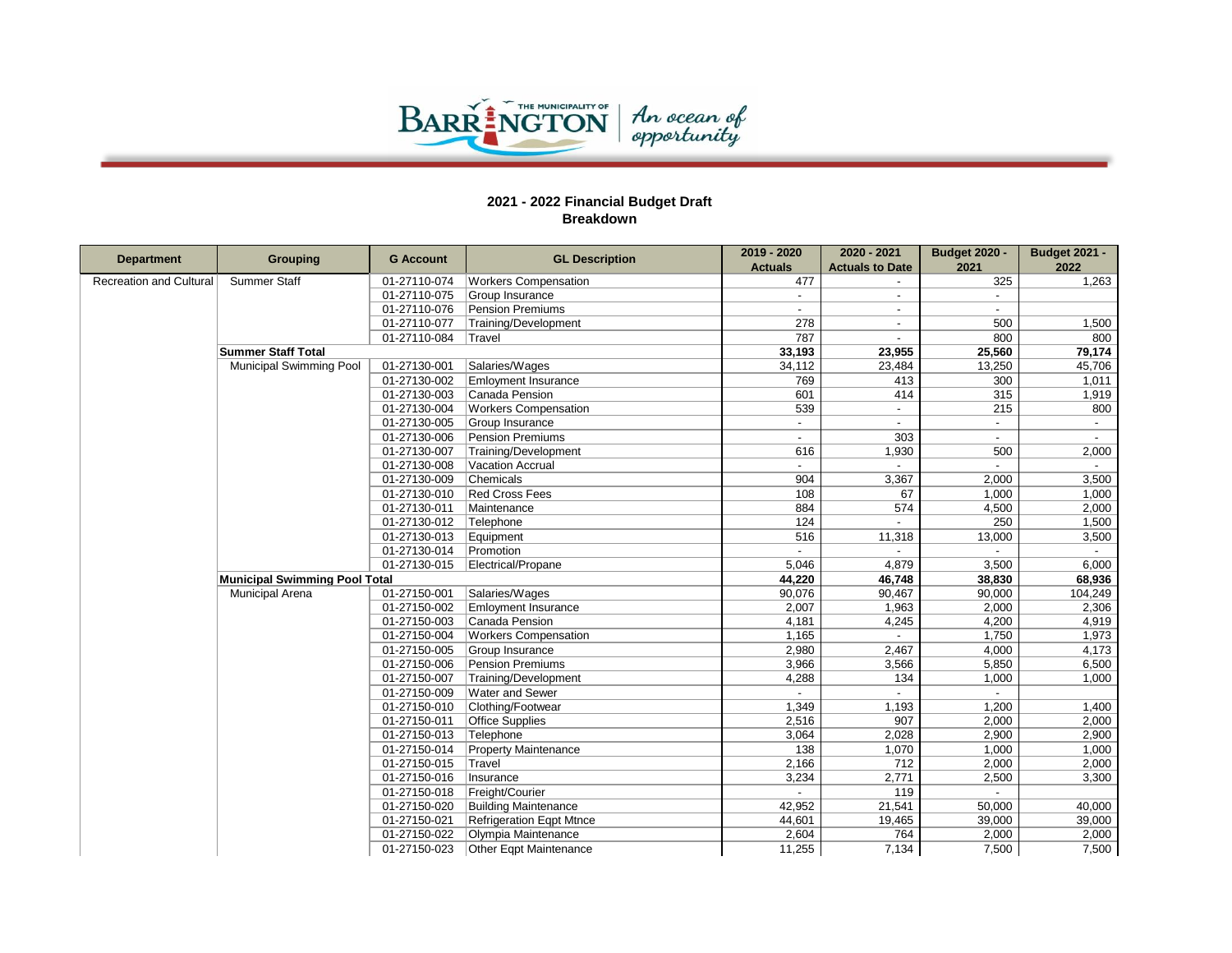

Г

|                                | <b>Grouping</b>              |                  | <b>GL Description</b>              | 2019 - 2020              | 2020 - 2021              | <b>Budget 2020 -</b>     | <b>Budget 2021 -</b> |
|--------------------------------|------------------------------|------------------|------------------------------------|--------------------------|--------------------------|--------------------------|----------------------|
| <b>Department</b>              |                              | <b>G</b> Account |                                    | <b>Actuals</b>           | <b>Actuals to Date</b>   | 2021                     | 2022                 |
| <b>Recreation and Cultural</b> | <b>Municipal Arena</b>       | 01-27150-024     | Grounds Maintenance                | 963                      | 623                      | 1,200                    | 1,200                |
|                                |                              | 01-27150-025     | Licenses/Fees/Permits              | 313                      | 194                      | 500                      | 500                  |
|                                |                              | 01-27150-026     | Electrical                         | 92,599                   | 51,609                   | 80,000                   | 80,000               |
|                                |                              | 01-27150-027     | Propane                            | 1.384                    |                          | 2.000                    | 2,000                |
|                                |                              | 01-27150-028     | Olympia Propane                    | 3,685                    | 2,590                    | 4,500                    | 4,500                |
|                                |                              | 01-27150-029     | Furnace Oil                        | 10,564                   | 4,143                    | 9,000                    | 10,500               |
|                                |                              | 01-27150-030     | Canteen Costs                      | 96                       | 203                      |                          |                      |
|                                |                              | 01-27150-031     | Vending Machine Costs              | 4,189                    | 519                      | 3,500                    | 3,500                |
|                                |                              | 01-27150-032     | Summer Events                      |                          | $\overline{\phantom{a}}$ | $\overline{a}$           |                      |
|                                |                              | 01-27150-033     | <b>Special Events</b>              | 626                      |                          |                          |                      |
|                                |                              | 01-27150-034     | Small Tools and Equip              | 715                      | 329                      | 500                      | 500                  |
|                                |                              | 01-27150-035     | Merchandise                        | 688                      |                          | 500                      | 500                  |
|                                |                              | 01-27790-002     | HST - Arena                        | 49                       | $\overline{a}$           |                          |                      |
|                                | <b>Municipal Arena Total</b> |                  |                                    | 341,450                  | 222,885                  | 325,600                  | 334,420              |
|                                | Arena Canteen                | 01-27150-101     | Salaries/Wages                     |                          |                          |                          |                      |
|                                |                              | 01-27150-102     | <b>Emloyment Insurance</b>         |                          |                          |                          |                      |
|                                |                              | 01-27150-103     | Canada Pension                     | $\overline{\phantom{a}}$ | $\blacksquare$           | $\overline{\phantom{a}}$ |                      |
|                                |                              | 01-27150-104     | <b>Workers Compensation</b>        |                          |                          | $\overline{a}$           |                      |
|                                |                              | 01-27150-105     | Group Insurance                    | $\overline{\phantom{a}}$ | $\overline{\phantom{a}}$ | $\sim$                   |                      |
|                                |                              | 01-27150-106     | Pension Premiums                   | $\overline{\phantom{a}}$ | $\overline{a}$           | $\sim$                   |                      |
|                                |                              | 01-27150-107     | Training/Development               |                          |                          | $\overline{\phantom{a}}$ |                      |
|                                |                              | 01-27150-108     | Vacation Accrual                   |                          | $\overline{a}$           | $\sim$                   |                      |
|                                |                              | 01-27150-109     | Canteen Supplies                   |                          | $\blacksquare$           | $\sim$                   |                      |
|                                | <b>Arena Canteen Total</b>   |                  |                                    |                          |                          |                          |                      |
|                                | Curling Club                 | 01-27180-001     | Curling Club-Insurance             | 2.053                    | 2.549                    | 1.600                    | 2,500                |
|                                |                              | 01-27180-002     | Curling Club-Maintenance           | 6,533                    | 3,980                    | 7,000                    | 7,000                |
|                                |                              | 01-27180-003     | Curling Club-Eqpt Mtnce            | 1,033                    | 5,499                    | 2,500                    | 5,000                |
|                                | <b>Curling Club Total</b>    |                  |                                    | 9,620                    | 12,028                   | 11,100                   | 14,500               |
|                                | <b>Recreation Facilities</b> | 01-27180-004     | Parks                              | 6,397                    | 15,287                   | 10,000                   | 16,000               |
|                                |                              | 01-27180-005     | Playgrounds                        | 1,784                    | 1,196                    | 4,000                    | 4,000                |
|                                |                              | 01-27180-006     | Trails                             |                          | 375                      | 3,000                    | 9,000                |
|                                |                              | 01-27180-007     | Sherose Ball Field                 | 18,762                   | 1,663                    | 5,000                    | 5,000                |
|                                |                              | 01-27180-008     | Woods Harbour Ball Fields          |                          | 346                      |                          |                      |
|                                |                              | 01-27180-009     | Centreville Ball Field             | 3,846                    | 487                      | 5,000                    | 5,000                |
|                                |                              | 01-27180-010     | <b>Barrington Ball Field</b>       | 8,108                    | 6,553                    | 10,000                   | 10,000               |
|                                |                              | 01-27180-011     | <b>Richard Swaine Soccer Field</b> | 3,906                    | 1,703                    | 4,000                    | 4,000                |
|                                |                              | 01-27180-020     | Portable Facilities Rentals        | 15,533                   | 9,386                    | 7,500                    | 10,000               |
|                                |                              | 01-27190-001     | <b>Recreation Ctr - Power</b>      | 8,518                    | 4,995                    | 8,000                    | 8,000                |
|                                |                              | 01-27190-002     | Recreation Ctr - Telephone         | 967                      | 80                       | 750                      | 100                  |
|                                |                              | 01-27190-003     | Recreation Ctr - Maintenance       | 3,872                    | 3,272                    | 7,000                    | 4,000                |
|                                |                              | 01-27190-004     | Recreation Ctr - Miscellaneous     | 2,462                    | 311                      | 4,000                    | 2,500                |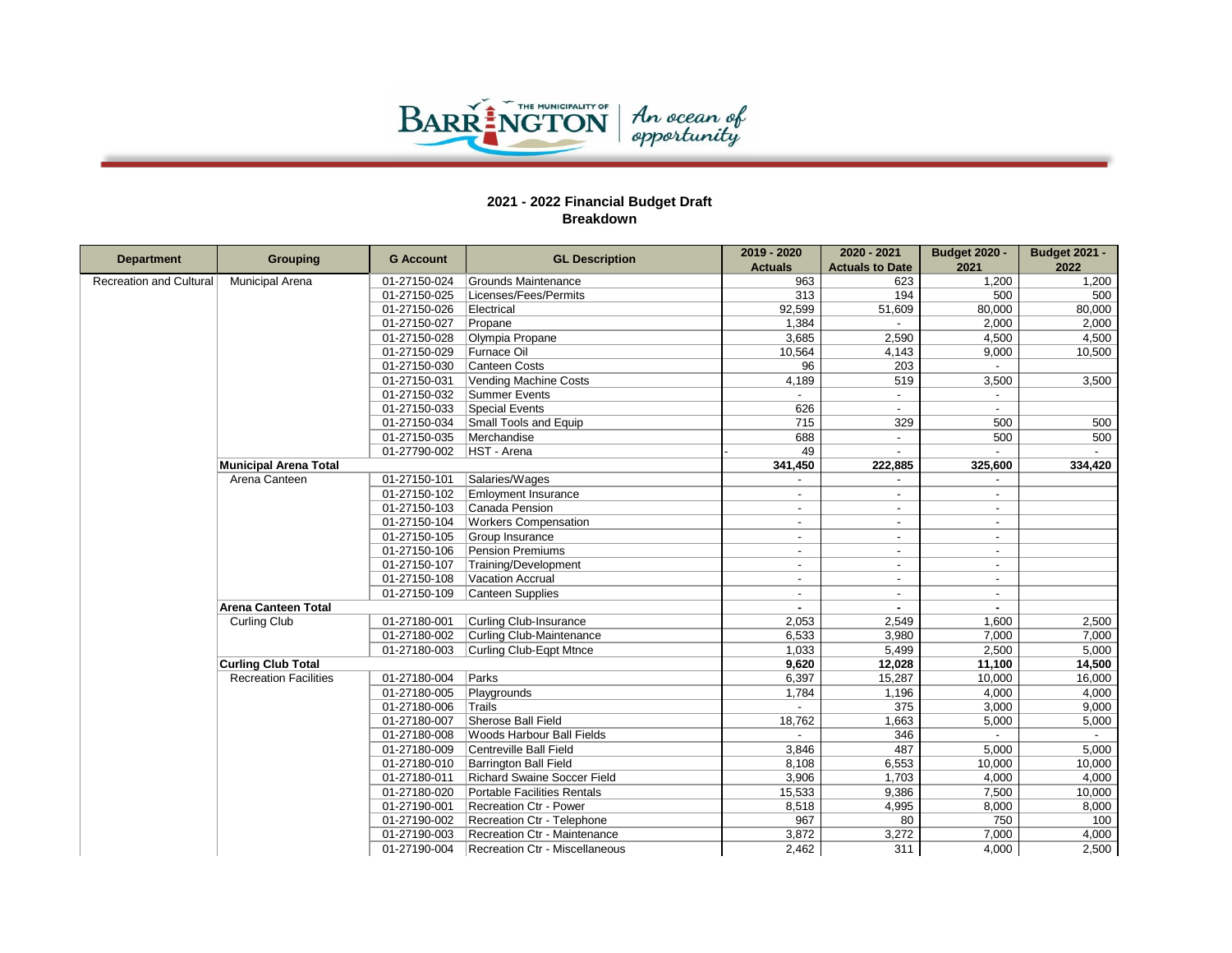

| <b>Department</b>              | <b>Grouping</b>                    | <b>G</b> Account | <b>GL Description</b>                | 2019 - 2020              | 2020 - 2021              | <b>Budget 2020 -</b> | <b>Budget 2021 -</b> |
|--------------------------------|------------------------------------|------------------|--------------------------------------|--------------------------|--------------------------|----------------------|----------------------|
|                                |                                    |                  |                                      | <b>Actuals</b>           | <b>Actuals to Date</b>   | 2021                 | 2022                 |
| <b>Recreation and Cultural</b> | <b>Recreation Facilities</b>       | 01-27190-005     | Recreation Ctr - Janitorial Supplies | 735                      | 395                      | 500                  | 850                  |
|                                | <b>Recreation Facilities Total</b> |                  |                                      | 74,890                   | 46,049                   | 68,750               | 78,450               |
|                                | <b>Recreation Centre</b>           | 01-27790-001     | HST - Rec Dept/Pool                  | $\overline{7}$           |                          |                      |                      |
|                                | <b>Recreation Centre Total</b>     |                  |                                      | $\overline{7}$           |                          | $\sim$               | $\sim$               |
|                                | <b>Recreation Programs</b>         | 01-27190-030     | Transient (in/Out)                   |                          | $\blacksquare$           |                      |                      |
|                                |                                    | 01-27190-101     | Program Supplies                     | 731                      | $\blacksquare$           | 500                  | 500                  |
|                                |                                    | 01-27190-102     | Program Equipment                    | 1,295                    |                          | 500                  | 6,160                |
|                                |                                    | 01-27190-103     | Program Eqpt Maintenance             | $\sim$                   | 26                       | 200                  | 300                  |
|                                |                                    | 01-27190-104     | Subscriptions/Memberships            |                          |                          |                      | 200                  |
|                                |                                    | 01-27190-105     | Program Promotion                    | 280                      | 50                       | 300                  | 300                  |
|                                |                                    | 01-27190-107     | Kids in Motion                       |                          |                          | $\sim$               |                      |
|                                |                                    | 01-27190-108     | Basketball                           | $\overline{a}$           | $\overline{\phantom{a}}$ | $\sim$               |                      |
|                                |                                    | 01-27190-109     | Summer Playground Program            |                          |                          |                      |                      |
|                                |                                    | 01-27190-110     | Summer Day Camps                     | 2.221                    | 1.975                    | 500                  | 2,500                |
|                                |                                    | 01-27190-111     | March Break Day Camp                 |                          | $\sim$                   | 500                  | 500                  |
|                                |                                    | 01-27190-112     | Sports Day                           | $\blacksquare$           | $\blacksquare$           | 100                  | 500                  |
|                                |                                    | 01-27190-113     | Seniors Activities                   | 3.801                    | 859                      | 2,500                | 2,500                |
|                                |                                    | 01-27190-114     | Marathon/Half Marathon               | 31,492                   | 2,512                    | 2,000                | 28,000               |
|                                |                                    | 01-27190-115     | <b>Workshop series</b>               |                          | 199                      | 1,500                |                      |
|                                |                                    | 01-27190-116     | Summer Special Events                | 222                      | 1,061                    | 1,000                | 1,500                |
|                                |                                    | 01-27190-117     | Ballet                               | $\sim$                   | $\overline{\phantom{a}}$ |                      |                      |
|                                |                                    | 01-27190-118     | <b>BMHS Usage Fees</b>               |                          |                          | 100                  |                      |
|                                |                                    | 01-27190-119     | Outdoor Activities                   | 706                      | 2,337                    | 2,500                | 6,000                |
|                                |                                    | 01-27190-120     | Other Special Events                 | 2,276                    | 112                      | 2,400                | 2,500                |
|                                |                                    | 01-27190-121     | Volunteer Week                       | 1.144                    | 27                       | 1,250                | 1,250                |
|                                |                                    | 01-27190-122     | Lobster Festival                     | 1,756                    | 300                      | 500                  | 3,000                |
|                                |                                    | 01-27190-123     | Festival of Lights                   | 5,275                    | 3,314                    | 7,750                | 8,000                |
|                                |                                    | 01-27190-124     | <b>NS Moves</b>                      |                          | 474                      |                      |                      |
|                                |                                    | 01-27190-125     | After The Bell                       | $\blacksquare$           | 762                      | 1,000                | 1,500                |
|                                |                                    | 01-27190-126     | Kung Fu                              |                          |                          |                      |                      |
|                                |                                    | 01-27190-127     | Kayaking                             | $\overline{\phantom{a}}$ | 35                       | $\sim$               | 700                  |
|                                |                                    | 01-27190-128     | Lumberjack Camp                      | $\overline{a}$           | $\overline{\phantom{a}}$ | $\overline{a}$       |                      |
|                                |                                    | 01-27190-129     | Reindeer Dash Expenditures           | 65                       | $\overline{\phantom{a}}$ | 500                  | 500                  |
|                                |                                    | 01-27190-130     | Transient (In/Out)                   | $\overline{\phantom{0}}$ | $\overline{a}$           | $\overline{a}$       |                      |
|                                |                                    | 01-27190-131     | Archery                              | $\overline{\phantom{a}}$ | $\overline{\phantom{a}}$ | 2,000                | 1,000                |
|                                |                                    | 01-27190-132     | Rope Skipping                        | 18                       | $\overline{\phantom{a}}$ | 200                  |                      |
|                                |                                    | 01-27190-133     | Carpet Bowling                       | $\overline{a}$           | $\overline{\phantom{a}}$ |                      |                      |
|                                |                                    | 01-27190-134     | <b>Ball Hockey</b>                   | $\sim$                   | $\overline{\phantom{a}}$ | 50                   |                      |
|                                |                                    | 01-27190-135     | <b>Walking Program</b>               | 229                      | $\sim$                   | 500                  | 300                  |
|                                |                                    | 01-27190-136     | Junior Leadership Program            | $\overline{\phantom{a}}$ | $\overline{\phantom{a}}$ | 750                  | 1,200                |
|                                |                                    | 01-27190-137     | Swim to Survive                      |                          |                          |                      |                      |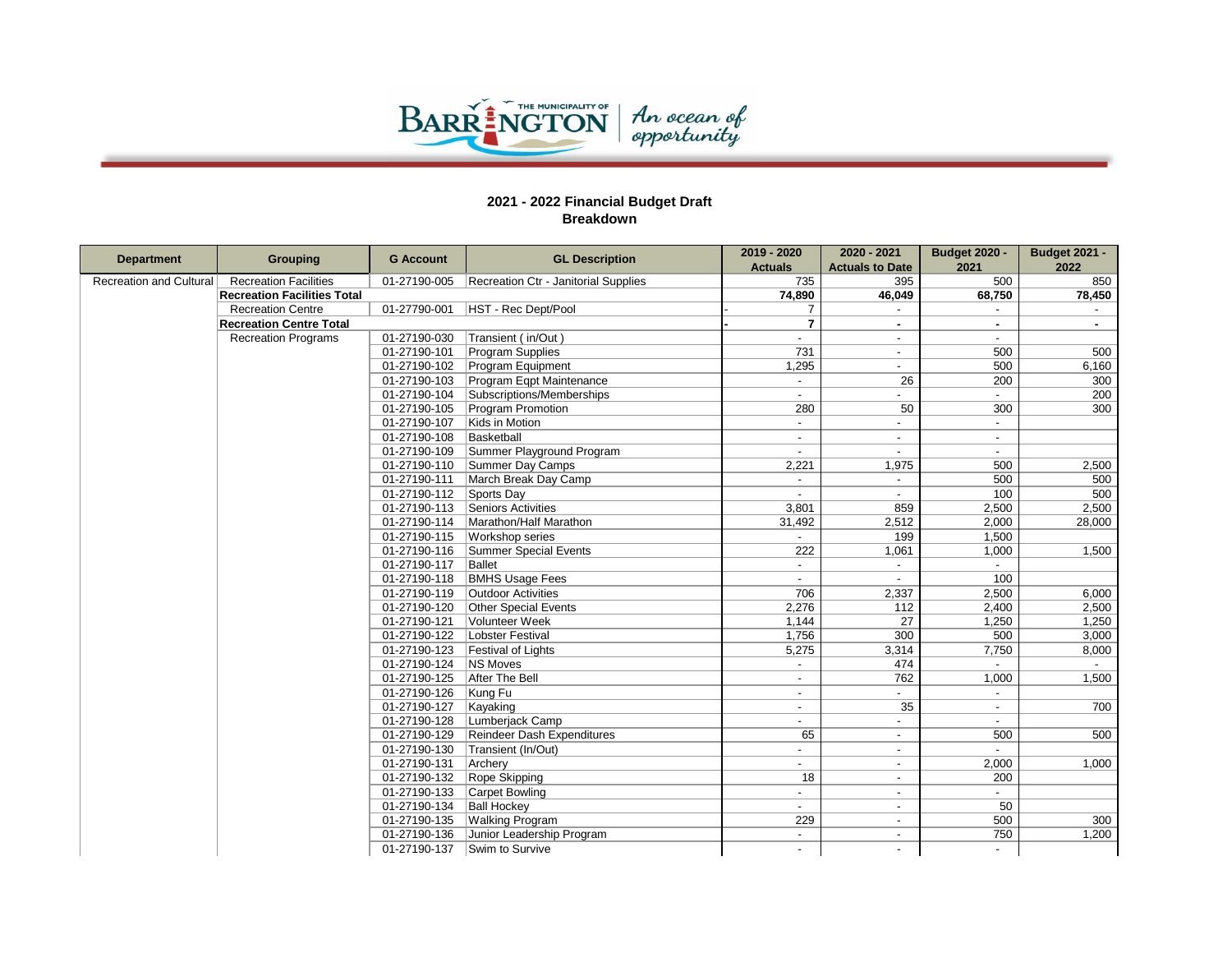

|                               |                                       |                  |                                     | 2019 - 2020              | 2020 - 2021            | <b>Budget 2020 -</b> | <b>Budget 2021 -</b> |
|-------------------------------|---------------------------------------|------------------|-------------------------------------|--------------------------|------------------------|----------------------|----------------------|
| <b>Department</b>             | Grouping                              | <b>G</b> Account | <b>GL Description</b>               | <b>Actuals</b>           | <b>Actuals to Date</b> | 2021                 | 2022                 |
| Recreation and Cultural       | <b>Recreation Programs</b>            | 01-27190-138     | <b>MPAL Instructors</b>             | 1,200                    |                        | 1.000                |                      |
|                               |                                       | 01-27190-139     | Kids Fair Play Fund                 |                          |                        | 1,000                |                      |
|                               |                                       | 01-27190-140     | Youth Program                       |                          | 335                    | 2,500                |                      |
|                               |                                       | 01-27190-141     | <b>Active Communities Grant</b>     | 6,635                    | 2,081                  | $\sim$               | 10,000               |
|                               |                                       | 01-27190-142     | <b>Batting Cages</b>                |                          | 728                    | $\sim$               | 400                  |
|                               |                                       | 01-27190-143     | Beach Assessment                    |                          | 6,257                  | $\sim$               | 30,000               |
|                               | <b>Recreation Programs Total</b>      |                  |                                     | 64,138                   | 23,903                 | 34,850               | 110,560              |
|                               | <b>CED Centre/Library</b>             | 01-27251-001     | Library Insurance                   | 1,972                    | 1,544                  | 1,500                | 1,600                |
|                               |                                       | 01-27251-002     | Library Maintenance                 | 8,465                    | 26,152                 | 7,000                | 7,000                |
|                               |                                       | 01-27251-003     | Library Heat & lights               | 15,657                   | 8,263                  | 15,000               | 15,000               |
|                               |                                       | 01-27251-004     | Library Telephone/Internet          | 498                      | 373                    | 600                  | 600                  |
|                               |                                       | 01-27251-005     | Library Janitorial                  | 547                      |                        | 500                  | 500                  |
|                               | <b>CED Centre/Library Total</b>       |                  |                                     | 27,139                   | 36,333                 | 24,600               | 24,700               |
|                               | Western County Regional L             | 01-27252-000     | <b>Transfer to Regional Library</b> | 44.470                   | 44,470                 | 45,470               | 46,000               |
|                               | Western County Regional Library Total |                  |                                     | 44,470                   | 44,470                 | 45,470               | 46,000               |
|                               | Learning Centre                       | 01-27290-001     | Learning Centre Insurance           |                          |                        |                      |                      |
|                               |                                       | 01-27290-002     | Learning Centre Maintenance         |                          | 501                    | $\sim$               |                      |
|                               |                                       | 01-27290-003     | Learning Centre Heat                | $\overline{\phantom{0}}$ | ۰                      | $\sim$               |                      |
|                               |                                       | 01-27290-004     | Learning Centre Power               |                          |                        | $\sim$               |                      |
|                               |                                       | 01-27290-005     | Learning Centre Telephone/Internet  |                          |                        | $\sim$               |                      |
|                               | <b>Learning Centre Total</b>          |                  |                                     |                          | 501                    |                      |                      |
| Recreation and Cultural Total |                                       |                  |                                     | 770,057                  | 556,495                | 709,205              | 897,204              |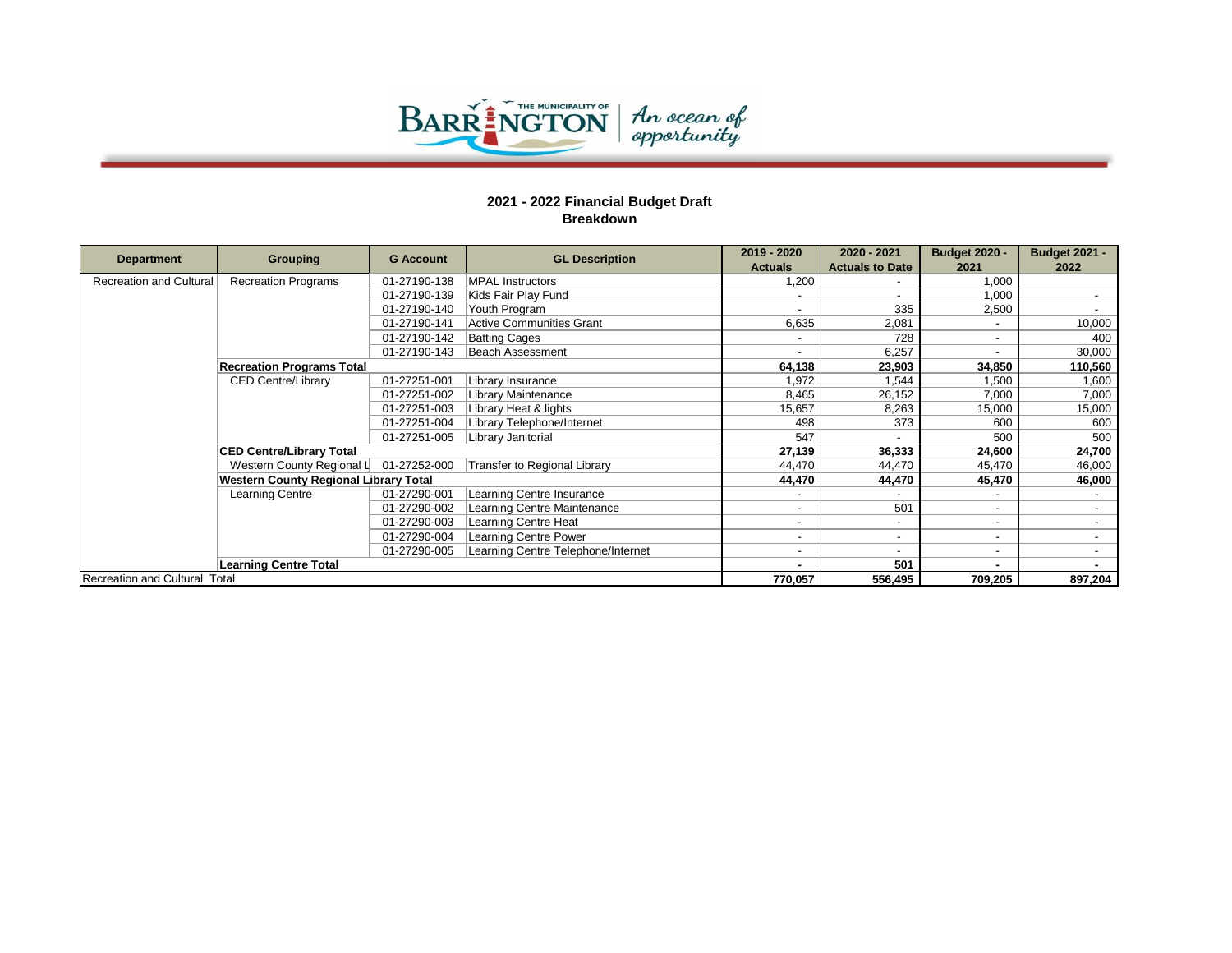

| <b>Department</b>      | Grouping               | G Account    | <b>GL Description</b>      | 2019 - 2020 | 2020 - 2021            | <b>Budget 2020 -</b> | <b>Budget 2021 -</b> |
|------------------------|------------------------|--------------|----------------------------|-------------|------------------------|----------------------|----------------------|
|                        |                        |              |                            | Actuals     | <b>Actuals to Date</b> | 2021                 | 2022                 |
| Education              | Education              | 01-28477-000 | Education - TCRSB Payments | .331.464    | .133.436               | 1.360.123            | 1.387.325            |
|                        | <b>Education Total</b> |              |                            | 1.331.464   | 1.133.436              | 1.360.123            | 1.387.325            |
| <b>Education Total</b> |                        |              |                            | 1,331,464   | 1,133,436              | 1.360.123            | 1.387.325            |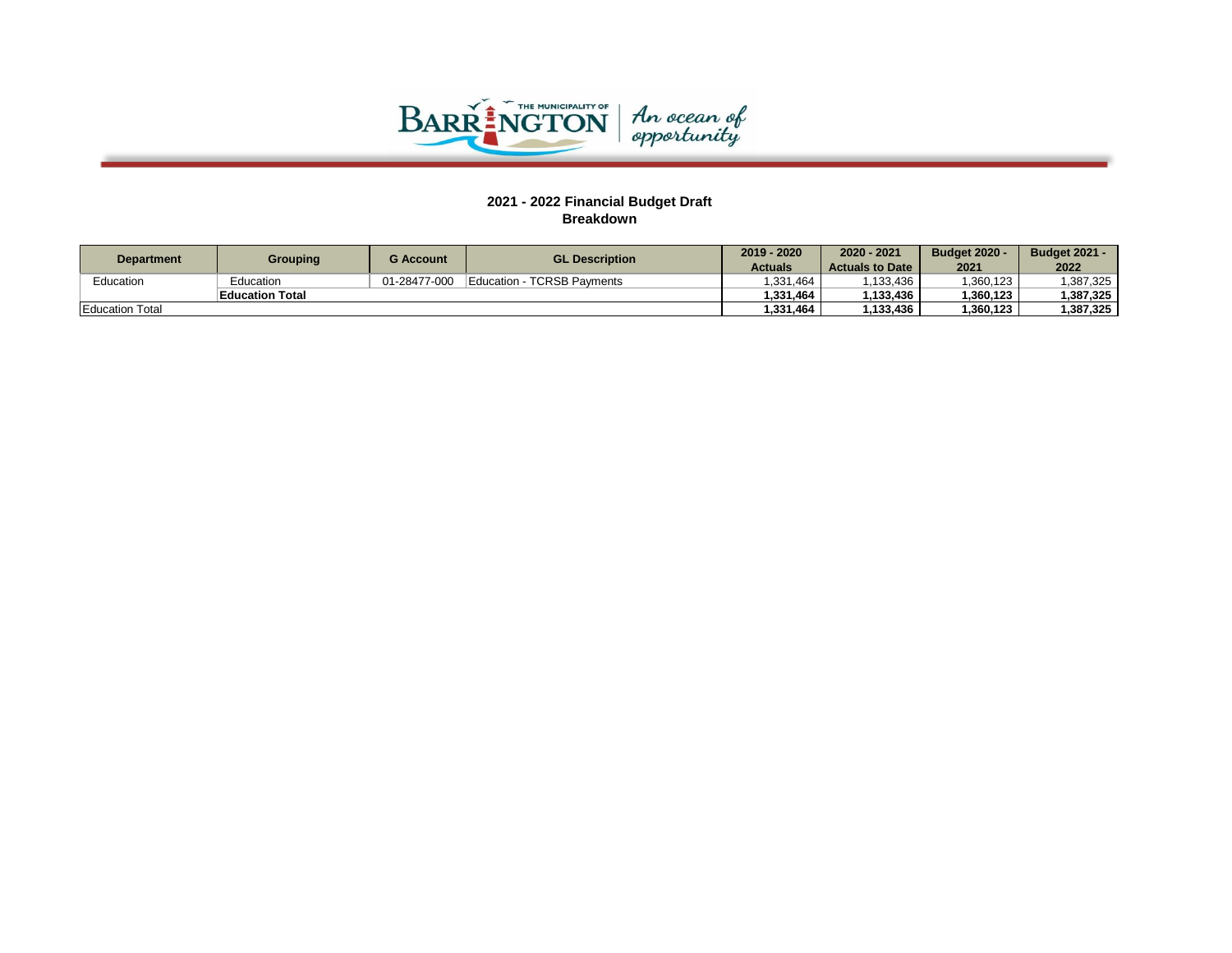

|                        |                                        |                  |                                   | 2019 - 2020              | 2020 - 2021              | <b>Budget 2020 -</b>     | <b>Budget 2021 -</b> |
|------------------------|----------------------------------------|------------------|-----------------------------------|--------------------------|--------------------------|--------------------------|----------------------|
| <b>Department</b>      | <b>Grouping</b>                        | <b>G</b> Account | <b>GL Description</b>             | <b>Actuals</b>           | <b>Actuals to Date</b>   | 2021                     | 2022                 |
| Financing              | Transfers to Own Reserves              | 01-28215-000     | Funding of Prior Years' Deficits  | $\overline{a}$           |                          | $\overline{\phantom{a}}$ |                      |
|                        |                                        | 01-28221-000     | Transfers to Capital Reserve      | 3,940                    |                          |                          |                      |
|                        |                                        | 01-28222-000     | Transfers to Operating Reserve    | 266,416                  | 81,400                   | 81.400                   |                      |
|                        |                                        | 01-28223-000     | Transfers to Other Funds          | 681,821                  | 333,572                  | 350,000                  | 335,000              |
|                        |                                        | 01-28224-000     | Transfers to General Capital Fund | $\overline{a}$           | $\overline{a}$           | $\overline{a}$           |                      |
|                        |                                        | 01-28224-001     | <b>CSI-NEP Tourist Rest Stop</b>  | $\overline{a}$           | $\blacksquare$           | $\blacksquare$           |                      |
|                        |                                        | 01-28224-002     | Seaside Tourist Rest Stop         | $\sim$                   |                          | $\overline{a}$           |                      |
|                        |                                        | 01-28224-003     | Interns Office                    | $\overline{a}$           | $\sim$                   | $\blacksquare$           |                      |
|                        |                                        | 01-28224-004     | Barrington Business Park          | $\overline{a}$           | $\overline{\phantom{a}}$ | $\overline{\phantom{a}}$ |                      |
|                        |                                        | 01-28224-005     | Barrington/Port Latour Fire Hall  | $\overline{a}$           | $\sim$                   | $\blacksquare$           |                      |
|                        |                                        | 01-28224-006     | Wind Turbine Project              |                          |                          | $\overline{a}$           |                      |
|                        |                                        | 01-28224-009     | NEP Floating Dock Project         | $\overline{a}$           | $\sim$                   | $\blacksquare$           |                      |
|                        |                                        | 01-28224-010     | Recreation Centre                 | 18,771                   | 9,208                    | 3,000,000                | 3,000,000            |
|                        |                                        | 01-28224-011     | Arena Renovations                 | 344,197                  | $\sim$                   | $\sim$                   | 45,000               |
|                        |                                        | 01-28224-012     | Sewer Renovations                 |                          | 28,110                   | 90,000                   |                      |
|                        |                                        | 01-28224-013     | <b>VIC Renovations</b>            | $\overline{a}$           | $\sim$                   |                          |                      |
|                        |                                        | 01-28224-014     | Public Works Equipment            |                          | 21,048                   | 24,000                   |                      |
|                        |                                        | 01-28224-015     | Landfill Equipment                | $\overline{\phantom{0}}$ | 1,030                    | $\sim$                   | 100,000              |
|                        |                                        | 01-28224-016     | <b>Beach Facilities</b>           | 52,397                   | 37,778                   | 75,000                   | 70.000               |
|                        |                                        | 01-28224-017     | Sidewalks                         | $\overline{a}$           | $\sim$                   | $\overline{a}$           |                      |
|                        |                                        | 01-28224-018     | Pool Equipment                    |                          |                          | $\blacksquare$           |                      |
|                        |                                        | 01-28224-019     | <b>Rest Stop Renovations</b>      |                          |                          | $\overline{a}$           |                      |
|                        |                                        | 01-28224-020     | Road Repairs                      | 10,431                   | 1,669                    | $\overline{a}$           |                      |
|                        |                                        | 01-28224-021     | Tourism Inmprovements             | 165,111                  | 9,727                    | 8.000                    | 15,000               |
|                        |                                        | 01-28224-022     | <b>Ballfield Facilities</b>       | 13,218                   | 13,036                   | 14,000                   | 20,000               |
|                        |                                        | 01-28224-023     | Newell Lane                       |                          |                          |                          |                      |
|                        |                                        | 01-28224-024     | Vehicle Replacement               | 25,288                   | $\sim$                   | $\blacksquare$           |                      |
|                        |                                        | 01-28224-025     | Lease Improvements                | 73,000                   | $\sim$                   | $\overline{a}$           |                      |
|                        |                                        | 01-28224-026     | Library Improvements]             | $\sim$                   | 45,255                   | 110,000                  | 18,000               |
|                        |                                        | 01-28224-027     | Municipal Office Improvements     |                          |                          | 225,000                  | 450,000              |
|                        |                                        | 01-28224-028     | Internet Project                  | $\overline{a}$           | 100,000                  | 200,000                  | 244,000              |
|                        |                                        | 01-28224-029     | <b>Wastewater Treatment</b>       | $\overline{\phantom{a}}$ | 37,862                   |                          | 530,000              |
|                        |                                        | 01-28224-030     | Public Works Building             | $\overline{a}$           | $\sim$                   | $\overline{a}$           | 275,000              |
|                        |                                        | 01-28224-031     | <b>Water Source</b>               |                          |                          |                          | 100,000              |
|                        |                                        | 01-29990-005     | HST - Barr/PtLtr Fire Hall        | $\overline{a}$           | $\sim$                   | $\sim$                   |                      |
|                        | <b>Transfers to Own Reserves Total</b> |                  |                                   | 1,654,591                | 719,695                  | 4,177,400                | 5,202,000            |
|                        | Debt Charges                           | 01-28131-000     | Debenture Principal Repayments    | 70,000                   | 70,000                   | 70,000                   | 70,000               |
|                        |                                        | 01-28132-000     | Term Loan Principal Repayments    | 59                       |                          |                          |                      |
|                        | <b>Debt Charges Total</b>              |                  |                                   | 70,059                   | 70,000                   | 70.000                   | 70,000               |
| <b>Financing Total</b> |                                        |                  |                                   | 1,724,650                | 789,695                  | 4,247,400                | 5,272,000            |
|                        |                                        |                  |                                   | 9,593,115                | 7,610,682                | 12,680,326               | 13,496,167           |